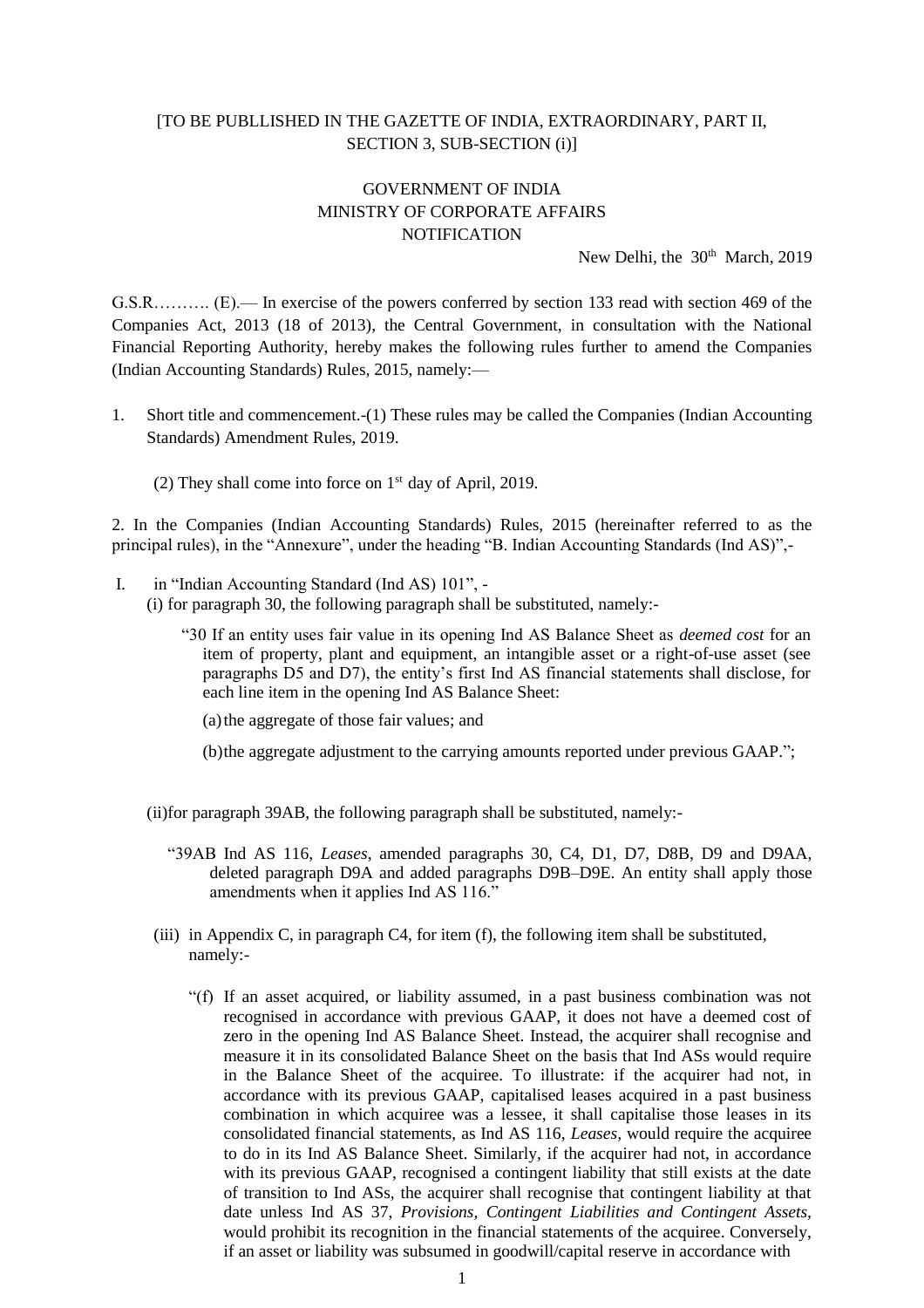previous GAAP but would have been recognised separately under Ind AS 103, that asset or liability remains in goodwill/capital reserve unless Ind ASs would require its recognition in the financial statements of the acquiree. ";

#### (iv) In Appendix D,

(a)in paragraph D1, for item (d), the following item shall be substituted, namely:-

"(d) leases (paragraphs D9, D9AA and D9B-D9E);"

- (b) in paragraphs D7, after item (a), the following item shall be inserted, namely:-
	- " (aa) right-of-use assets (Ind AS 116, *Leases);* and";

(c) for paragraph D8B, the following paragraph shall be substituted, namely:-<br>"D8B Some entities hold items of property, plant and equipment, right-

Some entities hold items of property, plant and equipment, right-of-use assets or intangible assets that are used, or were previously used, in operations subject to rate regulation. The carrying amount of such items might include amounts that were determined under previous GAAP but do not qualify for capitalisation in accordance with Ind ASs. If this is the case, a first-time adopter may elect to use the previous GAAP carrying amount of such an item at the date of transition to Ind ASs as deemed cost. If an entity applies this exemption to an item, it need not apply it to all items. At the date of transition to Ind ASs, an entity shall test for impairment in accordance with Ind AS 36 each item for which this exemption is used. For the purposes of this paragraph, operations are subject to rate regulation if they are governed by a framework for establishing the prices that can be charged to customers for goods or services and that framework is subject to oversight and/or approval by a rate regulator (as defined in Ind AS 114, *Regulatory Deferral Accounts*).";

(d)for paragraph D9, the following paragraph shall be substituted, namely:-

"D9 A first-time adopter may assess whether a contract existing at the date of transition to Ind ASs contains a lease by applying paragraphs 9-11 of Ind AS 116 to those contracts on the basis of facts and circumstances existing at that date.";

(e)paragraph D9A shall be omitted;

- (f) for paragraph D9AA, the following paragraph shall be substituted, namely:-
	- "D9AA When a lease includes both land and building elements, a first time adopter lessor may assess the classification of each element as finance or an operating lease at the date of transition to Ind ASs on the basis of the facts and circumstances existing as at that date.";

(g)after paragraph D9AA, the following paragraph shall be inserted, namely:-

- "D9B When a first-time adopter that is a lessee recognises lease liabilities and right-of-use assets, it may apply the following approach to all of its leases (subject to the practical expedients described in paragraph D9D):-
	- (a) measure a lease liability at the date of transition to Ind AS. A lessee following this approach shall measure that lease liability at the present value of the remaining lease payments (see paragraph D9E), discounted using the lessee's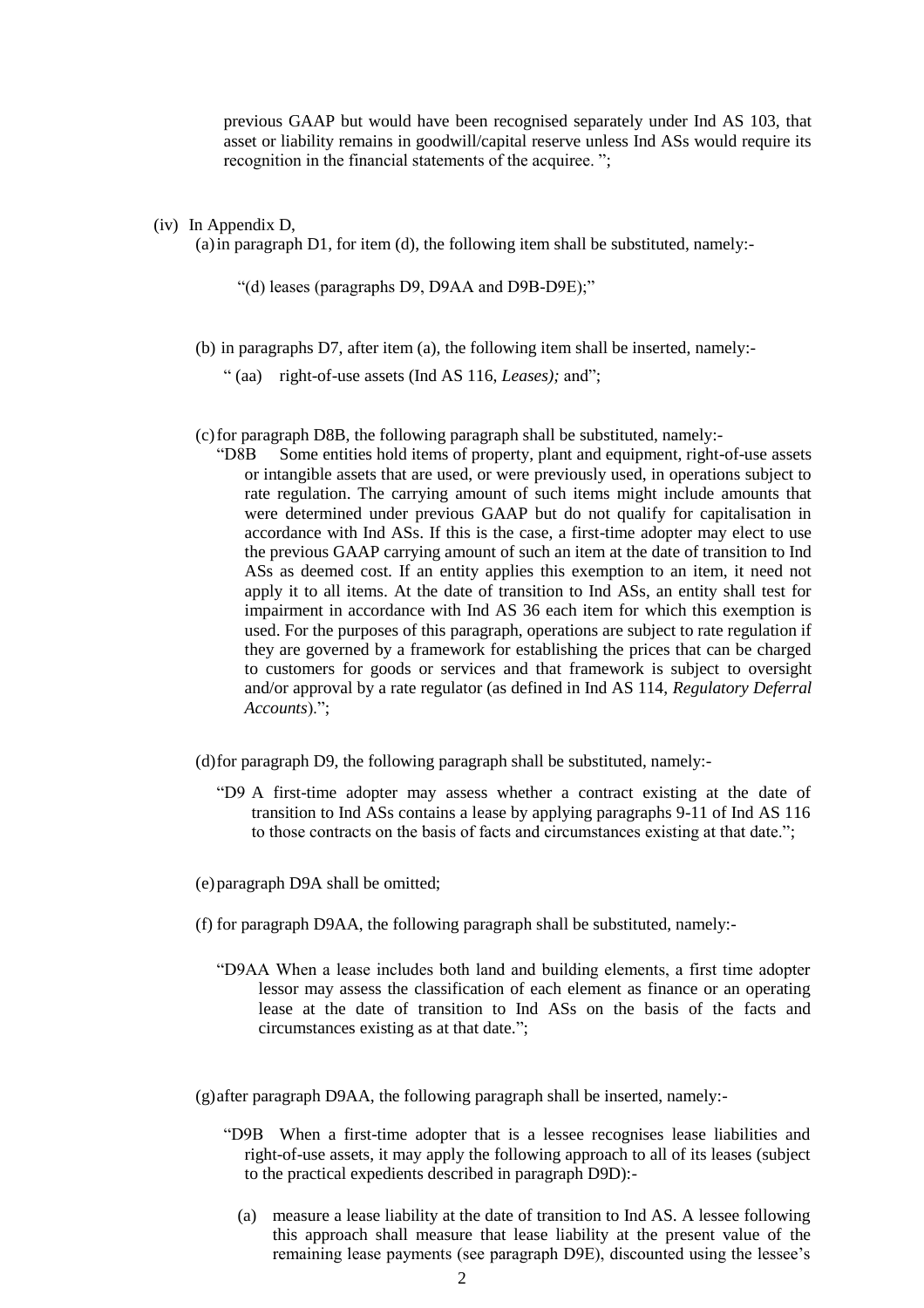incremental borrowing rate (see paragraph D9E) at the date of transition to Ind AS.;

- (b) measure a right-of-use asset at the date of transition to Ind AS. The lessee shall choose, on a lease-by-lease basis, to measure that right-of-use asset at either:-
	- (i) its carrying amount as if Ind AS 116 had been applied since the commencement date of the lease (see paragraph D9E), but discounted using the lessee's incremental borrowing rate at the date of transition to Ind AS; or
	- (ii) an amount equal to the lease liability, adjusted by the amount of any prepaid or accrued lease payments relating to that lease recognised in the Balance Sheet immediately before the date of transition to Ind AS.
- (c) apply Ind AS 36 to right-of-use assets at the date of transition to Ind AS.
- D<sub>9C</sub> Omitted<sup>\*</sup>
- D9D A first-time adopter that is a lessee may do one or more of the following at the date of transition to Ind AS, applied on a lease-by-lease basis:
	- (a)apply a single discount rate to a portfolio of leases with reasonably similar characteristics (for example, a similar remaining lease term for a similar class of underlying asset in a similar economic environment).
	- (b)elect not to apply the requirements in paragraph D9B to leases for which the lease term (see paragraph D9E) ends within 12 months of the date of transition to Ind AS. Instead, the entity shall account for (including disclosure of information about) these leases as if they were short-term leases accounted for in accordance with paragraph 6 of Ind AS 116.
	- (c)elect not to apply the requirements in paragraph D9B to leases for which the underlying asset is of low value (as described in paragraphs B3-B8 of Ind AS 116). Instead, the entity shall account for (including disclosure of information about) these leases in accordance with paragraph 6 of Ind AS 116.
	- (d)exclude initial direct costs (see paragraph D9E) from the measurement of the right-of-use asset at the date of transition to Ind AS.
	- (e)use hindsight, such as in determining the lease term if the contract contains options to extend or terminate the lease.
- D9E Lease payments, lessee, lessee's incremental borrowing rate, commencement date of the lease, initial direct costs and lease term are defined terms in Ind AS 116 and are used in this Standard with the same meaning.";
- (v) In Appendix 1,

(a)for paragraph 12, the following paragraph shall be substituted, namely:-

- "12. Following paragraph numbers appear as 'deleted' in IFRS 1. In order to maintain consistency with paragraph numbers of IFRS 1, the paragraph numbers are retained in Ind AS 101:
	- (i) Paragraph 19
	- (ii) Paragraph D1(e)
	- (iii)Paragraph D1(o)

 $\overline{a}$ 

<sup>\*</sup> Refer Appendix 1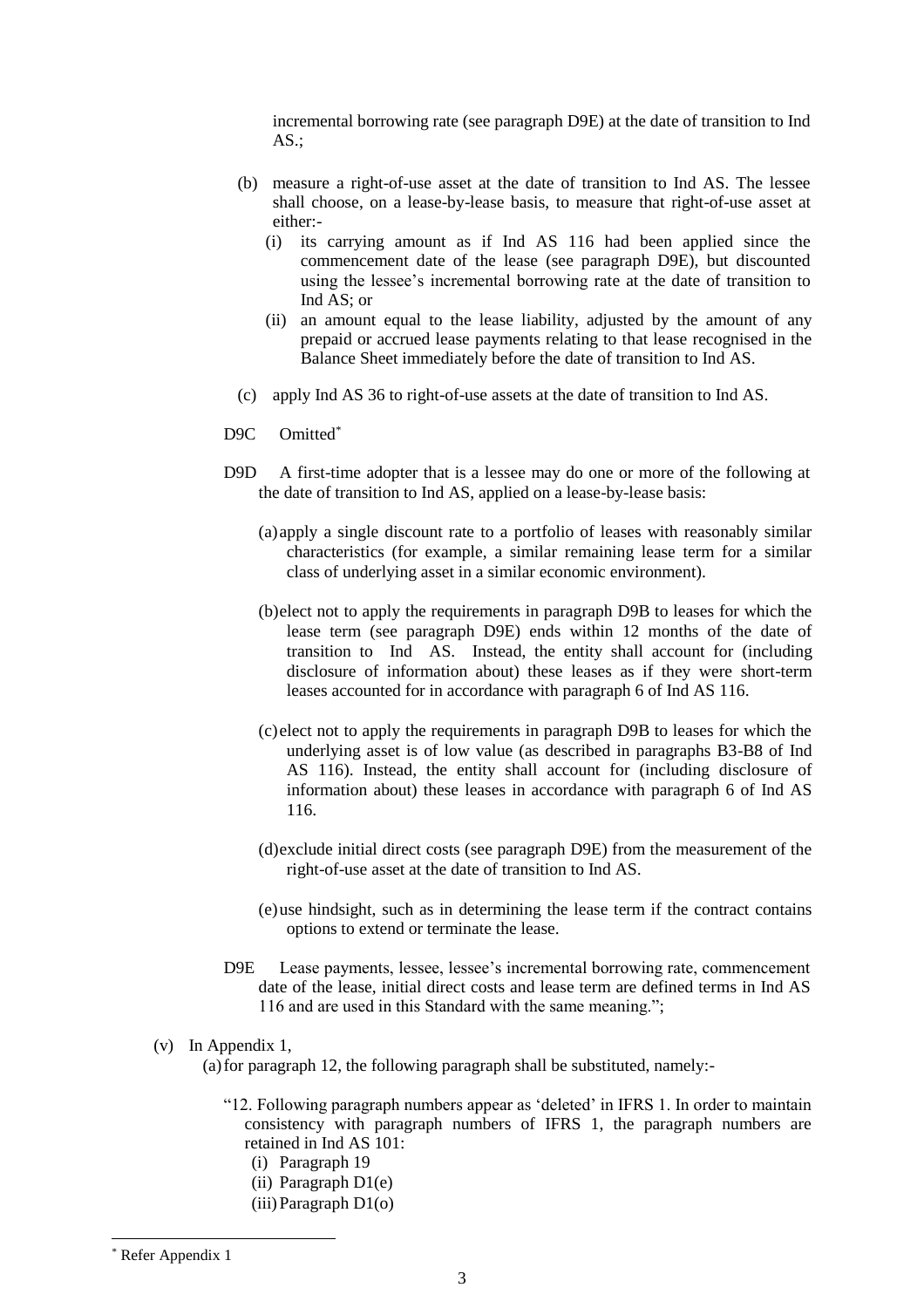(iv) Paragraphs D9A and D9C (v)Paragraphs D10-11 (vi) Paragraph D24 (vii)Paragraph D31";

(b)for paragraphs 13 and 14, the following paragraphs shall be substituted, namely:-

- "13. IAS 40, *Investment Property* permits both cost model and fair value model (except in some situations) for measurement of investment properties after initial recognition. Ind AS 40, *Investment Property,* permits only the cost model. As a consequence, paragraph 30 is amended and paragraphs D7(a) and D9C are deleted."
- 14. Paragraphs 34-39W and 39Y-39AA have not been included in Ind AS 101 as these paragraphs relate to effective date and are not relevant in Indian context. However, in order to maintain consistency with paragraph numbers of IFRS 1, these paragraph numbers are retained in Ind AS 101.";
- II. in "Indian Accounting Standard (Ind AS) 103", (i) for paragraph 14, the following paragraph shall be substituted, namely:-
	- "14. Paragraphs B31–B40 provide guidance on recognising intangible assets. Paragraphs 22–28B specify the types of identifiable assets and liabilities that include items for which this Ind AS provides limited exceptions to the recognition principle and conditions.";

(ii)in paragraph 17 for item (a), the following item shall be substituted, namely:-

"(a) classification of a lease contract in which acquiree is the lessor as either an operating lease or a finance lease in accordance with Ind AS 116, *Leases*; and";

(iii) after paragraph 28, the following paragraphs shall be inserted, namely:-

### **"Leases in which the acquiree is the lessee**

- 28A The acquirer shall recognise right-of-use assets and lease liabilities for leases identified in accordance with Ind AS 116 in which the acquiree is the lessee. The acquirer is not required to recognise right-of-use assets and lease liabilities for:
	- (a) leases for which the lease term (as defined in Ind AS 116) ends within 12 months of the acquisition date; or
	- (b) leases for which the underlying asset is of low value (as described in paragraphs B3–B8 of Ind AS 116).
- 28B The acquirer shall measure the lease liability at the present value of the remaining lease payments (as defined in Ind AS 116) as if the acquired lease were a new lease at the acquisition date. The acquirer shall measure the right-of-use asset at the same amount as the lease liability, adjusted to reflect favourable or unfavourable terms of the lease when compared with market terms. ";

(iv) after paragraph 64K, the following paragraphs shall be inserted, namely:-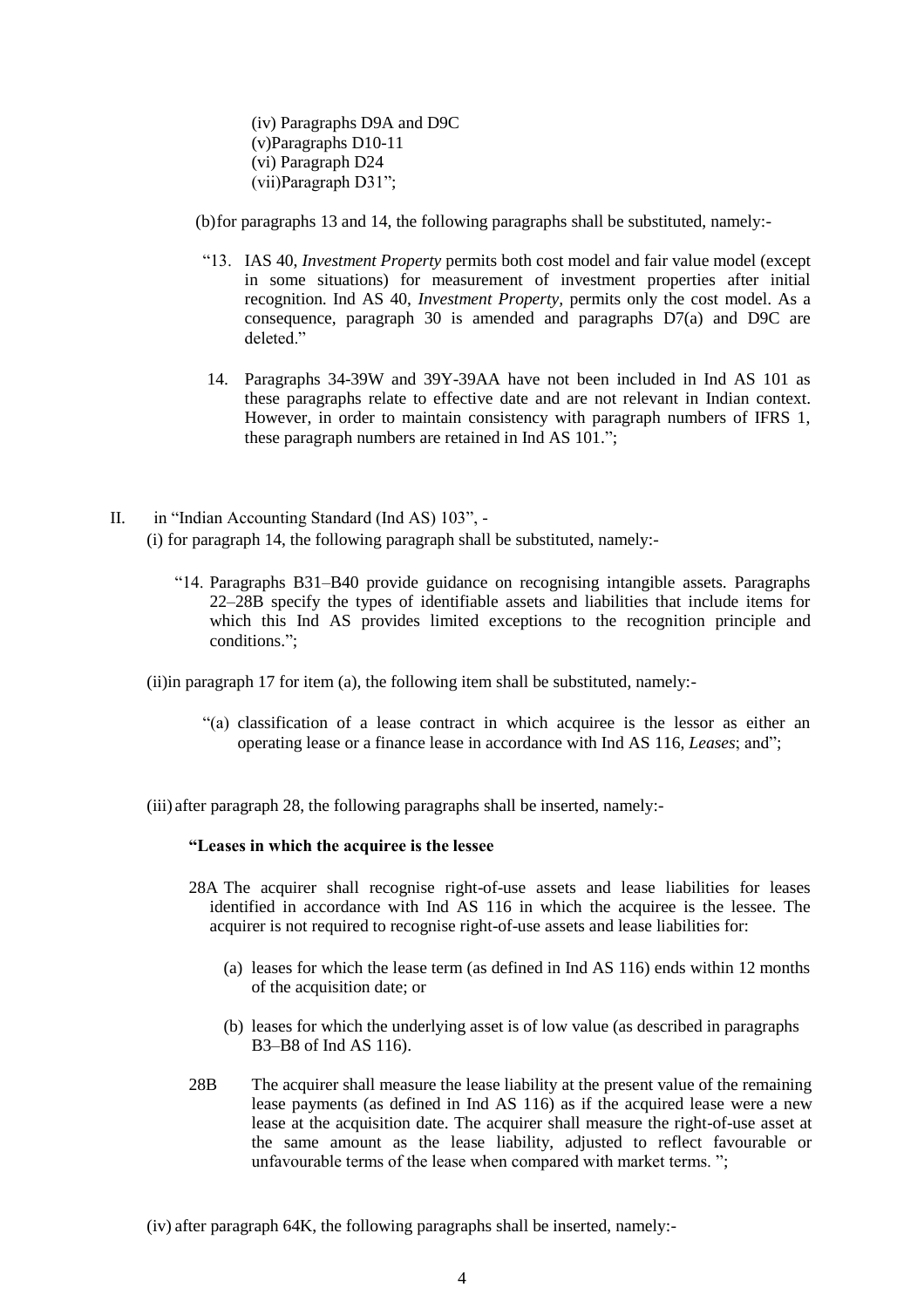"64L Omitted \*

64M Ind AS 116 amended paragraphs 14, 17, B32 and B42, deleted paragraphs B28–B30 and their related heading and added paragraphs 28A–28B and their related heading. An entity shall apply those amendments when it applies Ind AS 116.":

(v)in Appendix B,

- (a) paragraphs B28, B29 and B30 along with the heading 'Operating leases' shall be omitted;
- (b) paragraph B32(a) shall be omitted;
- (c) for paragraph B42, the following paragraphs shall be substituted, namely:-
	- "B42 In measuring the acquisition-date fair value of an asset such as a building or a patent that is subject to an operating lease in which the acquiree is the lessor, the acquirer shall take into account the terms of the lease. The acquirer does not recognise a separate asset or liability if the terms of an operating lease are either favourable or unfavourable when compared with market terms.";

(vi) in Appendix 1,

- (a) for paragraph 5, the following paragraphs shall be substituted, namely:-
	- "5 Paragraphs 64-64J and 64L related to effective date have not been included in Ind AS 103 as these are not relevant in Indian context. However, in order to maintain consistency with paragraph numbers of IFRS 3, these paragraph numbers are retained in Ind AS 103.
	- 6. The following paragraph numbers appear as 'Deleted' in IFRS 3. In order to maintain consistency with paragraph numbers of Ind AS 103, the paragraph numbers are retained in Ind AS 103:
	- (a)Paragraph B28- B30

(b) Paragraph  $B32(a)$ ";

- III. in "Indian Accounting Standard (Ind AS) 104", (i) in paragraph 4, for item (c), the following item shall be substituted, namely:-
	- "(c) contractual rights or contractual obligations that are contingent on the future use of, or right to use, a non-financial item (for example, some licence fees, royalties, variable lease payments and similar items), as well as a lessee's residual value guarantee embedded in a lease (see Ind AS 116, *Leases*, Ind AS 115, *Revenue from Contracts with Customers,* and Ind AS 38, *Intangible Assets*).";

(ii)after paragraph 41G, the following paragraphs shall be inserted, namely:-

"41H Omitted \*

<sup>\*</sup> Refer Appendix 1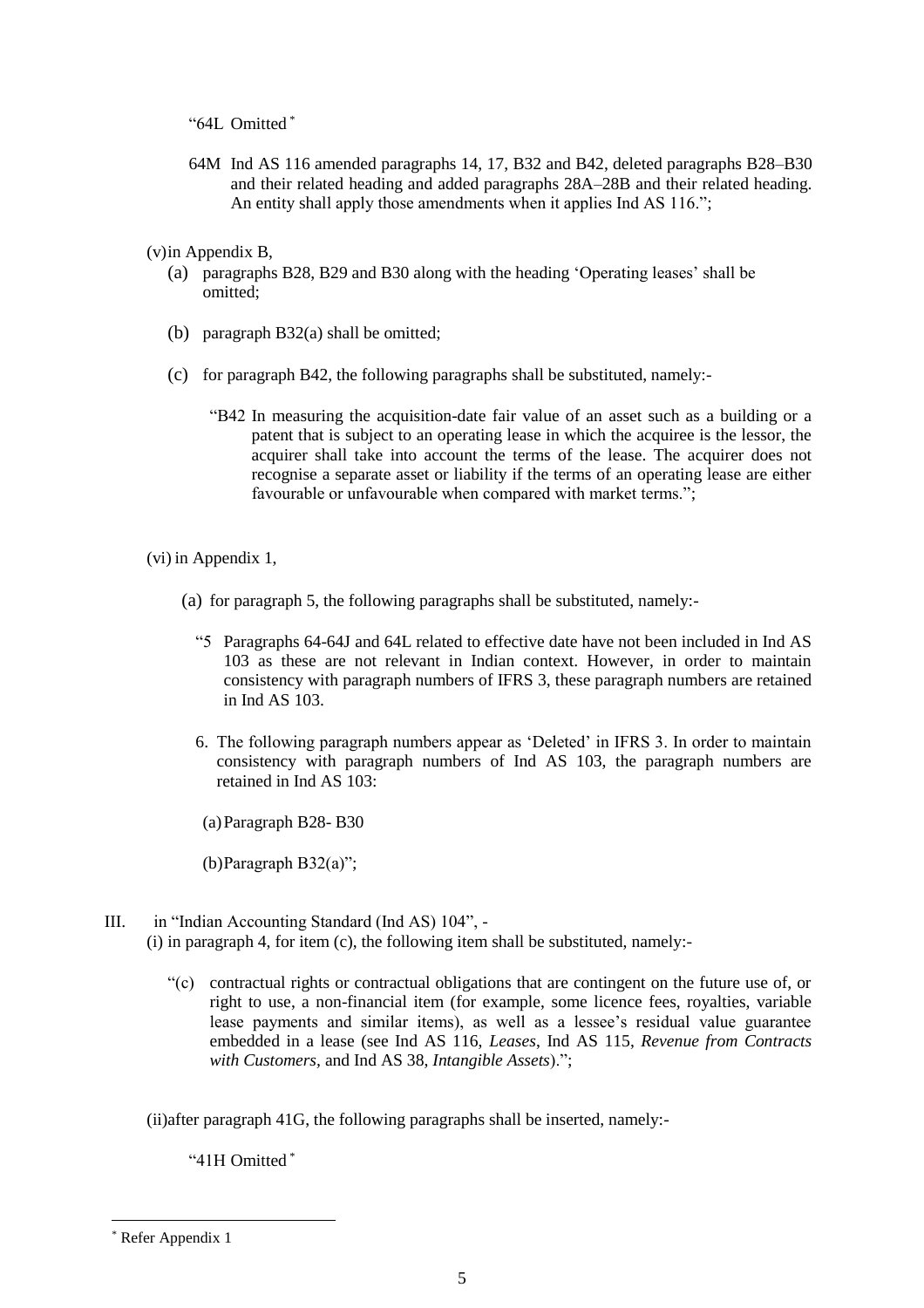- 41 I Ind AS 116 amended paragraph 4. An entity shall apply that amendment when it applies Ind AS 116.";
- (iii) in Appendix 1, for paragraph 4, the following paragraph shall be substituted, namely:-
	- "4 Paragraphs 40-41F and 41H related to effective date have not been included in Ind AS 104 as these are not relevant in Indian context. However, in order to maintain consistency with paragraph numbers of IFRS 4, these paragraph numbers are retained in Ind AS 104.".
- IV. in "Indian Accounting Standard (Ind AS) 107", (i) in paragraph 29 for items (c) and (d), the following items shall be substituted, namely:-
	- "(c) for a contract containing a discretionary participation feature (as described in Ind AS 104) if the fair value of that feature cannot be measured reliably; or
	- (d) for lease liabilities";
	- (ii) after paragraph 42H, the following paragraphs shall be inserted, namely:-

"42 I-42S Omitted \*

### **Effective date and transition**

43-44BB Omitted\*

44CC Ind AS 116 amended paragraphs 29 and B11D. An entity shall apply those amendments when it applies Ind AS 116.";

- (iii)in Appendix B, in paragraph B11D for item (a), the following item shall be substituted, namely:-
	- " (a) gross lease liabilities (before deducting finance charges); ";
- (iv) in Appendix 1, after paragraph 4, the following paragraph shall be inserted, namely:-
	- "5. Paragraphs 42I-42S of IFRS 7 have not been included in Ind AS 107 as these paragraphs relate to Initial application of IFRS 9 which are not relevant in Indian context. Paragraphs 43-44BB related to effective date and transition given in IFRS 7 have not been given in Ind AS 107 since it is not relevant in Indian context. However, in order to maintain consistency with paragraph numbers of IFRS 7, these paragraph numbers are retained in Ind AS 107. ".
- V. in "Indian Accounting Standard (Ind AS) 109",
	- (i) in paragraph 2.1, for item (b), the following item shall be substituted, namely:-

<sup>\*</sup> Refer Appendix 1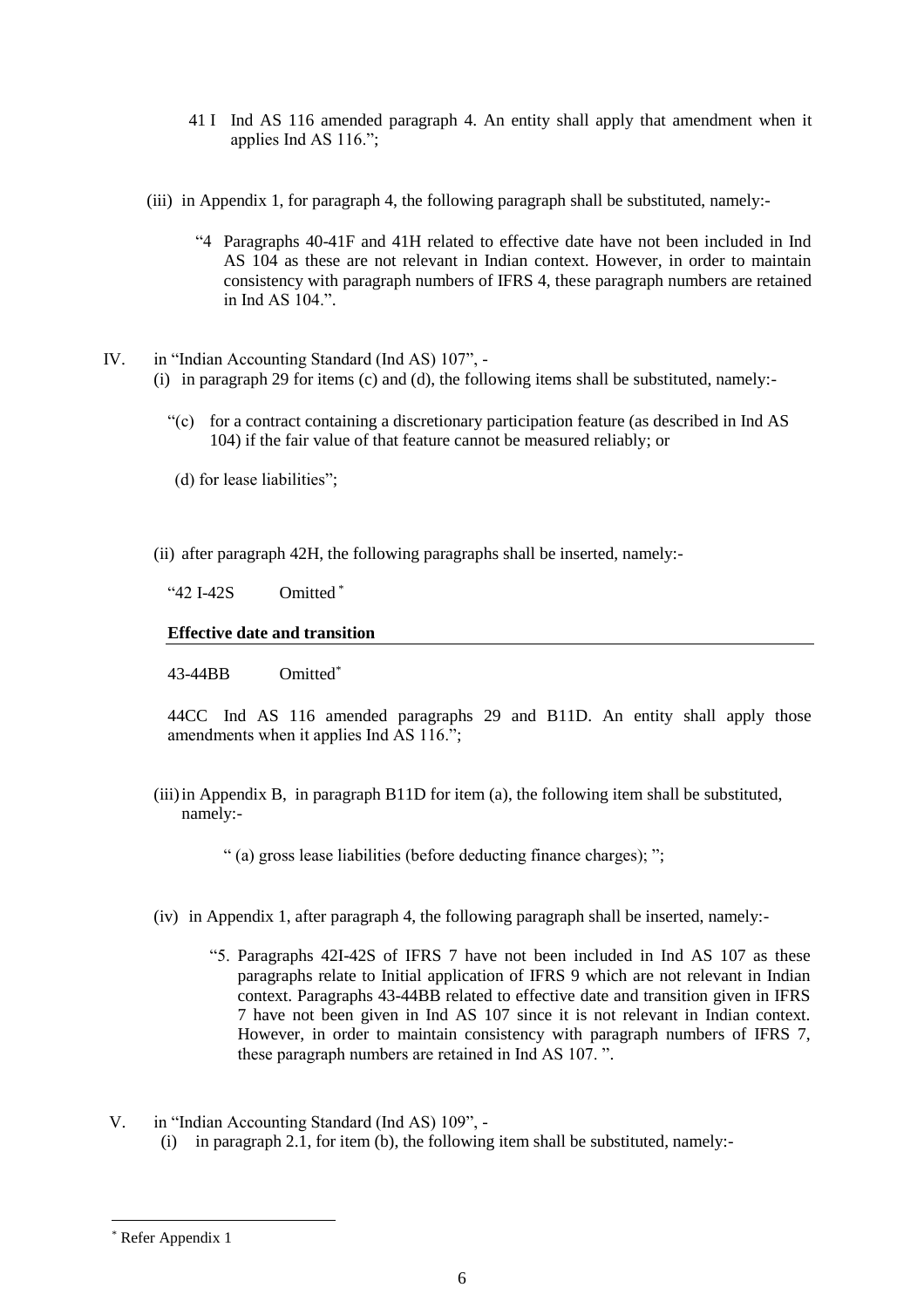- **"(b) rights and obligations under leases to which Ind AS 116,** *Leases* **applies. However:**
	- **(i) finance lease receivables (i.e. net investments in finance leases) and operating lease receivables recognised by a lessor are subject to the derecognition and impairment requirements of this Standard;**
	- **(ii) lease liabilities recognised by a lessee are subject to the derecognition requirements in paragraph 3.3.1 of this Standard; and**
	- **(iii) derivatives that are embedded in leases are subject to the embedded derivatives requirements of this Standard. ";**
- (ii) in paragraph 5.5.15, for item (b), the following item shall be substituted, namely:-
	- **"(b) lease receivables that result from transactions that are within the scope of Ind AS 116, if the entity chooses as its accounting policy to measure the loss allowance at an amount equal to lifetime expected credit losses. That accounting policy shall be applied to all lease receivables but may be applied separately to finance and operating lease receivables. ";**
- (iii) after paragraph 7.1.4, the following paragraph shall be inserted, namely:-
	- "7.1.5 Ind AS 116 amended paragraphs 2.1, 5.5.15, B4.3.8, B5.5.34 and B5.5.46. An entity shall apply those amendments when it applies Ind AS 116.";
- (iv) in Appendix B,
	- (a) in paragraph B4.3.8, for item (f), the following item shall be substituted, namely:-
		- "(f) An embedded derivative in a host lease contract is closely related to the host contract if the embedded derivative is (i) an inflation-related index such as an index of lease payments to a consumer price index (provided that the lease is not leveraged and the index relates to inflation in the entity's own economic environment), (ii) variable lease payments based on related sales or (iii) variable lease payments based on variable interest rates.";
	- (b) for paragraph B5.5.34, the following paragraph shall be substituted, namely:-
		- "B5.5.34 When measuring a loss allowance for a lease receivable, the cash flows used for determining the expected credit losses should be consistent with the cash flows used in measuring the lease receivable in accordance with Ind AS 116, *Leases*.";
	- (c) for paragraph B5.5.46, the following paragraph shall be substituted, namely:-
	- "B5.5.46 Expected credit losses on lease receivables shall be discounted using the same discount rate used in the measurement of the lease receivable in accordance with Ind AS 116.";
- (v) in Appendix E, paragraph 3 shall be omitted.
- VI. in "Indian Accounting Standard (Ind AS) 113", (i) in paragraph 6, for item (b), the following item shall be substituted, namely:-
	- "(b) leasing transactions accounted for in accordance with Ind AS 116, *Leases;* and";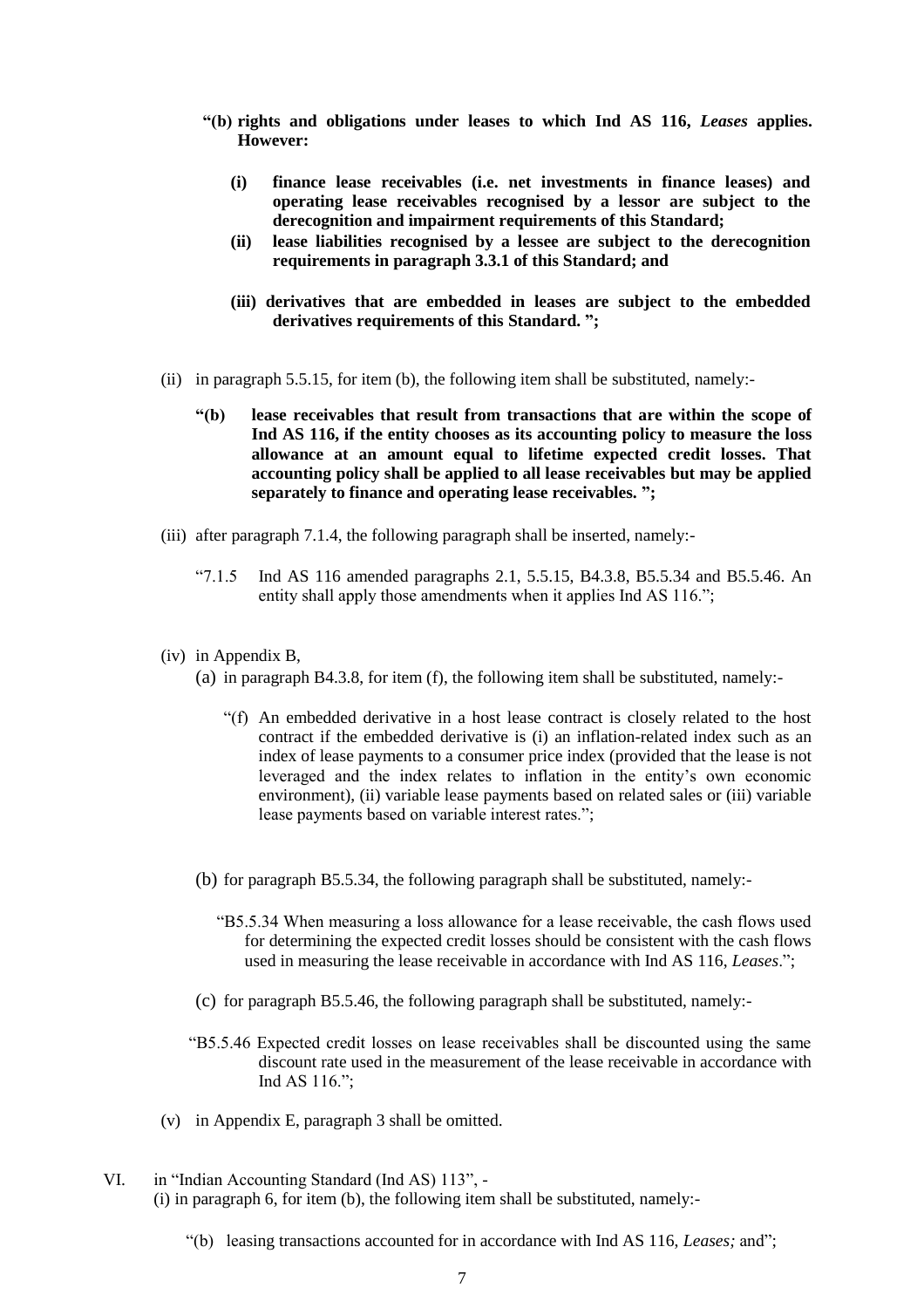(ii) for Appendix C, the following Appendices shall be substituted, namely:-

### **"Appendix C**

### **Effective date and transition**

*This appendix is an integral part of the Ind AS and has same authority as the other parts of the Ind AS.*

- C1-C5 Omitted \*
- C6 Ind AS 116, *Leases*, amended paragraph 6. An entity shall apply that amendment when it applies Ind AS 116."

## **Appendix D**

### **References to matters contained in other Indian Accounting Standards**

*This appendix is an integral part of the Ind AS.*

This appendix lists the appendices which are part of other Indian Accounting Standards and make reference to Ind AS 113, *Fair Value Measurement*.

- 1. Appendix A, *Distributions of Non-cash Assets to Owners* contained in Ind AS 10, *Events after the Reporting Period*.
- 2. Appendix D, *Extinguishing Financial Liabilities with Equity Instruments* contained in Ind AS 109, Financial Instruments.";
- (iii) in Appendix 1, after paragraph 2, the following paragraph shall be inserted, namely:-
	- "3. Paragraphs C1-C5 of IFRS 13 have not been included in Ind AS 113 as these paragraphs relate to effective date and transition which are not relevant in Indian context. However, in order to maintain consistency with paragraph numbers of IFRS 13, these paragraph numbers are retained in Ind AS 113.".
- VII. in "Indian Accounting Standard (Ind AS) 115",
	- (i) in paragraph 5, for item (a), the following item shall be substituted, namely:-
		- "(a) lease contracts within the scope of Ind AS 116, *Leases*; ";
	- (ii) in paragraph 97, for item (c), the following item shall be substituted, namely:-
		- "(c) allocations of costs that relate directly to the contract or to contract activities (for example, costs of contract management and supervision, insurance and depreciation of tools, equipment and right-of-use assets used in fulfilling the contract);";

 $\overline{a}$ 

<sup>\*</sup> Refer Appendix 1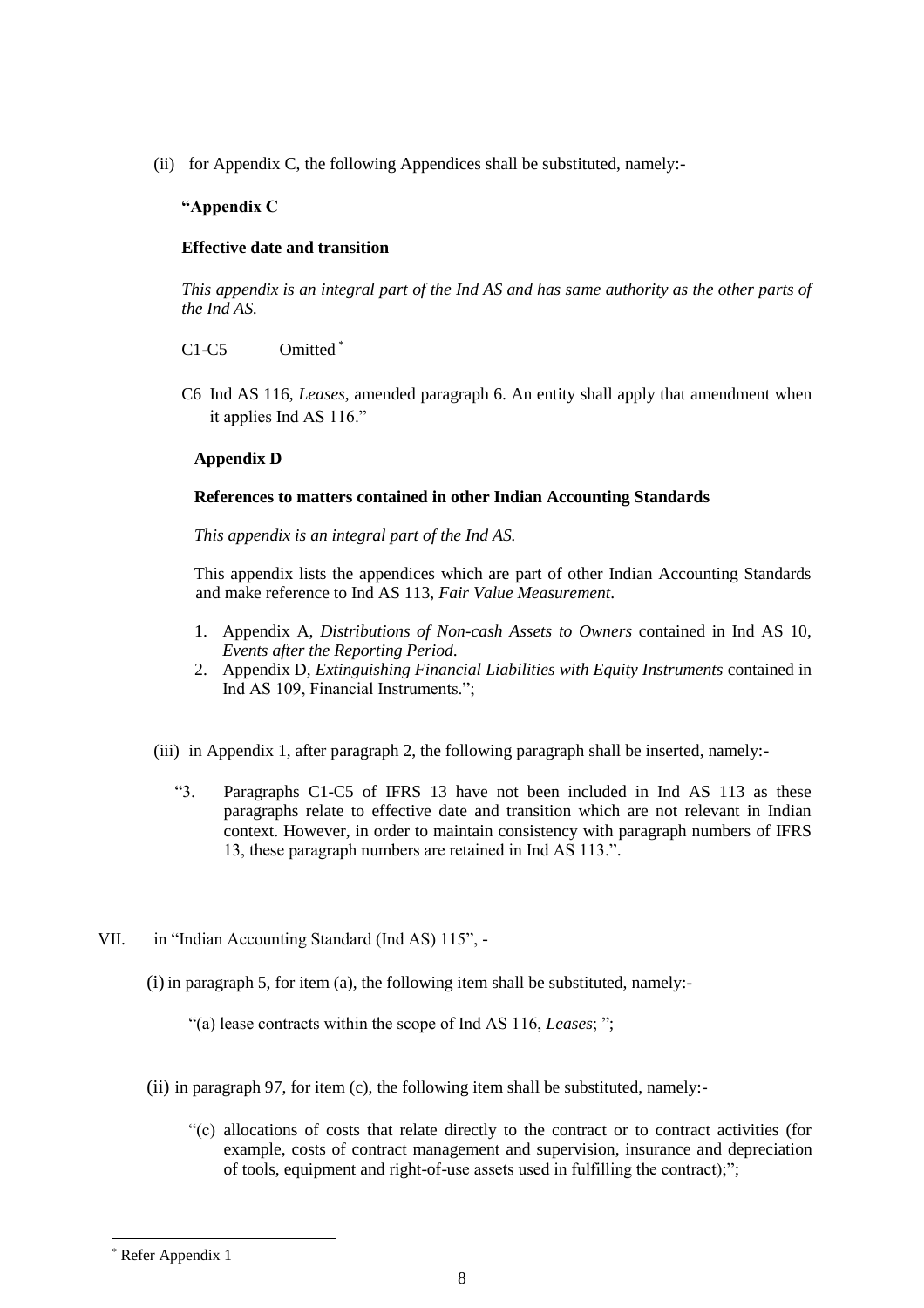### (iii)In Appendix B,

- (a) in paragraph B66, for item (a), the following item shall be substituted, namely:-
	- "(a) a lease in accordance with Ind AS 116, *Leases*, if the entity can or must repurchase the asset for an amount that is less than the original selling price of the asset, unless the contract is part of a sale and leaseback transaction. If the contract is part of a sale and leaseback transaction, the entity shall continue to recognise the asset and shall recognise a financial liability for any consideration received from the customer. The entity shall account for the financial liability in accordance with Ind AS 109; or";
- (b) for paragraph B70 the following paragraph shall be substituted, namely:-
- "B70 If an entity has an obligation to repurchase the asset at the customer's request (a put option) at a price that is lower than the original selling price of the asset, the entity shall consider at contract inception whether the customer has a significant economic incentive to exercise that right. The customer's exercising of that right results in the customer effectively paying the entity consideration for the right to use a specified asset for a period of time. Therefore, if the customer has a significant economic incentive to exercise that right, the entity shall account for the agreement as a lease in accordance with Ind AS 116, unless the contract is part of a sale and leaseback transaction. If the contract is part of a sale and leaseback transaction, the entity shall continue to recognise the asset and shall recognise a financial liability for any consideration received from the customer. The entity shall account for the financial liability in accordance with Ind AS 109.";
- (iv) in Appendix C, for sub-paragraph C1A, the following paragraph shall be substituted, namely:-
	- "C1A Ind AS 116, *Leases*, amended paragraphs 5, 97, B66, B70, paragraph AG8 of Appendix D and paragraph 5 of Appendix E. An entity shall apply those amendments when it applies Ind AS 116.";
- (v) in Appendix D, for paragraph AG8, the following paragraph shall be substituted, namely:-
	- "AG8 The operator may have a right to use the separable infrastructure described in paragraph AG7(a), or the facilities used to provide ancillary unregulated services described in paragraph AG7(b). In either case, there may in substance be a lease from the grantor to the operator; if so, it shall be accounted for in accordance with Ind AS  $116."$ ;
- (vi) in Appendix E, for paragraph 5, the following paragraph shall be substituted, namely:-

"5. Certain aspects and disclosures relating to some service concession arrangements are addressed by Indian Accounting Standards (eg Ind AS 16 applies to acquisitions of items of property, plant and equipment, Ind AS 116 applies to leases of assets, and Ind AS 38 applies to acquisitions of intangible assets). However, a service concession arrangement may involve executory contracts that are not addressed in Indian Accounting Standards, unless the contracts are onerous, in which case Ind AS 37 applies. Therefore, this Appendix addresses additional disclosures of service concession arrangements.";

(vii) in Appendix F, paragraph 1 shall be omitted.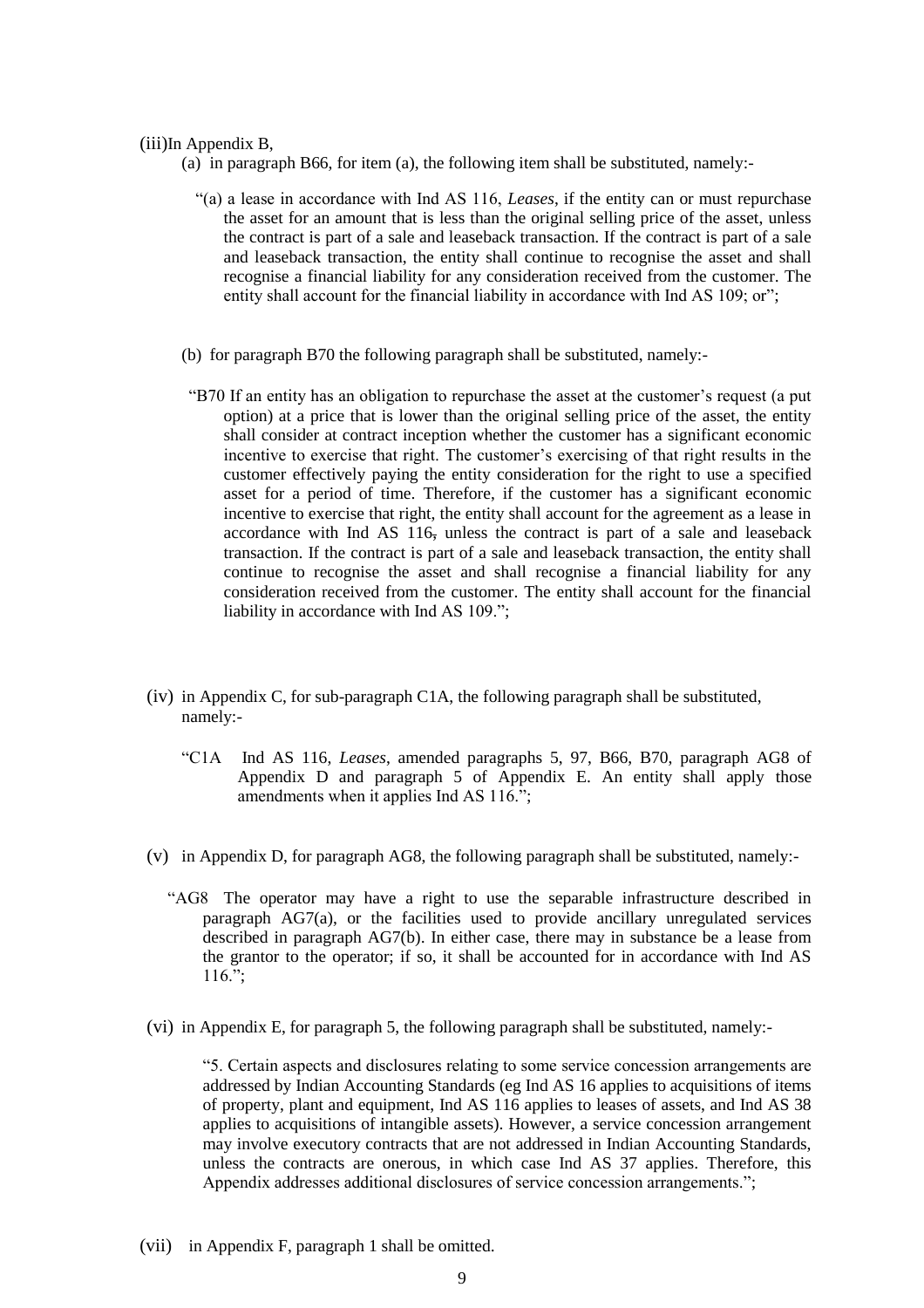### (viii) in Appendix 1,

- (a) for paragraph 6, the following paragraph shall be substituted, namely:-
	- "6. Paragraphs C1B, C8A and C9 related to effective date and transition have been deleted due to following reasons:

(a) Paragraphs C1B and C8A are not relevant in Indian context as the same refer to application of these amendments in case where IFRS 15 was initially applied before issuance of amendments to the standard.

(b) Paragraph C9 refers to application of IAS 39, *Financial Instruments*, which is not relevant in Indian context.".

VIII. after "Indian Accounting Standard (Ind AS) 115", the following shall be inserted, namely:-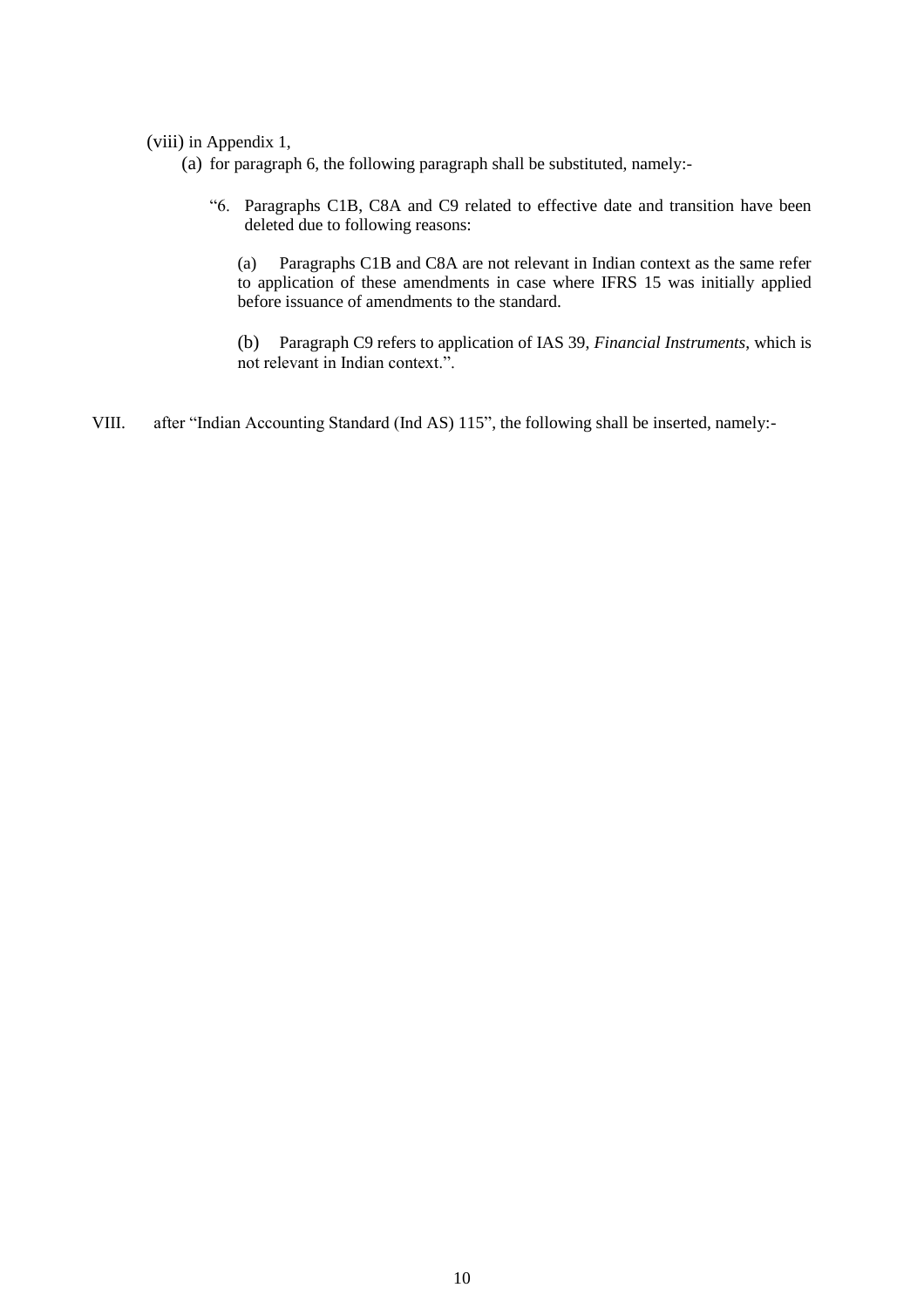## **"Indian Accounting Standard (Ind AS) 116,**

### **Leases**

*(This Indian Accounting Standard includes paragraphs set in bold type and plain type, which have equal authority. Paragraphs in bold type indicate the main principles)*

### **Objective**

- 1 **This Standard sets out the principles for the recognition, measurement, presentation and disclosure of** *leases***. The objective is to ensure that**  *lessees* **and** *lessors* **provide relevant information in a manner that faithfully represents those transactions. This information gives a basis for users of financial statements to assess the effect that leases have on the financial position, financial performance and cash flows of an entity.**
- 2 An entity shall consider the terms and conditions of *contracts* and all relevant facts and circumstances when applying this Standard. An entity shall apply this Standard consistently to contracts with similar characteristics and in similar circumstances.

### **Scope**

- 3 An entity shall apply this Standard to all leases, including leases of *right-ofuse assets* in a *sublease*, except for:
	- (a) leases to explore for or use minerals, oil, natural gas and similar nonregenerative resources;
	- (b) leases of biological assets within the scope of Ind AS 41, *Agriculture,* held by a lessee;
	- (c) service concession arrangements within the scope of Appendix D, *Service Concession Arrangements,* of Ind AS 115, *Revenue from Contracts with Customer*;
	- (d) licences of intellectual property granted by a lessor within the scope of Ind AS 115, *Revenue from Contracts with Customers*; and
	- (e) rights held by a lessee under licensing agreements within the scope of Ind AS 38, *Intangible Assets,* for such items as motion picture films, video recordings, plays, manuscripts, patents and copyrights.
- 4 A lessee may, but is not required to, apply this Standard to leases of intangible assets other than those described in paragraph 3(e).

## **Recognition exemptions (paragraphs B3–B8)**

5 A lessee may elect not to apply the requirements in paragraphs 22–49 to: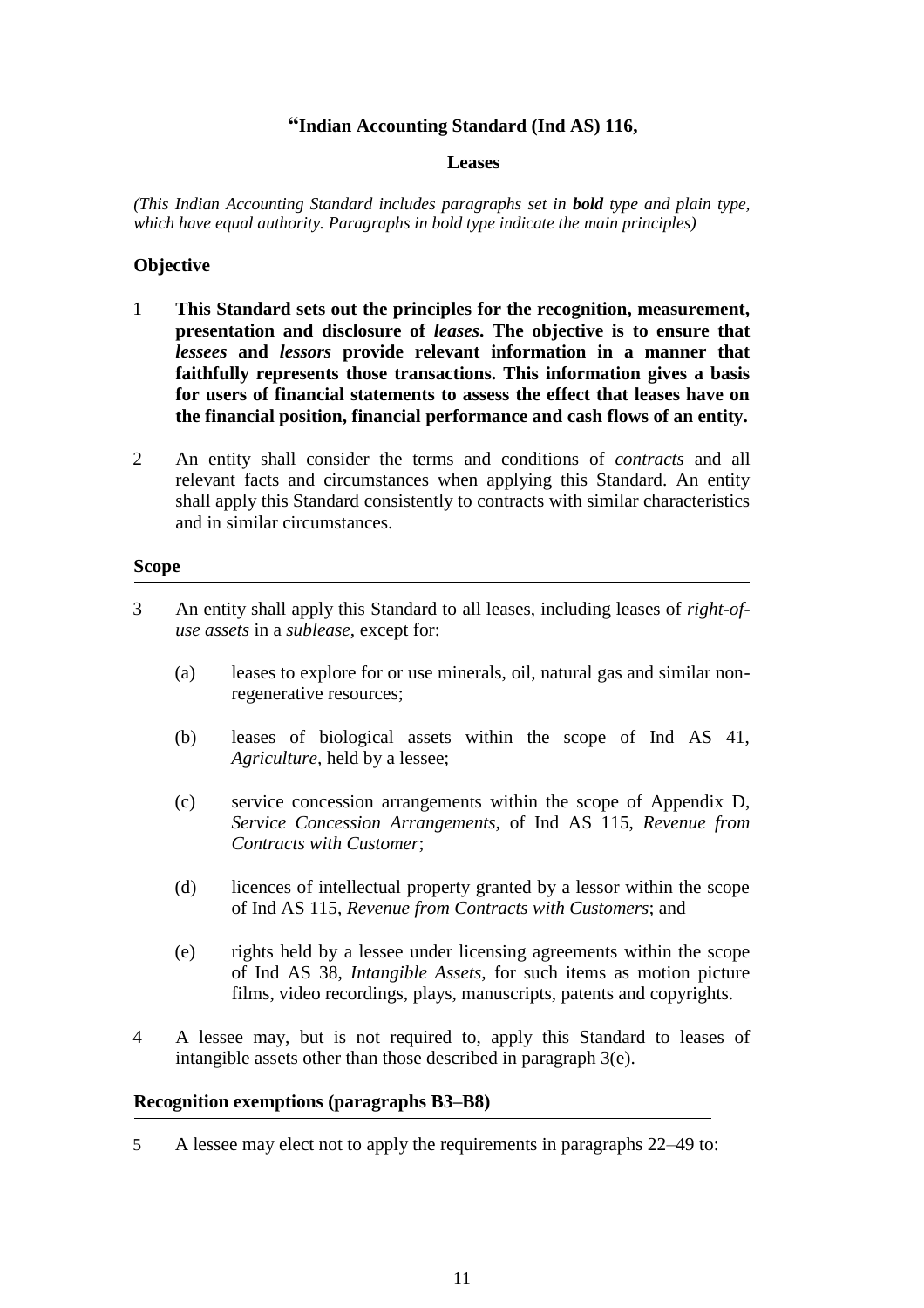- (a) *short-term leases*; and
- (b) leases for which the *underlying asset* is of low value (as described in paragraphs B3–B8).
- 6 If a lessee elects not to apply the requirements in paragraphs 22–49 to either short-term leases or leases for which the underlying asset is of low value, the lessee shall recognise the *lease payments* associated with those leases as an expense on either a straight-line basis over the *lease term* or another systematic basis. The lessee shall apply another systematic basis if that basis is more representative of the pattern of the lessee's benefit.
- 7 If a lessee accounts for short-term leases applying paragraph 6, the lessee shall consider the lease to be a new lease for the purposes of this Standard if:
	- (a) there is a *lease modification*; or
	- (b) there is any change in the lease term (for example, the lessee exercises an option not previously included in its determination of the lease term).
- 8 The election for short-term leases shall be made by class of underlying asset to which the right of use relates. A class of underlying asset is a grouping of underlying assets of a similar nature and use in an entity's operations. The election for leases for which the underlying asset is of low value can be made on a lease-by-lease basis.

# **Identifying a lease (paragraphs B9–B33)**

- 9 **At inception of a contract, an entity shall assess whether the contract is, or contains, a lease. A contract is, or contains, a lease if the contract conveys the right to control the use of an identified asset for a period of time in exchange for consideration. Paragraphs B9–B31 set out guidance on the assessment of whether a contract is, or contains, a lease.**
- 10 A period of time may be described in terms of the amount of use of an identified asset (for example, the number of production units that an item of equipment will be used to produce).
- 11 An entity shall reassess whether a contract is, or contains, a lease only if the terms and conditions of the contract are changed.

## **Separating components of a contract**

12 For a contract that is, or contains, a lease, an entity shall account for each lease component within the contract as a lease separately from non-lease components of the contract, unless the entity applies the practical expedient in paragraph 15. Paragraphs B32–B33 set out guidance on separating components of a contract.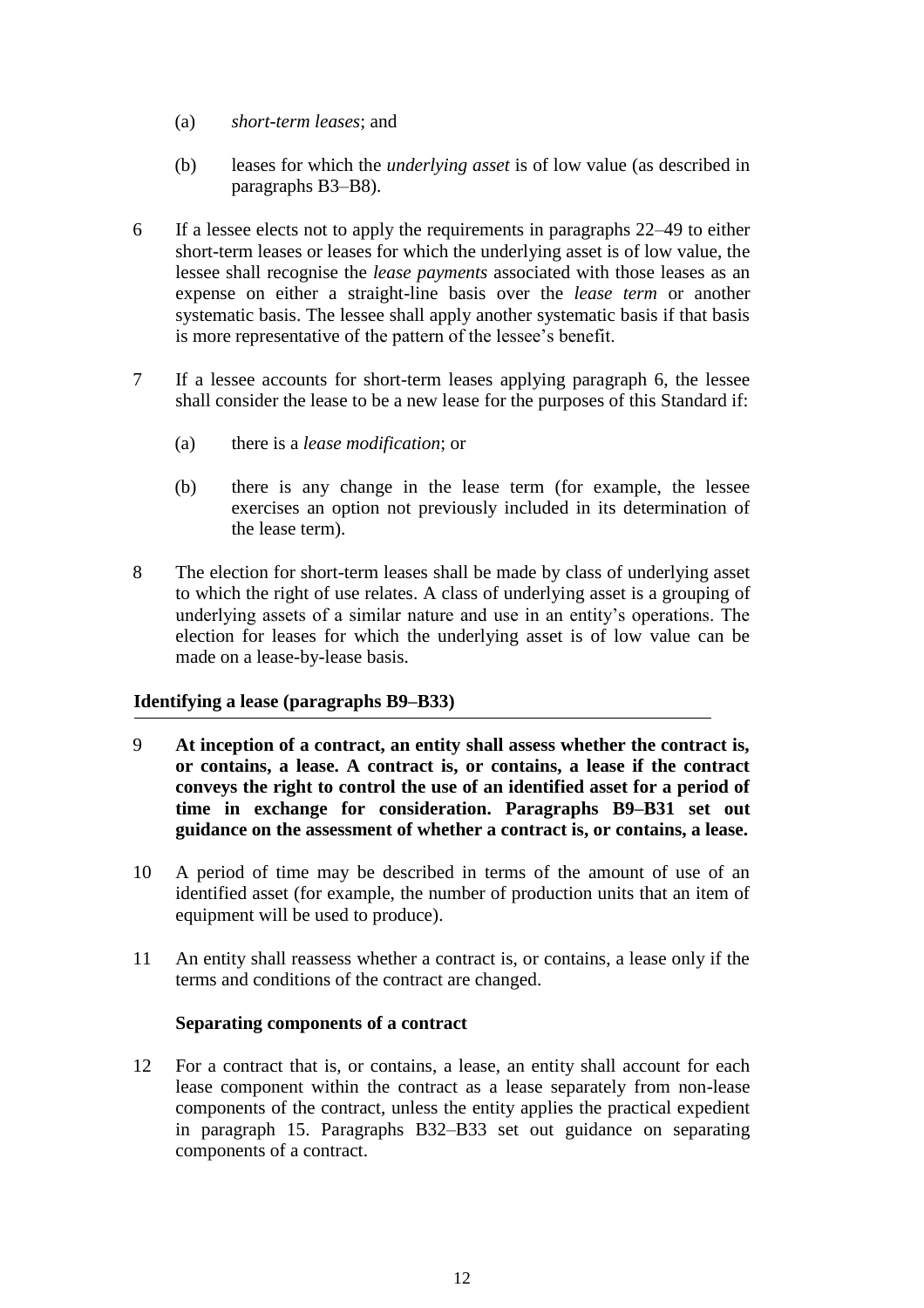## **Lessee**

- 13 For a contract that contains a lease component and one or more additional lease or non-lease components, a lessee shall allocate the consideration in the contract to each lease component on the basis of the relative stand-alone price of the lease component and the aggregate stand-alone price of the nonlease components.
- 14 The relative stand-alone price of lease and non-lease components shall be determined on the basis of the price the lessor, or a similar supplier, would charge an entity for that component, or a similar component, separately. If an observable stand-alone price is not readily available, the lessee shall estimate the stand-alone price, maximising the use of observable information.
- 15 As a practical expedient, a lessee may elect, by class of underlying asset, not to separate non-lease components from lease components, and instead account for each lease component and any associated non-lease components as a single lease component. A lessee shall not apply this practical expedient to embedded derivatives that meet the criteria in paragraph 4.3.3 of Ind AS 109, *Financial Instruments*.
- 16 Unless the practical expedient in paragraph 15 is applied, a lessee shall account for non-lease components applying other applicable Standards.

### **Lessor**

17 For a contract that contains a lease component and one or more additional lease or non-lease components, a lessor shall allocate the consideration in the contract applying paragraphs 73–90 of Ind AS 115.

## **Lease term (paragraphs B34–B41)**

- 18 An entity shall determine the lease term as the non-cancellable period of a lease, together with both:
	- (a) periods covered by an option to extend the lease if the lessee is reasonably certain to exercise that option; and
	- (b) periods covered by an option to terminate the lease if the lessee is reasonably certain not to exercise that option.
- 19 In assessing whether a lessee is reasonably certain to exercise an option to extend a lease, or not to exercise an option to terminate a lease, an entity shall consider all relevant facts and circumstances that create an economic incentive for the lessee to exercise the option to extend the lease, or not to exercise the option to terminate the lease, as described in paragraphs B37– B40.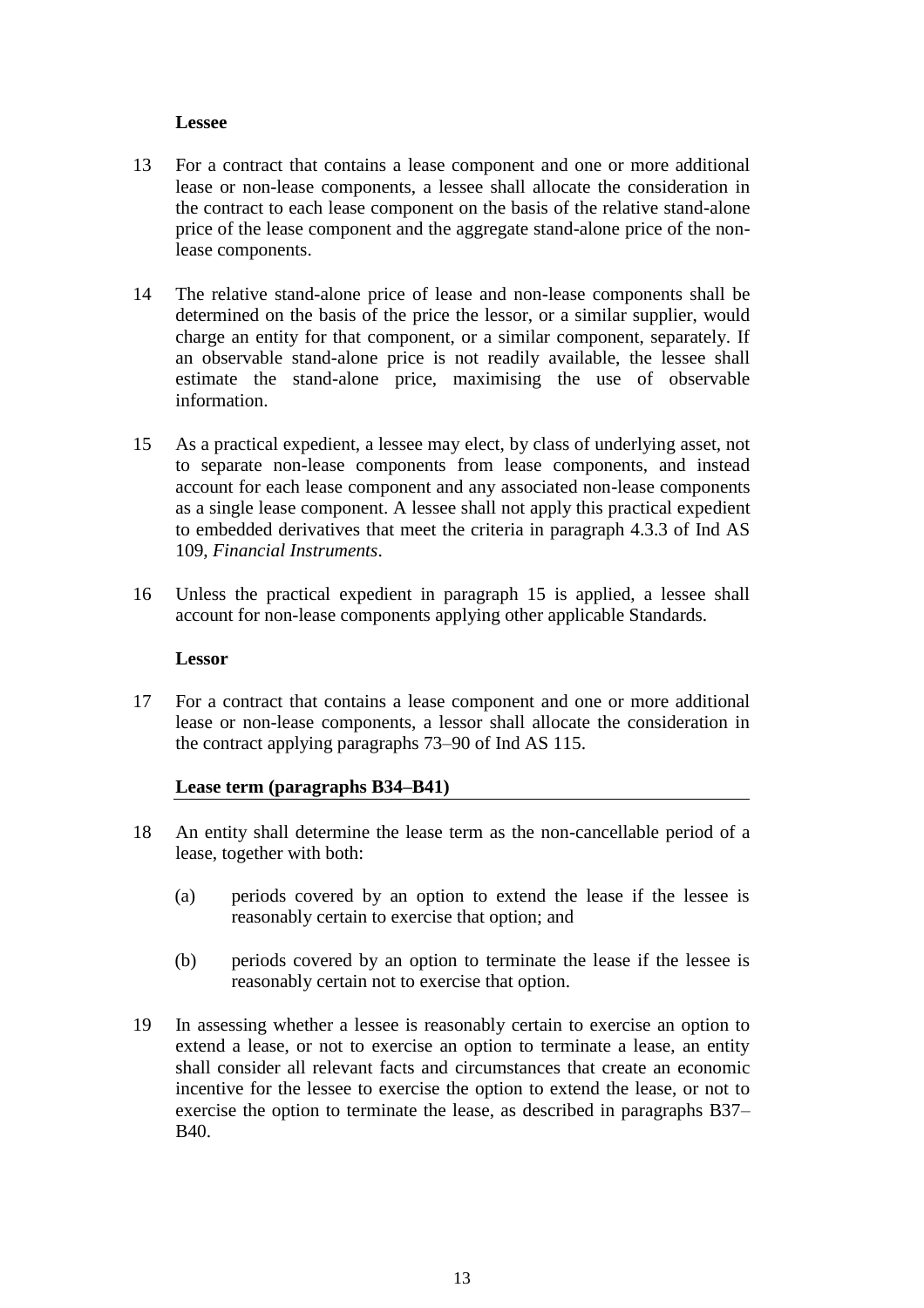- 20 A lessee shall reassess whether it is reasonably certain to exercise an extension option, or not to exercise a termination option, upon the occurrence of either a significant event or a significant change in circumstances that:
	- (a) is within the control of the lessee; and
	- (b) affects whether the lessee is reasonably certain to exercise an option not previously included in its determination of the lease term, or not to exercise an option previously included in its determination of the lease term (as described in paragraph B41).
- 21 An entity shall revise the lease term if there is a change in the noncancellable period of a lease. For example, the non-cancellable period of a lease will change if:
	- (a) the lessee exercises an option not previously included in the entity's determination of the lease term;
	- (b) the lessee does not exercise an option previously included in the entity's determination of the lease term;
	- (c) an event occurs that contractually obliges the lessee to exercise an option not previously included in the entity's determination of the lease term; or
	- (d) an event occurs that contractually prohibits the lessee from exercising an option previously included in the entity's determination of the lease term.

### **Lessee**

### **Recognition**

**22 At the** *commencement date***, a lessee shall recognise a right-of-use asset and a lease liability.**

## **Measurement**

### **Initial measurement**

*Initial measurement of the right-of-use asset*

## **23 At the commencement date, a lessee shall measure the right-of-use asset at cost.**

- 24 The cost of the right-of-use asset shall comprise:
	- (a) the amount of the initial measurement of the lease liability, as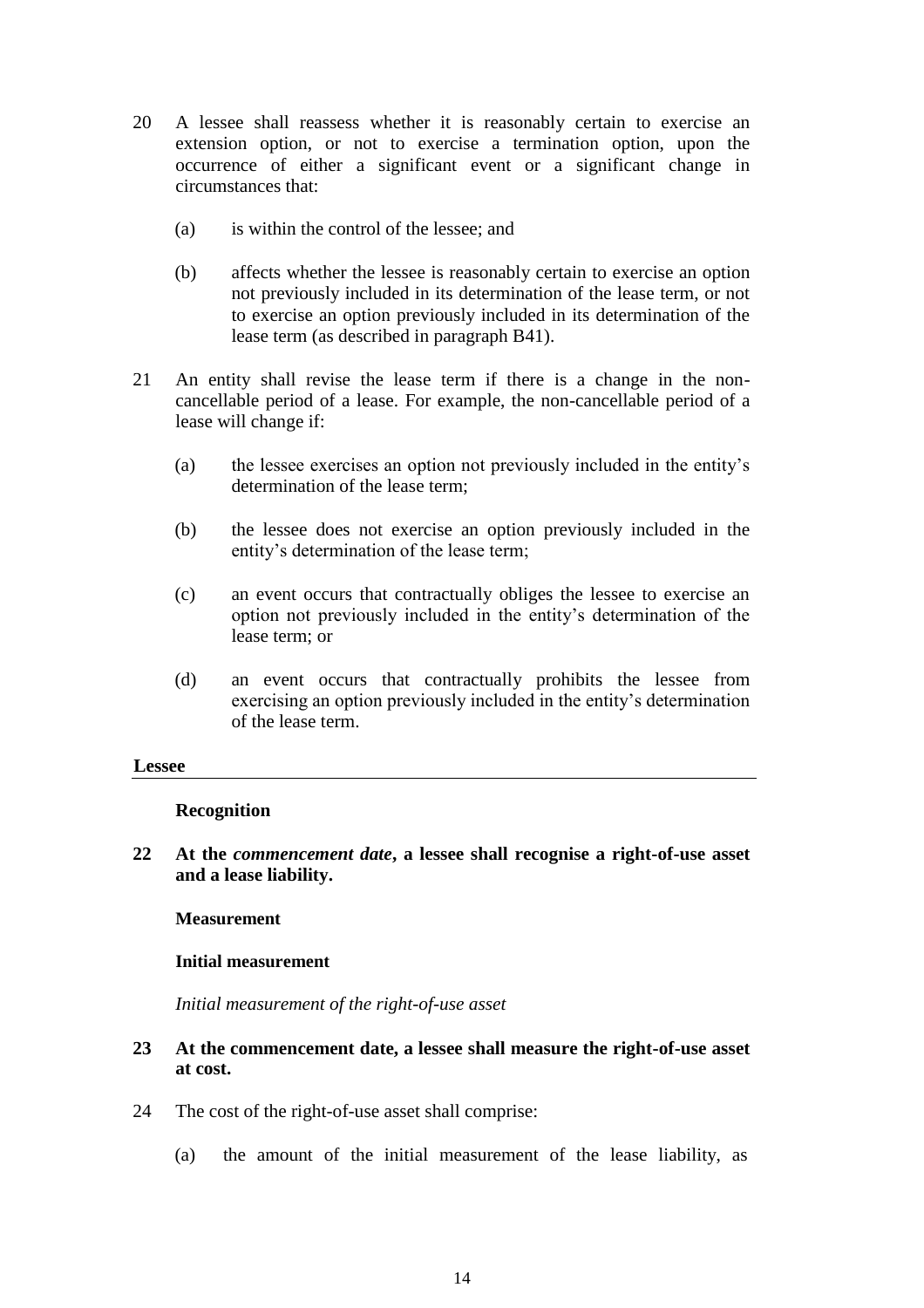described in paragraph 26;

- (b) any lease payments made at or before the commencement date, less any *lease incentives* received;
- (c) any *initial direct costs* incurred by the lessee; and
- (d) an estimate of costs to be incurred by the lessee in dismantling and removing the underlying asset, restoring the site on which it is located or restoring the underlying asset to the condition required by the terms and conditions of the lease, unless those costs are incurred to produce inventories. The lessee incurs the obligation for those costs either at the commencement date or as a consequence of having used the underlying asset during a particular period.
- 25 A lessee shall recognise the costs described in paragraph 24(d) as part of the cost of the right-of-use asset when it incurs an obligation for those costs. A lessee applies Ind AS 2, *Inventories,* to costs that are incurred during a particular period as a consequence of having used the right-of-use asset to produce inventories during that period. The obligations for such costs accounted for applying this Standard or Ind AS 2 are recognised and measured applying Ind AS 37, *Provisions, Contingent Liabilities and Contingent Assets*.

*Initial measurement of the lease liability*

- 26 **At the commencement date, a lessee shall measure the lease liability at the present value of the lease payments that are not paid at that date. The lease payments shall be discounted using the** *interest rate implicit in the lease***, if that rate can be readily determined. If that rate cannot be readily determined, the lessee shall use the** *lessee's incremental borrowing rate***.**
- 27 At the commencement date, the lease payments included in the measurement of the lease liability comprise the following payments for the right to use the underlying asset during the lease term that are not paid at the commencement date:
	- (a) *fixed payments* (including in-substance fixed payments as described in paragraph B42), less any lease incentives receivable;
	- (b) *variable lease payments* that depend on an index or a rate, initially measured using the index or rate as at the commencement date (as described in paragraph 28);
	- (c) amounts expected to be payable by the lessee under *residual value guarantees*;
	- (d) the exercise price of a purchase option if the lessee is reasonably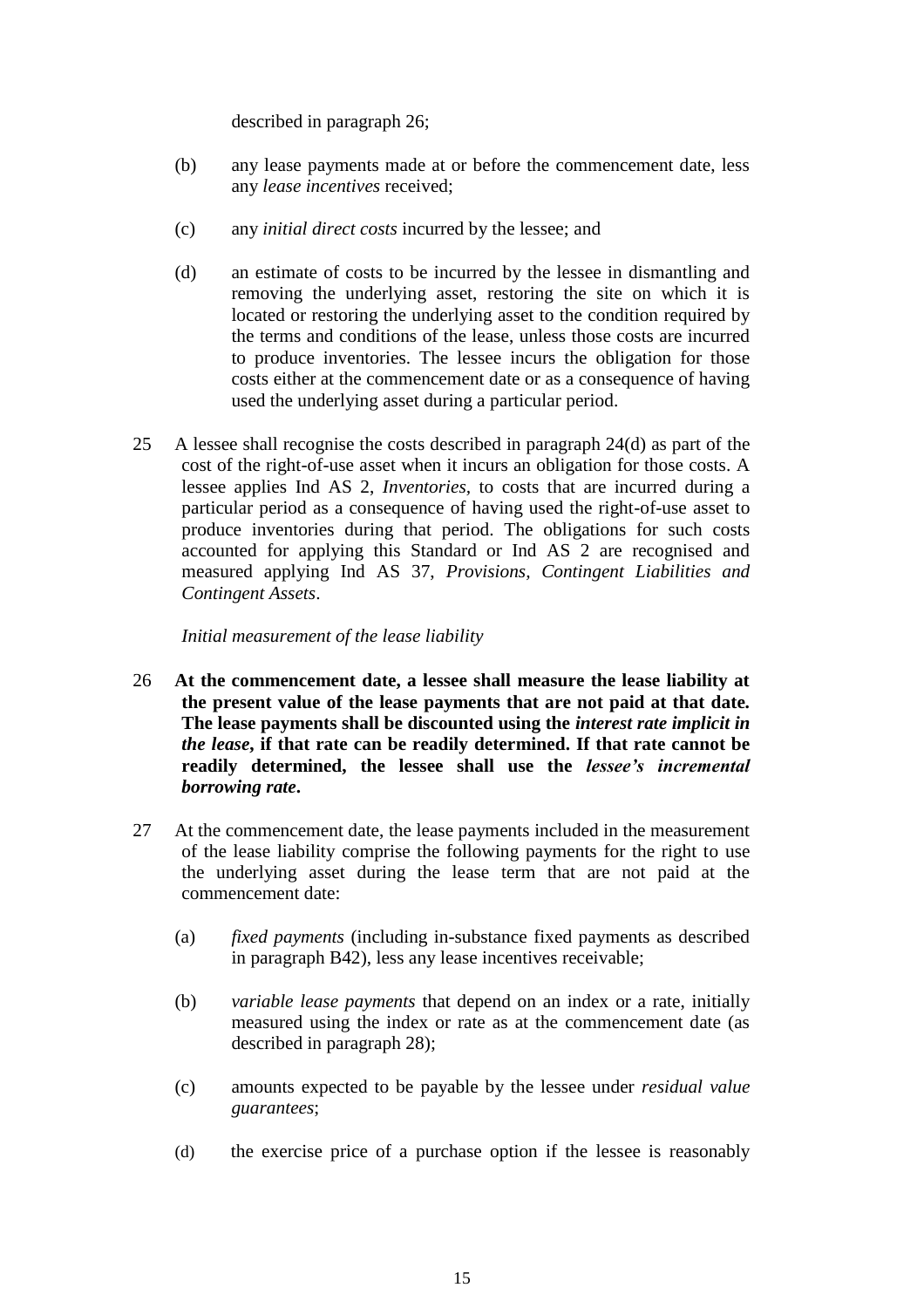certain to exercise that option (assessed considering the factors described in paragraphs B37–B40); and

- (e) payments of penalties for terminating the lease, if the lease term reflects the lessee exercising an option to terminate the lease.
- 28 Variable lease payments that depend on an index or a rate described in paragraph 27(b) include, for example, payments linked to a consumer price index, payments linked to a benchmark interest rate (such as LIBOR) or payments that vary to reflect changes in market rental rates.

### **Subsequent measurement**

### *Subsequent measurement of the right-of-use asset*

**29 After the commencement date, a lessee shall measure the right-of-use asset applying a cost model, unless it applies the measurement model described in paragraph 35.**

### **Cost model**

- 30 To apply a cost model, a lessee shall measure the right-of-use asset at cost:
	- **(a)** less any accumulated depreciation and any accumulated impairment losses; and
	- **(b)** adjusted for any remeasurement of the lease liability specified in paragraph 36(c).
- 31 A lessee shall apply the depreciation requirements in Ind AS 16, *Property, Plant and Equipment,* in depreciating the right-of-use asset, subject to the requirements in paragraph 32.
- 32 If the lease transfers ownership of the underlying asset to the lessee by the end of the lease term or if the cost of the right-of-use asset reflects that the lessee will exercise a purchase option, the lessee shall depreciate the rightof-use asset from the commencement date to the end of the *useful life* of the underlying asset. Otherwise, the lessee shall depreciate the right-of-use asset from the commencement date to the earlier of the end of the *useful life* of the right-of-use asset or the end of the lease term.
- 33 A lessee shall apply Ind AS 36, *Impairment of Assets,* to determine whether the right-of-use asset is impaired and to account for any impairment loss identified.

### **Other measurement models**

34 [Refer Appendix 1].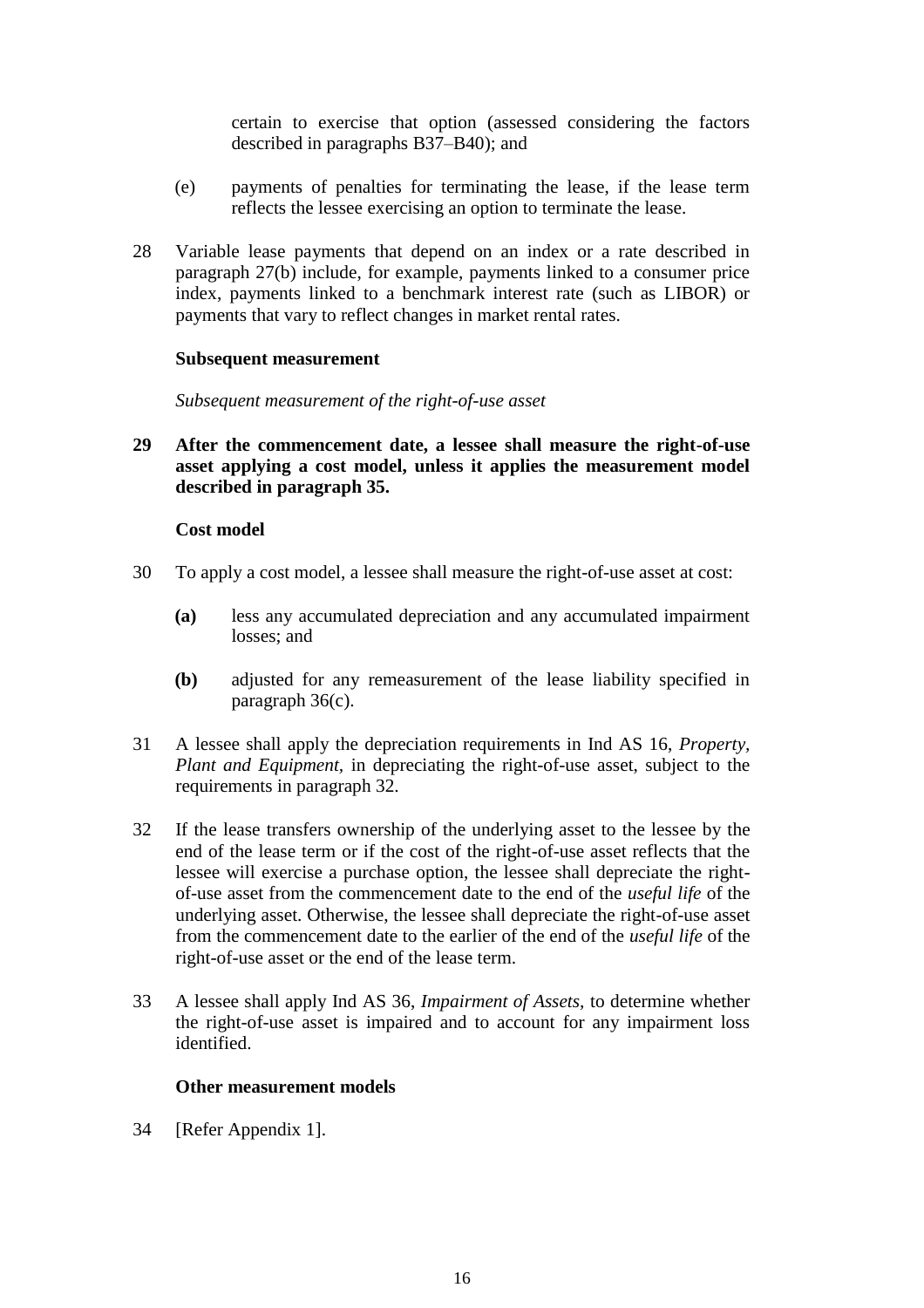35 If right-of-use assets relate to a class of property, plant and equipment to which the lessee applies the revaluation model in Ind AS 16, a lessee may elect to apply that revaluation model to all of the right-of-use assets that relate to that class of property, plant and equipment.

*Subsequent measurement of the lease liability*

- **36 After the commencement date, a lessee shall measure the lease liability by:**
	- **(a) increasing the carrying amount to reflect interest on the lease liability;**
	- **(b) reducing the carrying amount to reflect the lease payments made; and**
	- **(c) remeasuring the carrying amount to reflect any reassessment or lease modifications specified in paragraphs 39–46, or to reflect revised in-substance fixed lease payments (see paragraph B42).**
- 37 Interest on the lease liability in each period during the lease term shall be the amount that produces a constant periodic rate of interest on the remaining balance of the lease liability. The periodic rate of interest is the discount rate described in paragraph 26, or if applicable the revised discount rate described in paragraph 41, paragraph 43 or paragraph 45(c).
- 38 After the commencement date, a lessee shall recognise in profit or loss, unless the costs are included in the carrying amount of another asset applying other applicable Standards, both:
	- (a) interest on the lease liability; and
	- (b) variable lease payments not included in the measurement of the lease liability in the period in which the event or condition that triggers those payments occurs.

## **Reassessment of the lease liability**

- 39 After the commencement date, a lessee shall apply paragraphs 40–43 to remeasure the lease liability to reflect changes to the lease payments. A lessee shall recognise the amount of the remeasurement of the lease liability as an adjustment to the right-of-use asset. However, if the carrying amount of the right-of-use asset is reduced to zero and there is a further reduction in the measurement of the lease liability, a lessee shall recognise any remaining amount of the remeasurement in profit or loss.
- 40 A lessee shall remeasure the lease liability by discounting the revised lease payments using a revised discount rate, if either: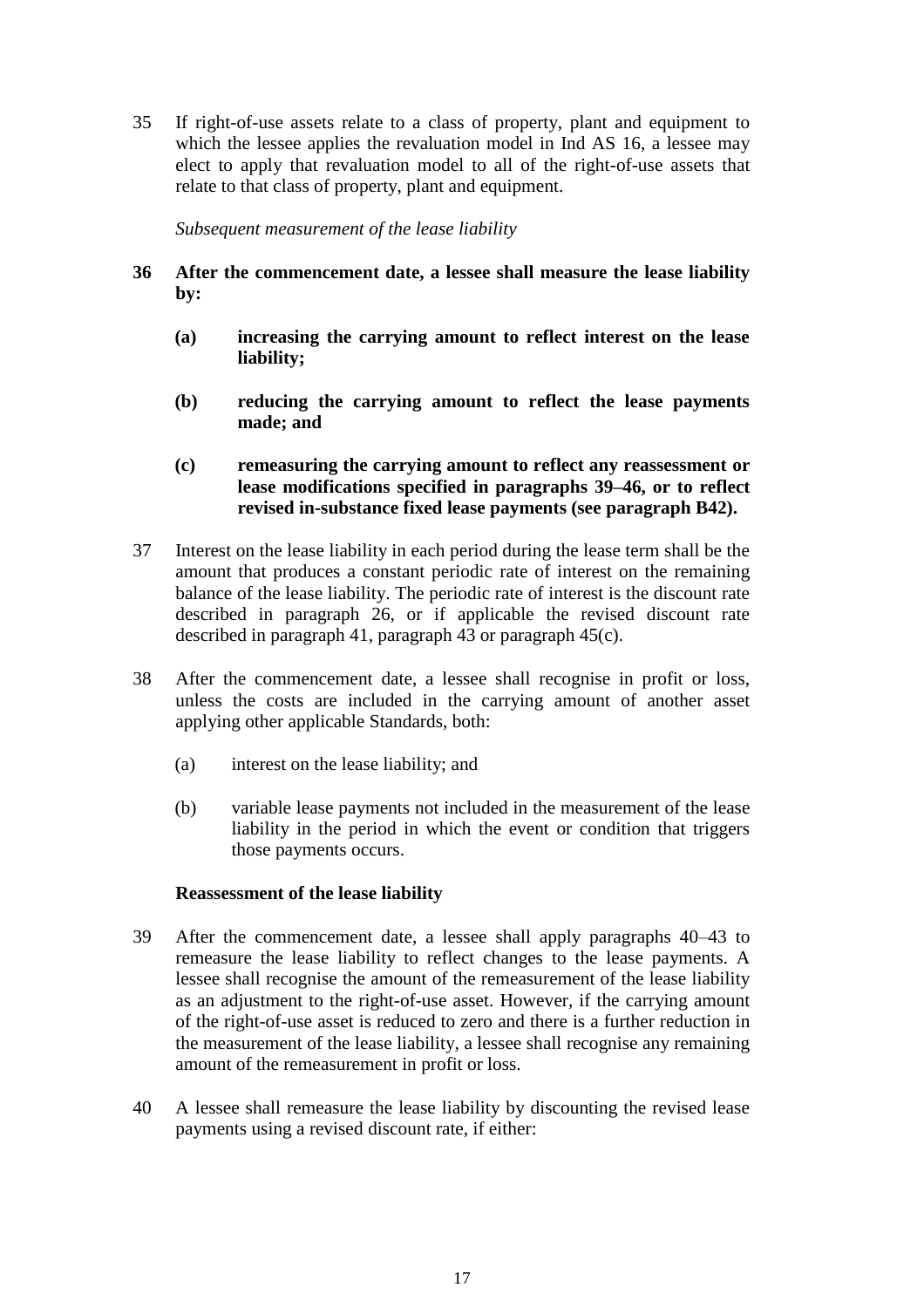- (a) there is a change in the lease term, as described in paragraphs 20–21. A lessee shall determine the revised lease payments on the basis of the revised lease term; or
- (b) there is a change in the assessment of an option to purchase the underlying asset, assessed considering the events and circumstances described in paragraphs 20–21 in the context of a purchase option. A lessee shall determine the revised lease payments to reflect the change in amounts payable under the purchase option.
- 41 In applying paragraph 40, a lessee shall determine the revised discount rate as the interest rate implicit in the lease for the remainder of the lease term, if that rate can be readily determined, or the lessee's incremental borrowing rate at the date of reassessment, if the interest rate implicit in the lease cannot be readily determined.
- 42 A lessee shall remeasure the lease liability by discounting the revised lease payments, if either:
	- (a) there is a change in the amounts expected to be payable under a residual value guarantee. A lessee shall determine the revised lease payments to reflect the change in amounts expected to be payable under the residual value guarantee.
	- (b) there is a change in future lease payments resulting from a change in an index or a rate used to determine those payments, including for example a change to reflect changes in market rental rates following a market rent review. The lessee shall remeasure the lease liability to reflect those revised lease payments only when there is a change in the cash flows (ie when the adjustment to the lease payments takes effect). A lessee shall determine the revised lease payments for the remainder of the lease term based on the revised contractual payments.
- 43 In applying paragraph 42, a lessee shall use an unchanged discount rate, unless the change in lease payments results from a change in floating interest rates. In that case, the lessee shall use a revised discount rate that reflects changes in the interest rate.

## *Lease modifications*

- 44 A lessee shall account for a lease modification as a separate lease if both:
	- (a) the modification increases the scope of the lease by adding the right to use one or more underlying assets; and
	- (b) the consideration for the lease increases by an amount commensurate with the stand-alone price for the increase in scope and any appropriate adjustments to that stand-alone price to reflect the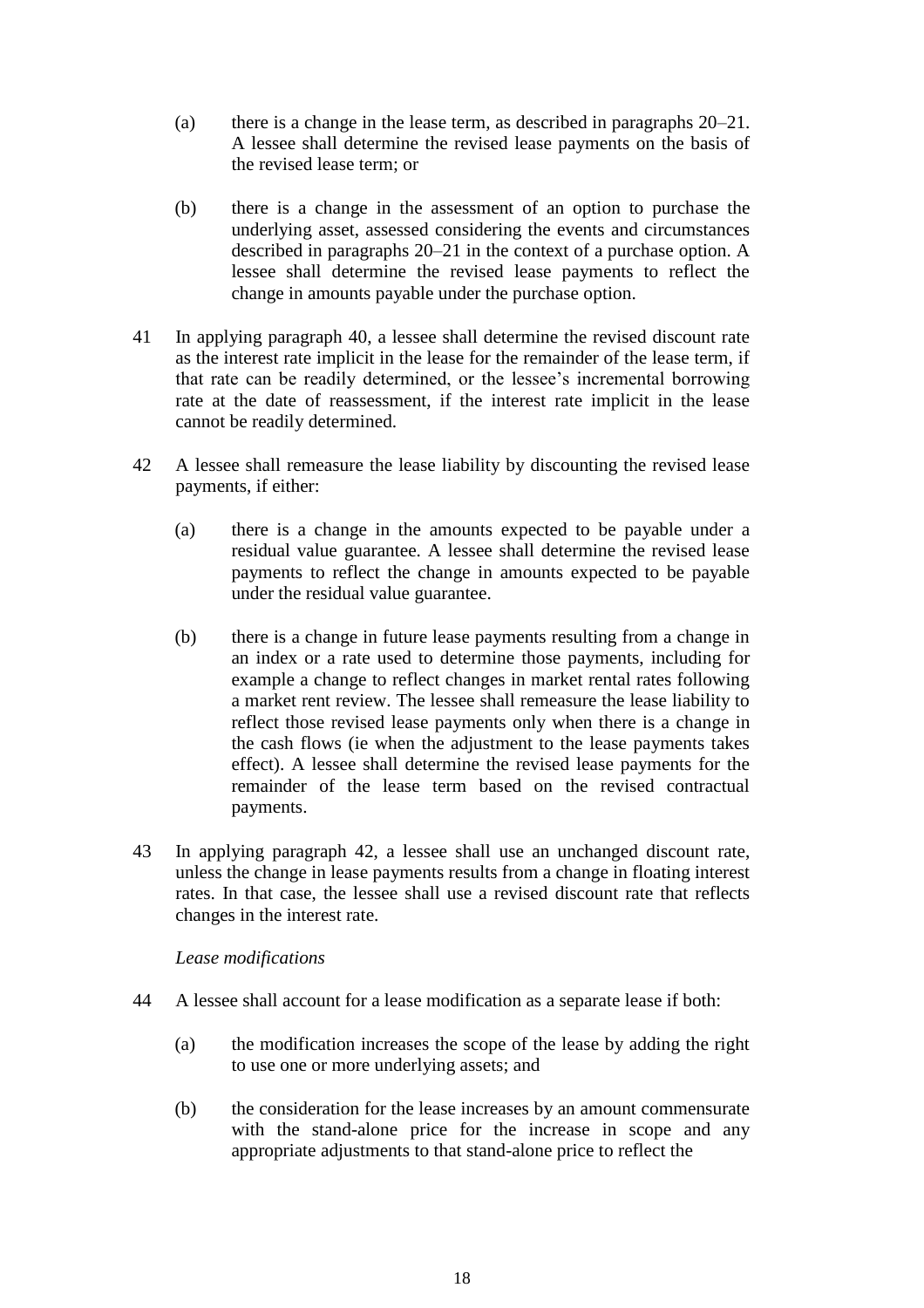circumstances of the particular contract.

- 45 For a lease modification that is not accounted for as a separate lease, at the *effective date of the lease modification* a lessee shall:
	- (a) allocate the consideration in the modified contract applying paragraphs 13–16;
	- (b) determine the lease term of the modified lease applying paragraphs 18–19; and
	- (c) remeasure the lease liability by discounting the revised lease payments using a revised discount rate. The revised discount rate is determined as the interest rate implicit in the lease for the remainder of the lease term, if that rate can be readily determined, or the lessee's incremental borrowing rate at the effective date of the modification, if the interest rate implicit in the lease cannot be readily determined.
- 46 For a lease modification that is not accounted for as a separate lease, the lessee shall account for the remeasurement of the lease liability by:
	- (a) decreasing the carrying amount of the right-of-use asset to reflect the partial or full termination of the lease for lease modifications that decrease the scope of the lease. The lessee shall recognise in profit or loss any gain or loss relating to the partial or full termination of the lease.
	- (b) making a corresponding adjustment to the right-of-use asset for all other lease modifications.

## **Presentation**

- 47 A lessee shall either present in the balance sheet, or disclose in the notes:
	- (a) right-of-use assets separately from other assets. If a lessee does not present right-of-use assets separately in the balance sheet, the lessee shall:
		- (i) include right-of-use assets within the same line item as that within which the corresponding underlying assets would be presented if they were owned; and
		- (ii) disclose which line items in the balance sheet include those right-of-use assets.
	- (b) lease liabilities separately from other liabilities. If a lessee does not present lease liabilities separately in the balance sheet, the lessee shall disclose which line items in the balance sheet include those liabilities.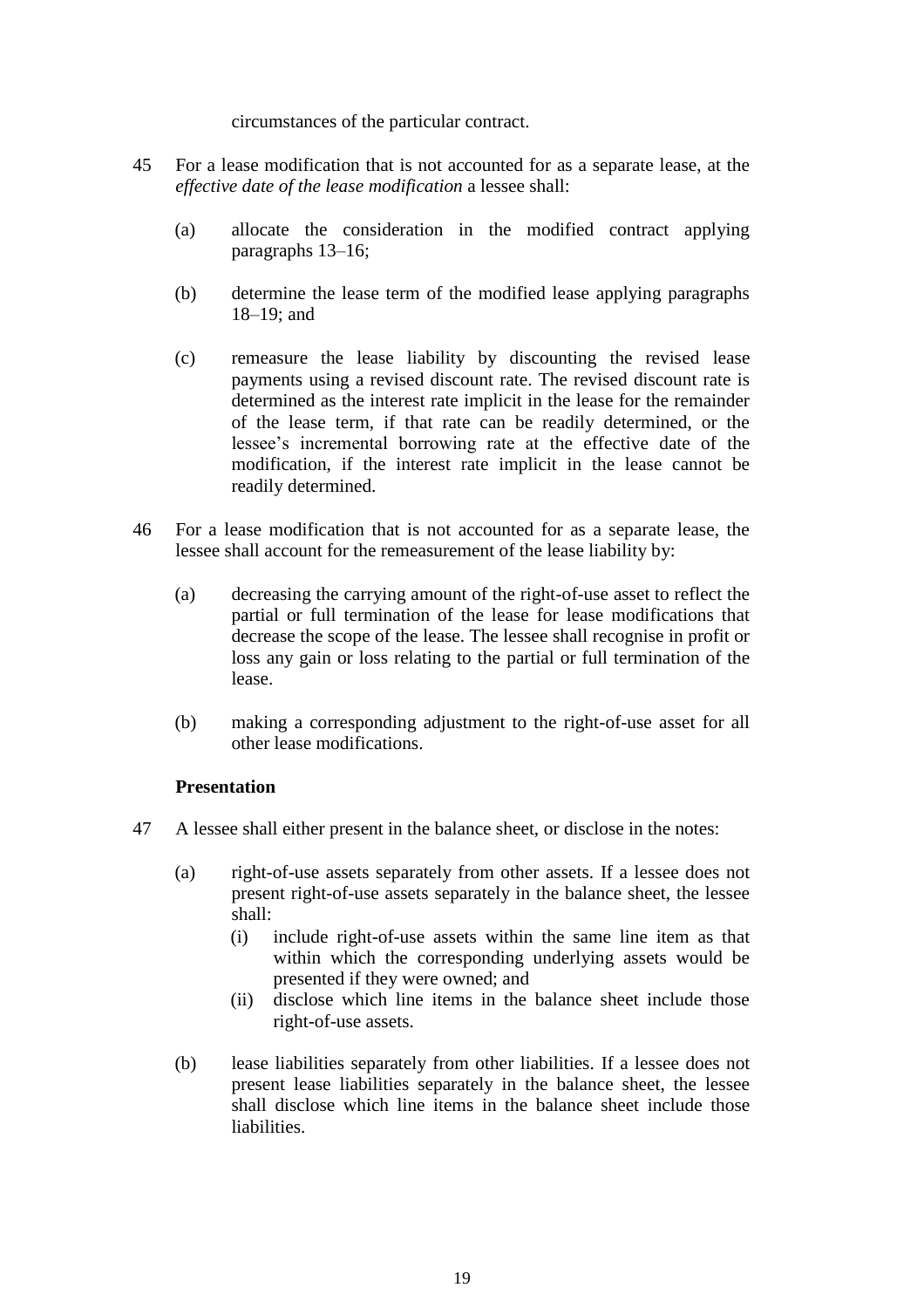- 48 The requirement in paragraph 47(a) does not apply to right-of-use assets that meet the definition of investment property, which shall be presented in the balance sheet as investment property.
- 49 In the statement of profit and loss, a lessee shall present interest expense on the lease liability separately from the depreciation charge for the right-of-use asset. Interest expense on the lease liability is a component of finance costs, which paragraph 82(b) of Ind AS 1, *Presentation of Financial Statements,* requires to be presented separately in the statement of profit and loss.
- 50 In the statement of cash flows, a lessee shall classify:
	- (a) cash payments for the principal portion of the lease liability within financing activities;
	- (b) cash payments for the interest portion of the lease liability within financing activities applying the requirements in Ind AS 7, *Statement of Cash Flows,* for interest paid; and
	- (c) short-term lease payments, payments for leases of low-value assets and variable lease payments not included in the measurement of the lease liability within operating activities.

## **Disclosure**

- **51 The objective of the disclosures is for lessees to disclose information in the notes that, together with the information provided in the balance sheet, statement of profit and loss and statement of cash flows, gives a basis for users of financial statements to assess the effect that leases have on the financial position, financial performance and cash flows of the lessee. Paragraphs 52–60 specify requirements on how to meet this objective.**
- 52 A lessee shall disclose information about its leases for which it is a lessee in a single note or separate section in its financial statements. However, a lessee need not duplicate information that is already presented elsewhere in the financial statements, provided that the information is incorporated by cross-reference in the single note or separate section about leases.
- 53 A lessee shall disclose the following amounts for the reporting period:
	- (a) depreciation charge for right-of-use assets by class of underlying asset;
	- (b) interest expense on lease liabilities;
	- (c) the expense relating to short-term leases accounted for applying paragraph 6. This expense need not include the expense relating to leases with a lease term of one month or less;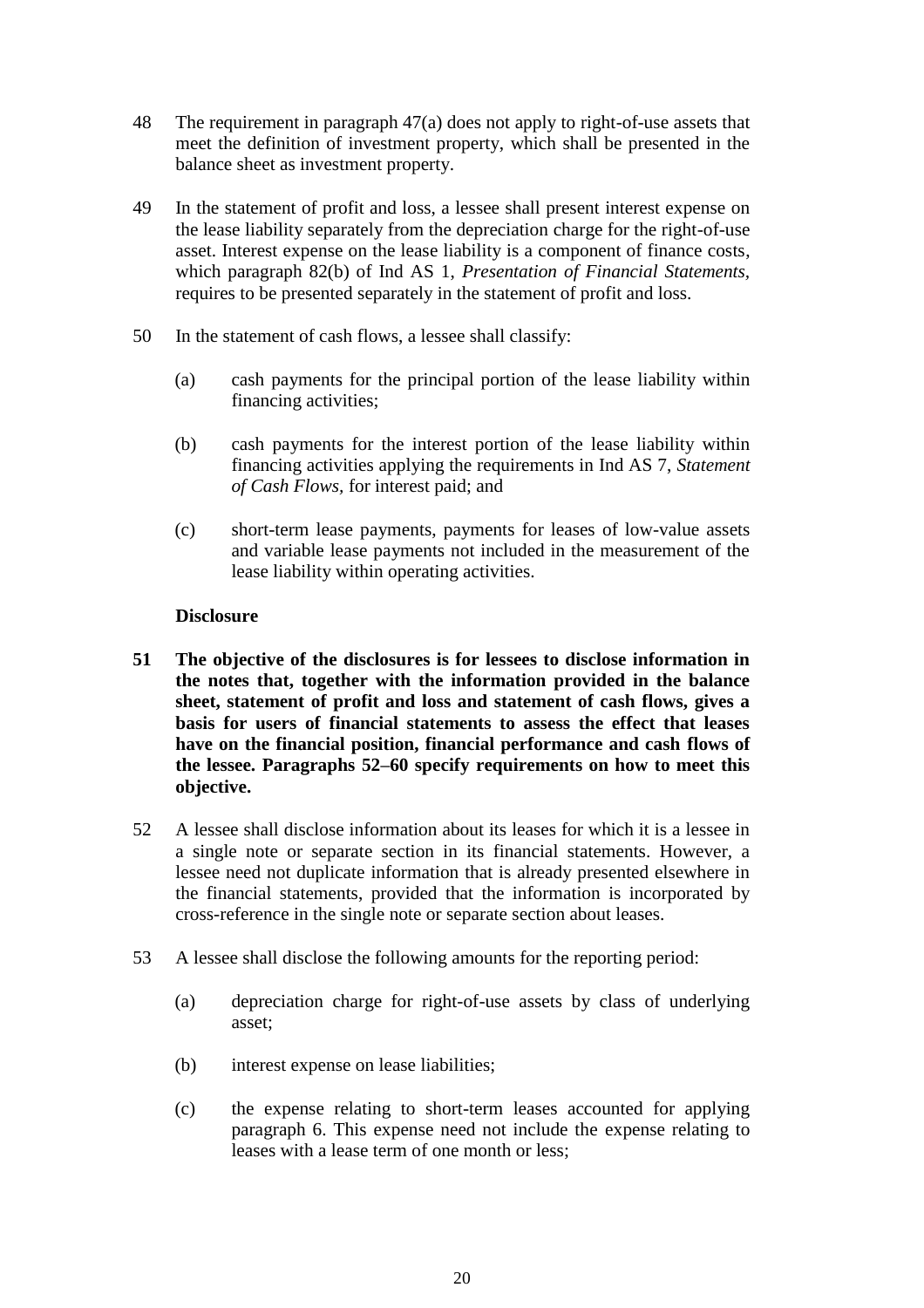- (d) the expense relating to leases of low-value assets accounted for applying paragraph 6. This expense shall not include the expense relating to short-term leases of low-value assets included in paragraph 53(c);
- (e) the expense relating to variable lease payments not included in the measurement of lease liabilities;
- (f) income from subleasing right-of-use assets;
- (g) total cash outflow for leases;
- (h) additions to right-of-use assets;
- (i) gains or losses arising from sale and leaseback transactions; and
- (j) the carrying amount of right-of-use assets at the end of the reporting period by class of underlying asset.
- 54 A lessee shall provide the disclosures specified in paragraph 53 in a tabular format, unless another format is more appropriate. The amounts disclosed shall include costs that a lessee has included in the carrying amount of another asset during the reporting period.
- 55 A lessee shall disclose the amount of its lease commitments for short-term leases accounted for applying paragraph 6 if the portfolio of short-term leases to which it is committed at the end of the reporting period is dissimilar to the portfolio of short-term leases to which the short-term lease expense disclosed applying paragraph 53(c) relates.
- 56 If right-of-use assets meet the definition of investment property, a lessee shall apply the disclosure requirements in Ind AS 40. In that case, a lessee is not required to provide the disclosures in paragraph 53(a), (f), (h) or (j) for those right-of-use assets.
- 57 If a lessee measures right-of-use assets at revalued amounts applying Ind AS 16, the lessee shall disclose the information required by paragraph 77 of Ind AS 16 for those right-of-use assets.
- 58 A lessee shall disclose a maturity analysis of lease liabilities applying paragraphs 39 and B11 of Ind AS 107, *Financial Instruments: Disclosures,* separately from the maturity analyses of other financial liabilities.
- 59 In addition to the disclosures required in paragraphs 53–58, a lessee shall disclose additional qualitative and quantitative information about its leasing activities necessary to meet the disclosure objective in paragraph 51 (as described in paragraph B48). This additional information may include, but is not limited to, information that helps users of financial statements to assess: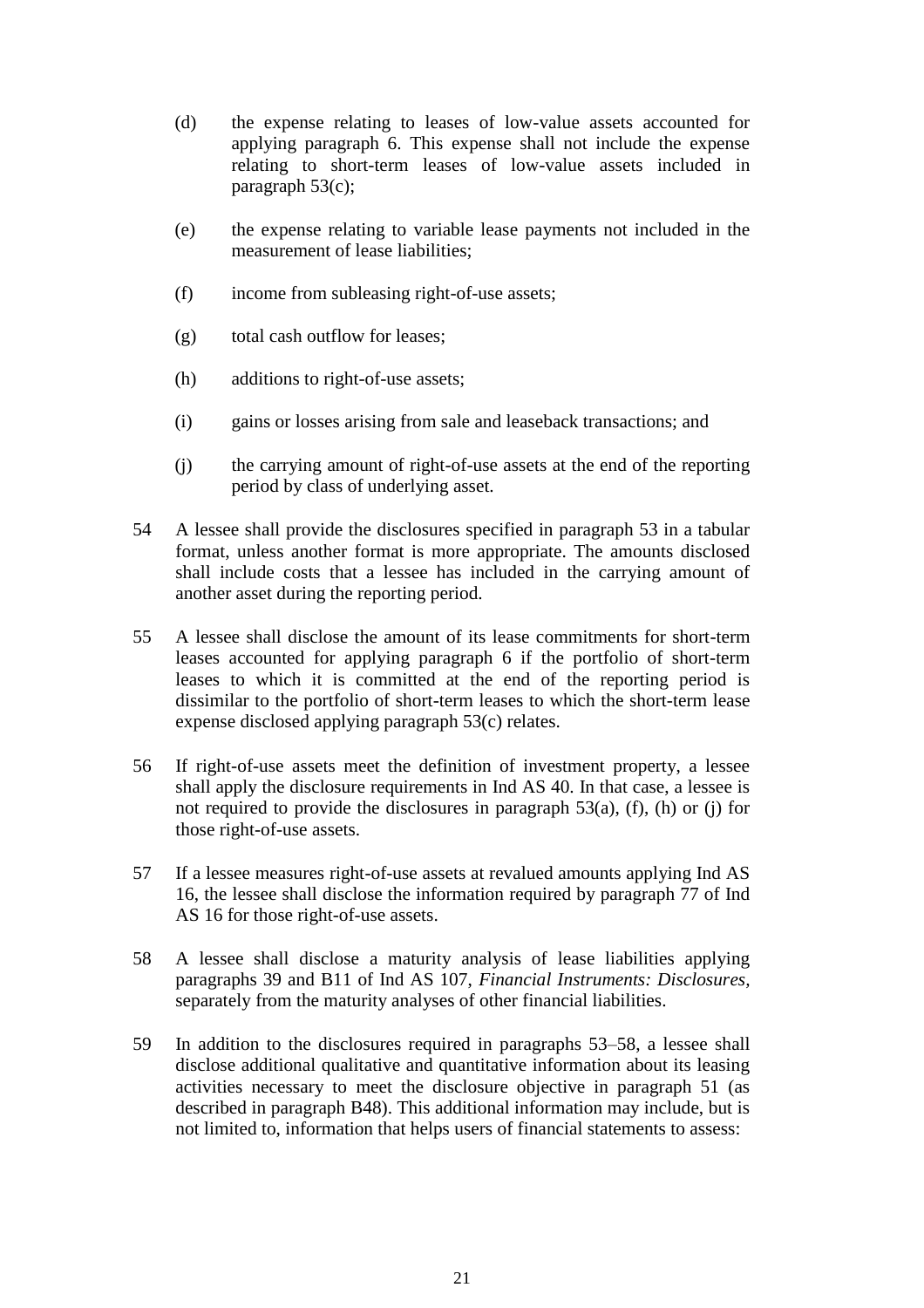- (a) the nature of the lessee's leasing activities;
- (b) future cash outflows to which the lessee is potentially exposed that are not reflected in the measurement of lease liabilities. This includes exposure arising from:
	- (i) variable lease payments (as described in paragraph B49);
	- (ii) extension options and termination options (as described in paragraph B50);
	- (iii) residual value guarantees (as described in paragraph B51); and
	- (iv) leases not yet commenced to which the lessee is committed.
- (c) restrictions or covenants imposed by leases; and
- (d) sale and leaseback transactions (as described in paragraph B52).
- 60 A lessee that accounts for short-term leases or leases of low-value assets applying paragraph 6 shall disclose that fact.

### **Lessor**

### **Classification of leases (paragraphs B53–B58)**

- 61 **A lessor shall classify each of its leases as either an** *operating lease or a finance lease***.**
- **62 A lease is classified as a finance lease if it transfers substantially all the risks and rewards incidental to ownership of an underlying asset. A lease is classified as an operating lease if it does not transfer substantially all the risks and rewards incidental to ownership of an underlying asset.**
- 63 Whether a lease is a finance lease or an operating lease depends on the substance of the transaction rather than the form of the contract. Examples of situations that individually or in combination would normally lead to a lease being classified as a finance lease are:
	- (a) the lease transfers ownership of the underlying asset to the lessee by the end of the lease term;
	- (b) the lessee has the option to purchase the underlying asset at a price that is expected to be sufficiently lower than the *fair value* at the date the option becomes exercisable for it to be reasonably certain, at the *inception date*, that the option will be exercised;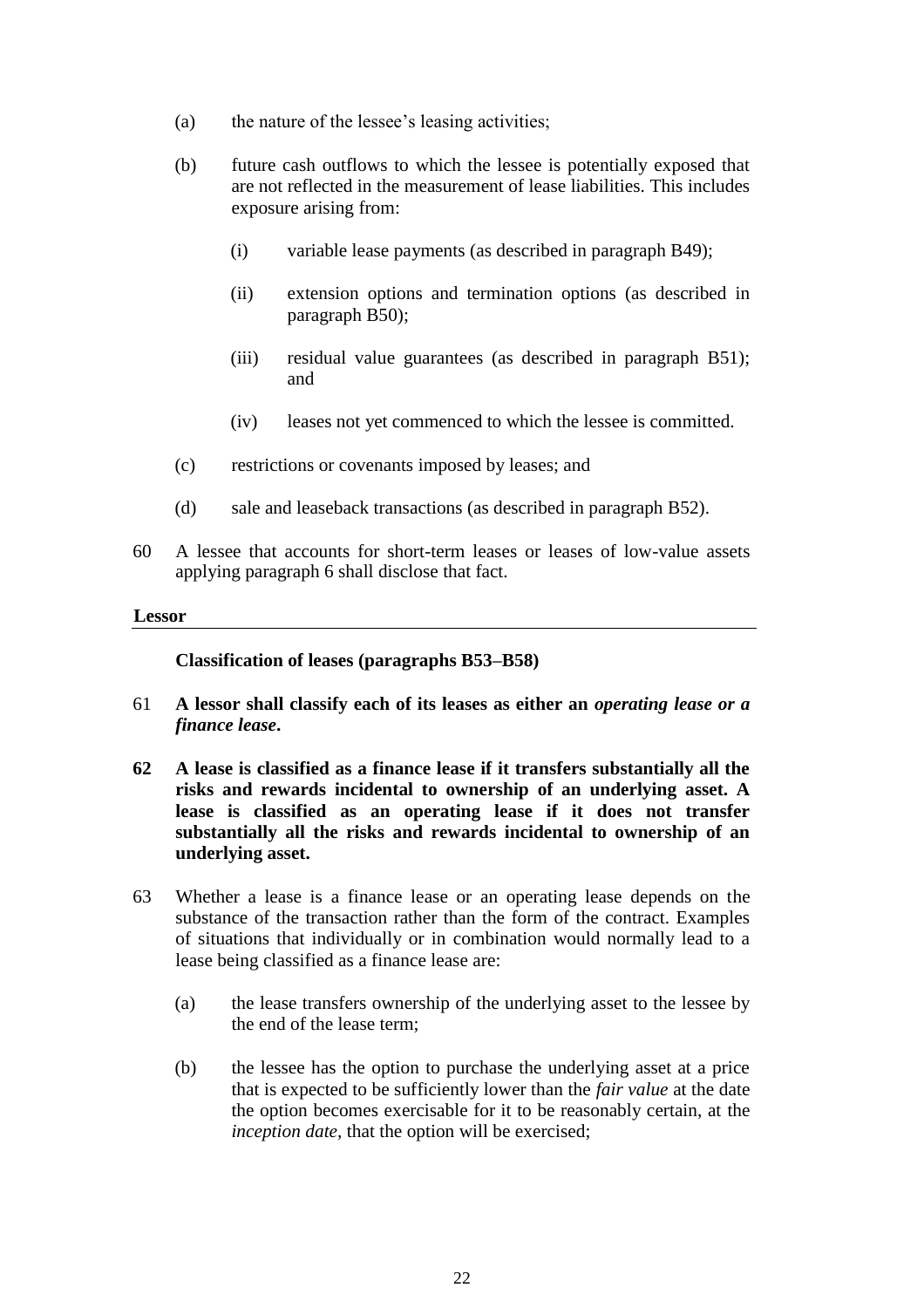- (c) the lease term is for the major part of the *economic life* of the underlying asset even if title is not transferred;
- (d) at the inception date, the present value of the lease payments amounts to at least substantially all of the fair value of the underlying asset; and
- (e) the underlying asset is of such a specialised nature that only the lessee can use it without major modifications.
- 64 Indicators of situations that individually or in combination could also lead to a lease being classified as a finance lease are:
	- (a) if the lessee can cancel the lease, the lessor's losses associated with the cancellation are borne by the lessee;
	- (b) gains or losses from the fluctuation in the fair value of the residual accrue to the lessee (for example, in the form of a rent rebate equaling most of the sales proceeds at the end of the lease); and
	- (c) the lessee has the ability to continue the lease for a secondary period at a rent that is substantially lower than market rent.
- 65 The examples and indicators in paragraphs 63–64 are not always conclusive. If it is clear from other features that the lease does not transfer substantially all the risks and rewards incidental to ownership of an underlying asset, the lease is classified as an operating lease. For example, this may be the case if ownership of the underlying asset transfers at the end of the lease for a variable payment equal to its then fair value, or if there are variable lease payments, as a result of which the lessor does not transfer substantially all such risks and rewards.
- 66 Lease classification is made at the inception date and is reassessed only if there is a lease modification. Changes in estimates (for example, changes in estimates of the economic life or of the residual value of the underlying asset), or changes in circumstances (for example, default by the lessee), do not give rise to a new classification of a lease for accounting purposes.

## **Finance leases**

## **Recognition and measurement**

**67 At the commencement date, a lessor shall recognise assets held under a finance lease in its balance sheet and present them as a receivable at an amount equal to the** *net investment in the lease***.**

## *Initial measurement*

68 The lessor shall use the interest rate implicit in the lease to measure the net

investment in the lease. In the case of a sublease, if the interest rate implicit in the sublease cannot be readily determined, an intermediate lessor may use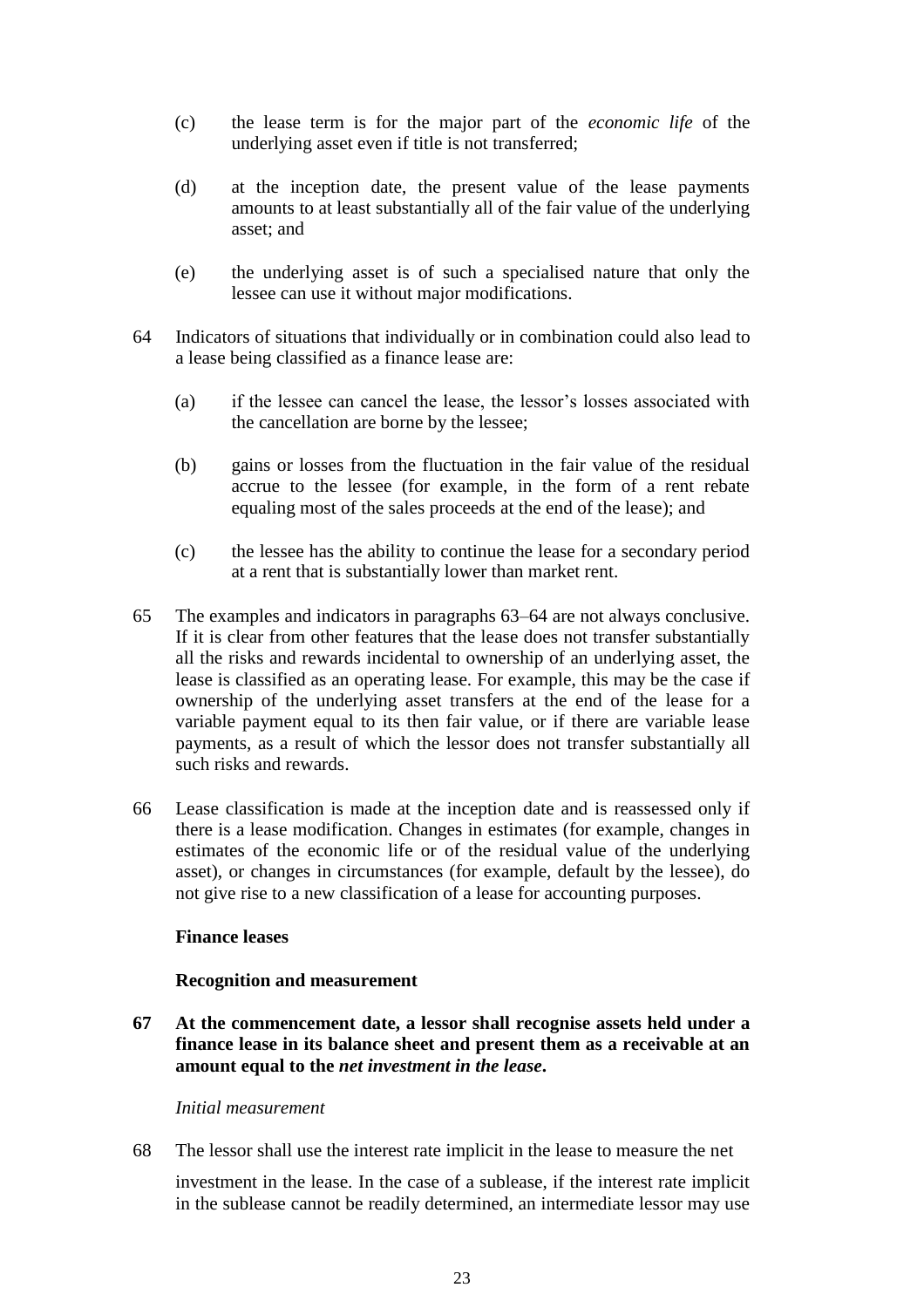the discount rate used for the head lease (adjusted for any initial direct costs associated with the sublease) to measure the net investment in the sublease.

69 Initial direct costs, other than those incurred by manufacturer or dealer lessors, are included in the initial measurement of the net investment in the lease and reduce the amount of income recognised over the lease term. The interest rate implicit in the lease is defined in such a way that the initial direct costs are included automatically in the net investment in the lease; there is no need to add them separately.

## **Initial measurement of the lease payments included in the net investment in the lease**

- 70 At the commencement date, the lease payments included in the measurement of the net investment in the lease comprise the following payments for the right to use the underlying asset during the lease term that are not received at the commencement date:
	- (a) fixed payments (including in-substance fixed payments as described in paragraph B42), less any lease incentives payable;
	- (b) variable lease payments that depend on an index or a rate, initially measured using the index or rate as at the commencement date;
	- (c) any residual value guarantees provided to the lessor by the lessee, a party related to the lessee or a third party unrelated to the lessor that is financially capable of discharging the obligations under the guarantee;
	- (d) the exercise price of a purchase option if the lessee is reasonably certain to exercise that option (assessed considering the factors described in paragraph B37); and
	- (e) payments of penalties for terminating the lease, if the lease term reflects the lessee exercising an option to terminate the lease.

## **Manufacturer or dealer lessors**

- 71 At the commencement date, a manufacturer or dealer lessor shall recognise the following for each of its finance leases:
	- (a) revenue being the fair value of the underlying asset, or, if lower, the present value of the lease payments accruing to the lessor, discounted using a market rate of interest;
	- (b) the cost of sale being the cost, or carrying amount if different, of the underlying asset less the present value of the *unguaranteed residual value*; and
	- (c) selling profit or loss (being the difference between revenue and the cost of sale) in accordance with its policy for outright sales to which Ind AS 115 applies. A manufacturer or dealer lessor shall recognise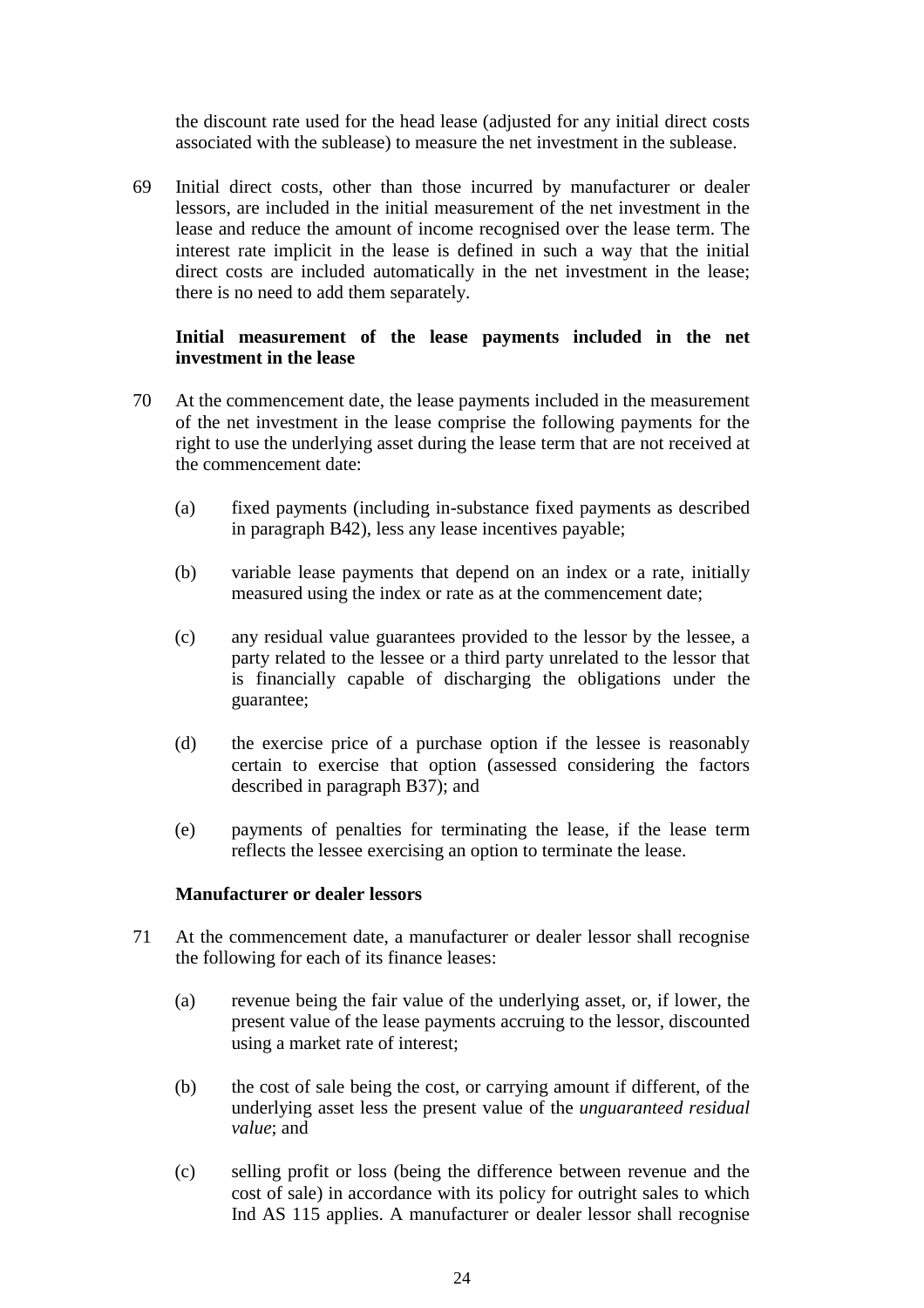selling profit or loss on a finance lease at the commencement date, regardless of whether the lessor transfers the underlying asset as described in Ind AS 115.

- 72 Manufacturers or dealers often offer to customers the choice of either buying or leasing an asset. A finance lease of an asset by a manufacturer or dealer lessor gives rise to profit or loss equivalent to the profit or loss resulting from an outright sale of the underlying asset, at normal selling prices, reflecting any applicable volume or trade discounts.
- 73 Manufacturer or dealer lessors sometimes quote artificially low rates of interest in order to attract customers. The use of such a rate would result in a lessor recognising an excessive portion of the total income from the transaction at the commencement date. If artificially low rates of interest are quoted, a manufacturer or dealer lessor shall restrict selling profit to that which would apply if a market rate of interest were charged.
- 74 A manufacturer or dealer lessor shall recognise as an expense costs incurred in connection with obtaining a finance lease at the commencement date because they are mainly related to earning the manufacturer or dealer's selling profit. Costs incurred by manufacturer or dealer lessors in connection with obtaining a finance lease are excluded from the definition of initial direct costs and, thus, are excluded from the net investment in the lease.

### *Subsequent measurement*

- **75 A lessor shall recognise finance income over the lease term, based on a pattern reflecting a constant periodic rate of return on the lessor's net investment in the lease.**
- 76 A lessor aims to allocate finance income over the lease term on a systematic and rational basis. A lessor shall apply the lease payments relating to the period against the *gross investment in the lease* to reduce both the principal and the *unearned finance income*.
- 77 A lessor shall apply the derecognition and impairment requirements in Ind AS 109 to the net investment in the lease. A lessor shall review regularly estimated unguaranteed residual values used in computing the gross investment in the lease. If there has been a reduction in the estimated unguaranteed residual value, the lessor shall revise the income allocation over the lease term and recognise immediately any reduction in respect of amounts accrued.
- 78 A lessor that classifies an asset under a finance lease as held for sale (or includes it in a disposal group that is classified as held for sale) applying Ind AS 105, *Non-current Assets Held for Sale and Discontinued Operations,* shall account for the asset in accordance with that Standard.

### **Lease modifications**

79 A lessor shall account for a modification to a finance lease as a separate lease if both: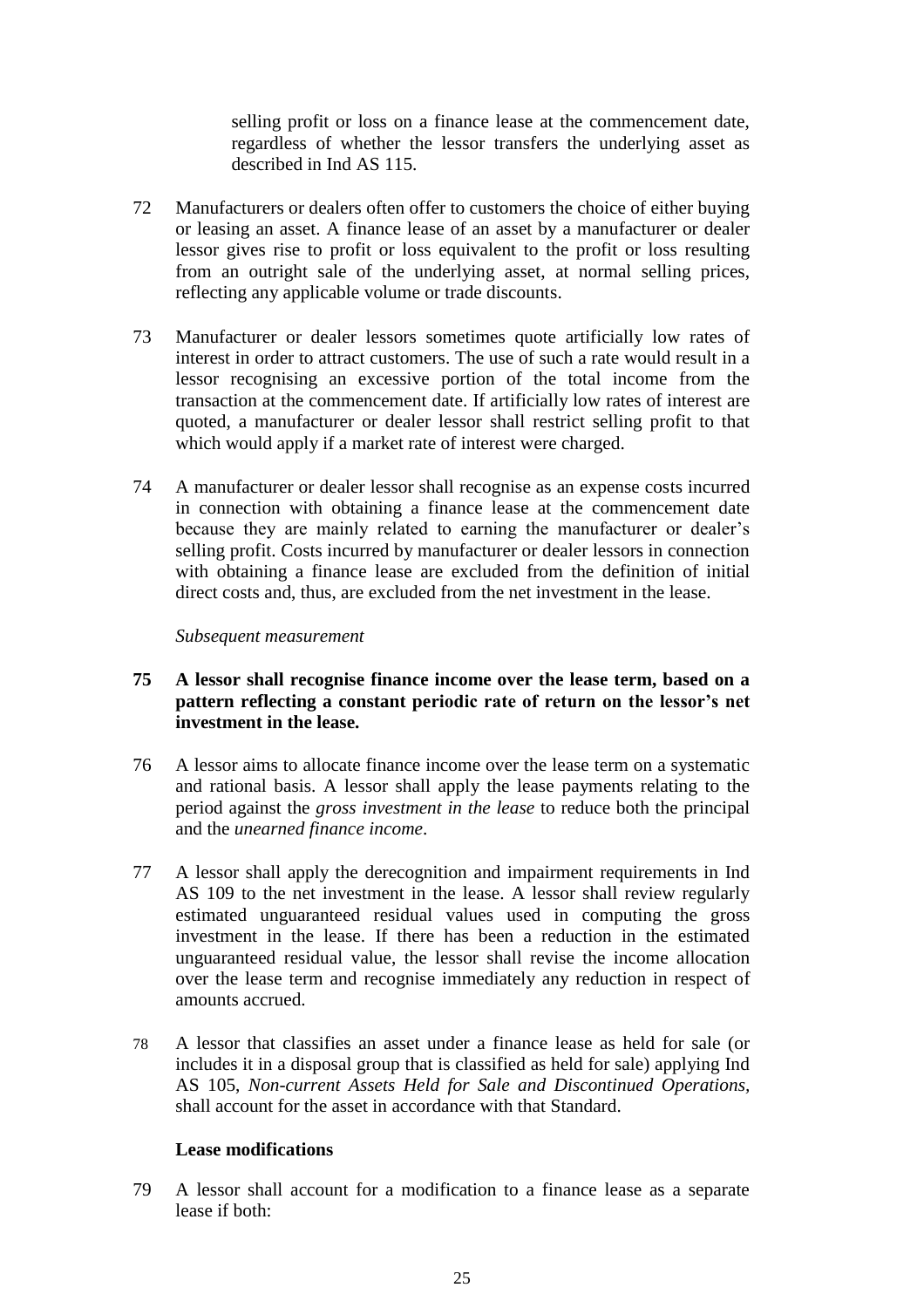- (a) the modification increases the scope of the lease by adding the right to use one or more underlying assets; and
- (b) the consideration for the lease increases by an amount commensurate with the stand-alone price for the increase in scope and any appropriate adjustments to that stand-alone price to reflect the circumstances of the particular contract.
- 80 For a modification to a finance lease that is not accounted for as a separate lease, a lessor shall account for the modification as follows:
	- (a) if the lease would have been classified as an operating lease had the modification been in effect at the inception date, the lessor shall:
		- (i) account for the lease modification as a new lease from the effective date of the modification; and
		- (ii) measure the carrying amount of the underlying asset as the net investment in the lease immediately before the effective date of the lease modification.
	- (b) otherwise, the lessor shall apply the requirements of Ind AS 109.

## **Operating leases**

## **Recognition and measurement**

- **81 A lessor shall recognise lease payments from operating leases as income on either a straight-line basis or another systematic basis. The lessor shall apply another systematic basis if that basis is more representative of the pattern in which benefit from the use of the underlying asset is diminished.**
- 82 A lessor shall recognise costs, including depreciation, incurred in earning the lease income as an expense.
- 83 A lessor shall add initial direct costs incurred in obtaining an operating lease to the carrying amount of the underlying asset and recognise those costs as an expense over the lease term on the same basis as the lease income.
- 84 The depreciation policy for depreciable underlying assets subject to operating leases shall be consistent with the lessor's normal depreciation policy for similar assets. A lessor shall calculate depreciation in accordance with Ind AS 16 and Ind AS 38.
- 85 A lessor shall apply Ind AS 36 to determine whether an underlying asset subject to an operating lease is impaired and to account for any impairment loss identified.
- 86 A manufacturer or dealer lessor does not recognise any selling profit on entering into an operating lease because it is not the equivalent of a sale.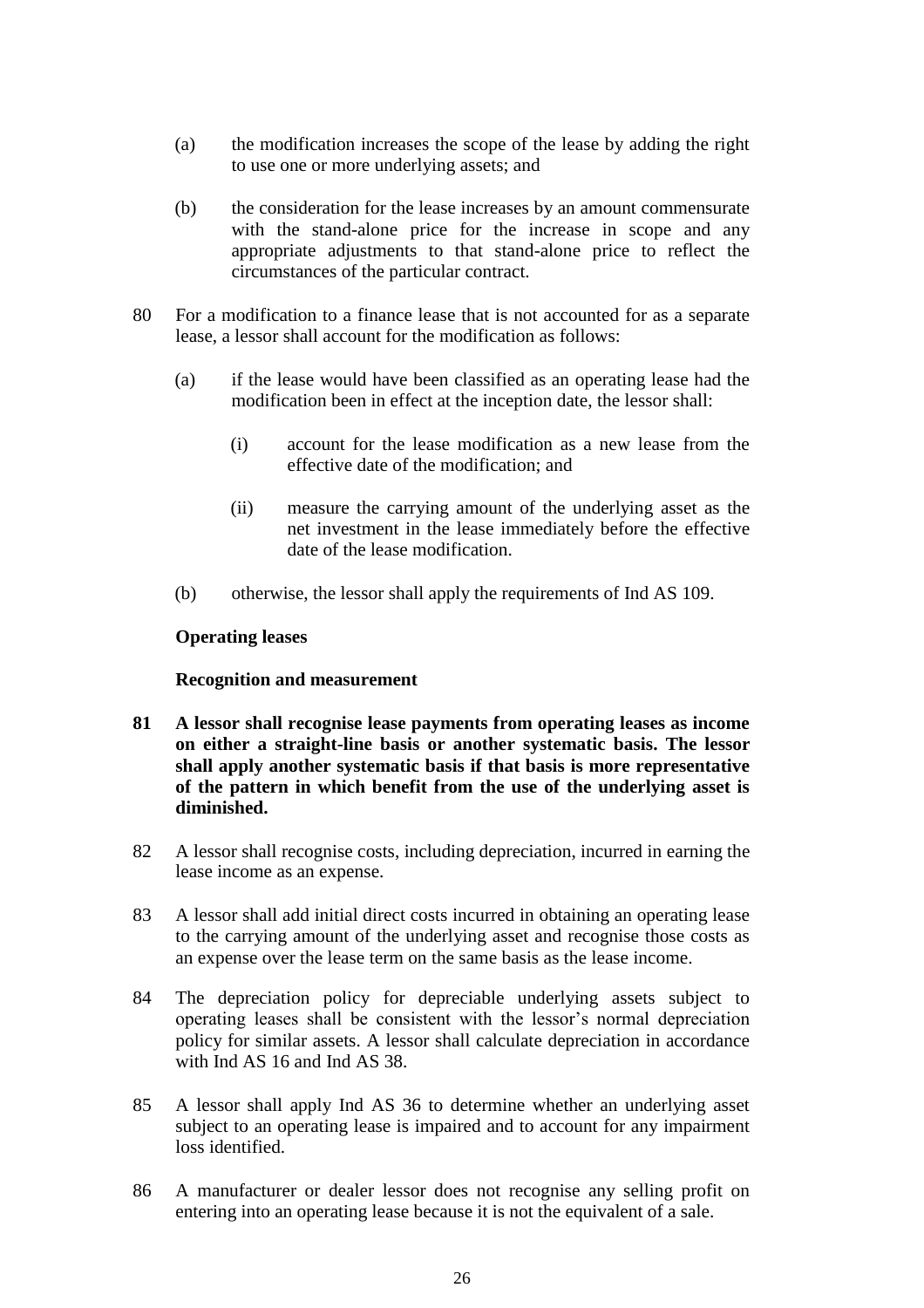### *Lease modifications*

87 A lessor shall account for a modification to an operating lease as a new lease from the effective date of the modification, considering any prepaid or accrued lease payments relating to the original lease as part of the lease payments for the new lease.

## **Presentation**

88 A lessor shall present underlying assets subject to operating leases in its balance sheet according to the nature of the underlying asset.

### **Disclosure**

- **89 The objective of the disclosures is for lessors to disclose information in the notes that, together with the information provided in the balance sheet, statement of profit or loss and statement of cash flows, gives a basis for users of financial statements to assess the effect that leases have on the financial position, financial performance and cash flows of the lessor. Paragraphs 90–97 specify requirements on how to meet this objective.**
- 90 A lessor shall disclose the following amounts for the reporting period:
	- (a) for finance leases:
		- (i) selling profit or loss;
		- (ii) finance income on the net investment in the lease; and
		- (iii) income relating to variable lease payments not included in the measurement of the net investment in the lease.
	- (b) for operating leases, lease income, separately disclosing income relating to variable lease payments that do not depend on an index or a rate.
- 91 A lessor shall provide the disclosures specified in paragraph 90 in a tabular format, unless another format is more appropriate.
- 92 A lessor shall disclose additional qualitative and quantitative information about its leasing activities necessary to meet the disclosure objective in paragraph 89. This additional information includes, but is not limited to, information that helps users of financial statements to assess:
	- (a) the nature of the lessor's leasing activities; and
	- (b) how the lessor manages the risk associated with any rights it retains in underlying assets. In particular, a lessor shall disclose its risk management strategy for the rights it retains in underlying assets, including any means by which the lessor reduces that risk. Such means may include, for example, buy-back agreements, residual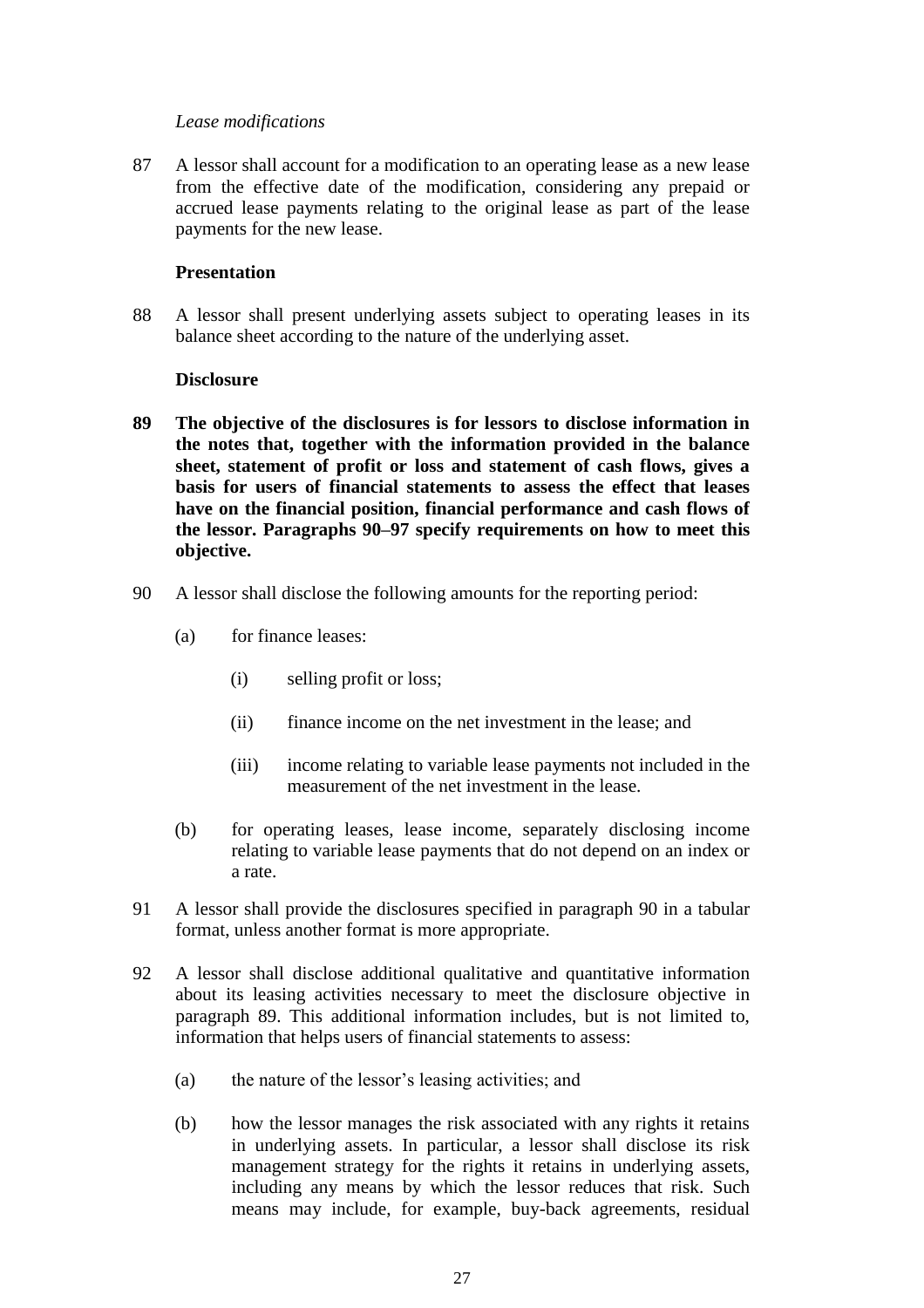value guarantees or variable lease payments for use in excess of specified limits.

## **Finance leases**

- 93 A lessor shall provide a qualitative and quantitative explanation of the significant changes in the carrying amount of the net investment in finance leases.
- 94 A lessor shall disclose a maturity analysis of the lease payments receivable, showing the undiscounted lease payments to be received on an annual basis for a minimum of each of the first five years and a total of the amounts for the remaining years. A lessor shall reconcile the undiscounted lease payments to the net investment in the lease. The reconciliation shall identify the unearned finance income relating to the lease payments receivable and any discounted unguaranteed residual value.

# **Operating leases**

- 95 For items of property, plant and equipment subject to an operating lease, a lessor shall apply the disclosure requirements of Ind AS 16. In applying the disclosure requirements in Ind AS 16, a lessor shall disaggregate each class of property, plant and equipment into assets subject to operating leases and assets not subject to operating leases. Accordingly, a lessor shall provide the disclosures required by Ind AS 16 for assets subject to an operating lease (by class of underlying asset) separately from owned assets held and used by the lessor.
- 96 A lessor shall apply the disclosure requirements in Ind AS 36, Ind AS 38, Ind AS 40 and Ind AS 41 for assets subject to operating leases.
- 97 A lessor shall disclose a maturity analysis of lease payments, showing the undiscounted lease payments to be received on an annual basis for a minimum of each of the first five years and a total of the amounts for the remaining years.

## **Sale and leaseback transactions**

98 If an entity (the seller-lessee) transfers an asset to another entity (the buyerlessor) and leases that asset back from the buyer-lessor, both the seller-lessee and the buyer-lessor shall account for the transfer contract and the lease applying paragraphs 99–103.

## **Assessing whether the transfer of the asset is a sale**

99 An entity shall apply the requirements for determining when a performance obligation is satisfied in Ind AS 115 to determine whether the transfer of an asset is accounted for as a sale of that asset.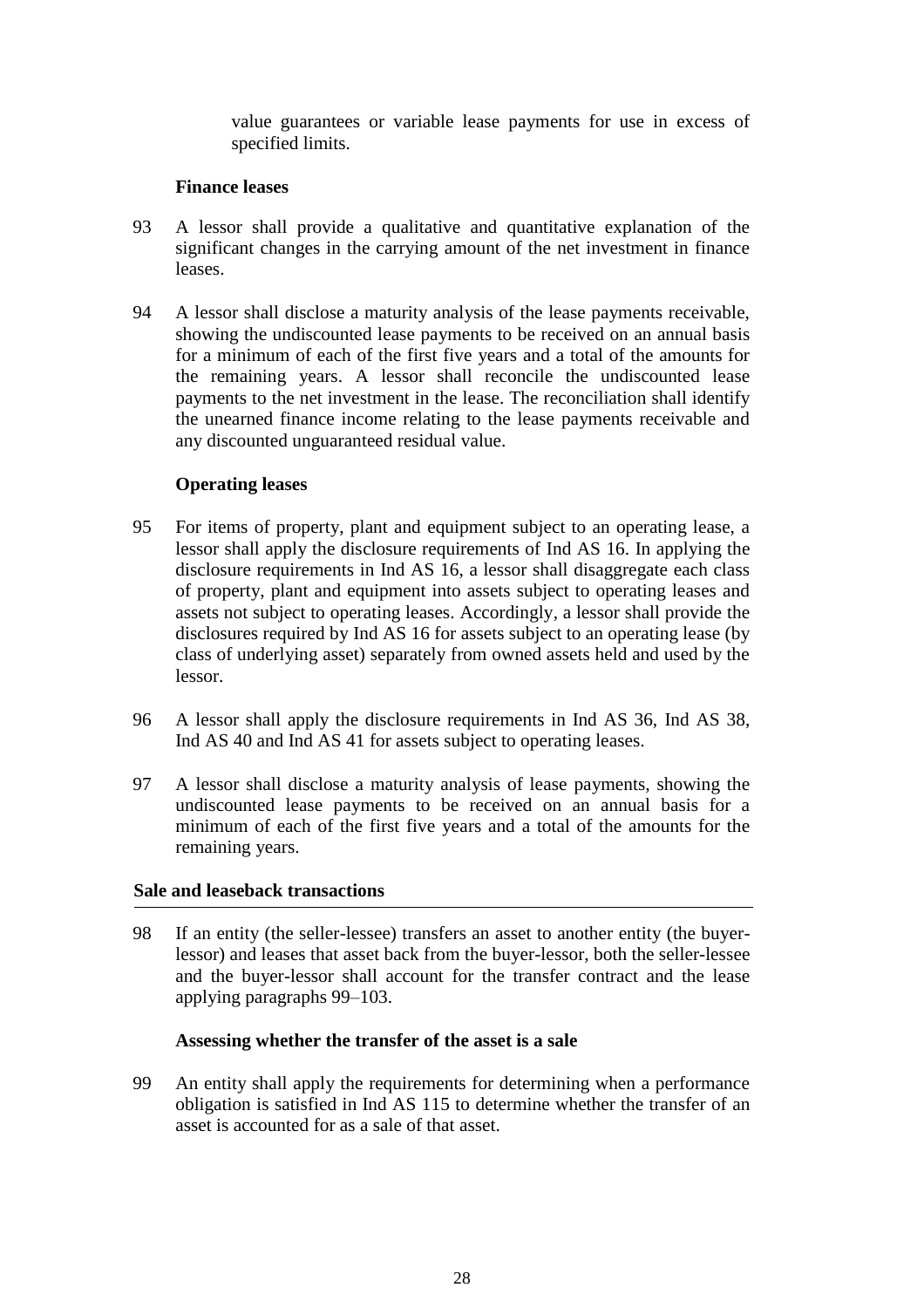### **Transfer of the asset is a sale**

- 100 If the transfer of an asset by the seller-lessee satisfies the requirements of Ind AS 115 to be accounted for as a sale of the asset:
	- (a) the seller-lessee shall measure the right-of-use asset arising from the leaseback at the proportion of the previous carrying amount of the asset that relates to the right of use retained by the seller-lessee. Accordingly, the seller-lessee shall recognise only the amount of any gain or loss that relates to the rights transferred to the buyer-lessor.
	- (b) the buyer-lessor shall account for the purchase of the asset applying applicable Standards, and for the lease applying the lessor accounting requirements in this Standard.
- 101 If the fair value of the consideration for the sale of an asset does not equal the fair value of the asset, or if the payments for the lease are not at market rates, an entity shall make the following adjustments to measure the sale proceeds at fair value:
	- (a) any below-market terms shall be accounted for as a prepayment of lease payments; and
	- (b) any above-market terms shall be accounted for as additional financing provided by the buyer-lessor to the seller-lessee.
- 102 The entity shall measure any potential adjustment required by paragraph 101 on the basis of the more readily determinable of:
	- (a) the difference between the fair value of the consideration for the sale and the fair value of the asset; and
	- (b) the difference between the present value of the contractual payments for the lease and the present value of payments for the lease at market rates.

### **Transfer of the asset is not a sale**

- 103 If the transfer of an asset by the seller-lessee does not satisfy the requirements of Ind AS 115 to be accounted for as a sale of the asset:
	- (a) the seller-lessee shall continue to recognise the transferred asset and shall recognise a financial liability equal to the transfer proceeds. It shall account for the financial liability applying Ind AS 109.
	- (b) the buyer-lessor shall not recognise the transferred asset and shall recognise a financial asset equal to the transfer proceeds. It shall account for the financial asset applying Ind AS 109.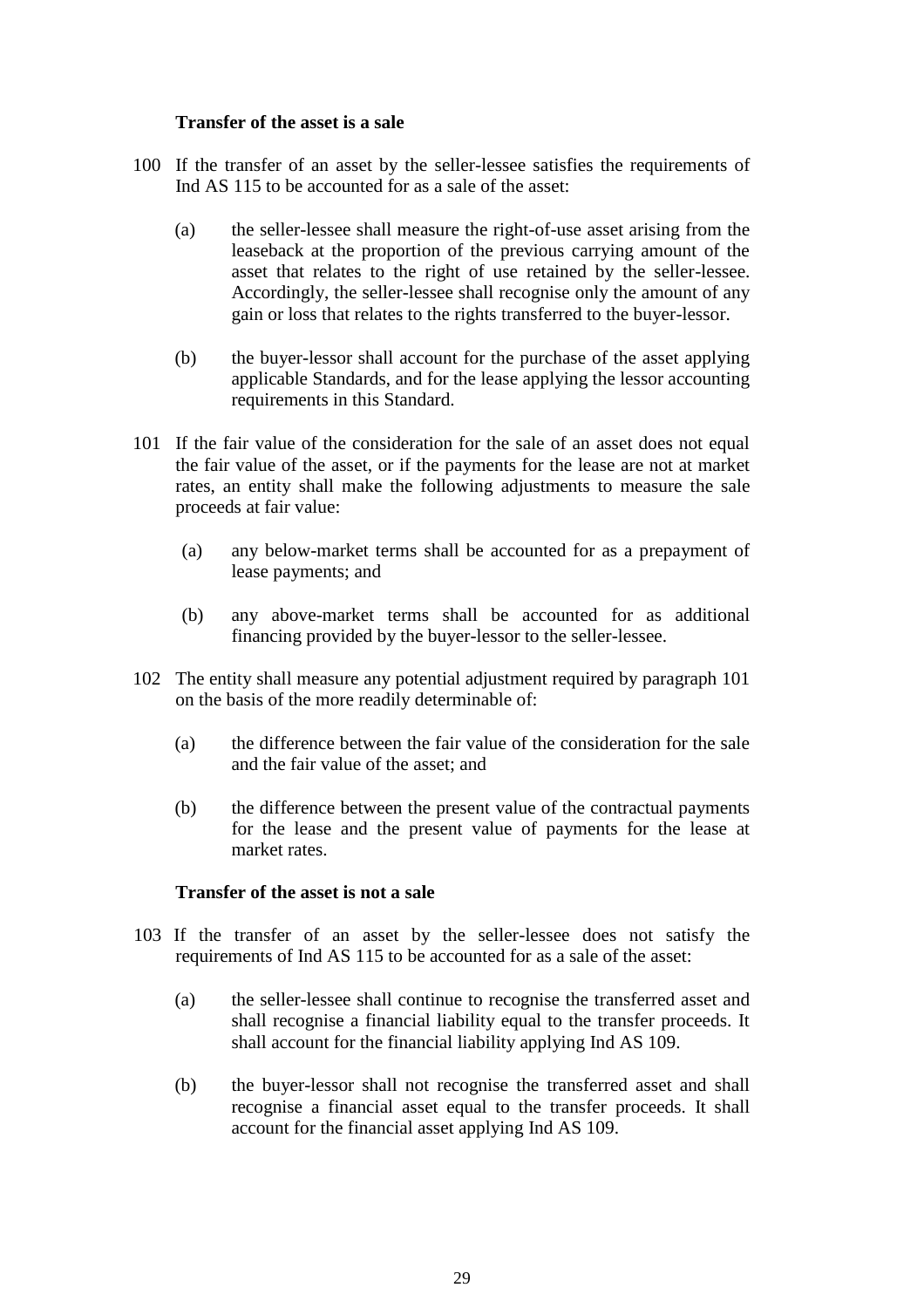# **Appendix A Defined terms**

*This appendix is an integral part of the Standard.*

| <b>of</b><br>the<br>lease<br><i>(commencement</i><br>date) | commencement date The date on which a lessor makes an underlying asset<br>available for use by a lessee                                                                                                                                                                          |
|------------------------------------------------------------|----------------------------------------------------------------------------------------------------------------------------------------------------------------------------------------------------------------------------------------------------------------------------------|
| economic life                                              | Either the period over which an asset is expected to be<br>economically usable by one or more users or the number of<br>production or similar units expected to be obtained from an<br>asset by one or more users.                                                               |
| modification                                               | effective date of the The date when both parties agree to a lease modification.                                                                                                                                                                                                  |
| fair value                                                 | For the purpose of applying the lessor accounting<br>requirements in this Standard, the amount for which an asset<br>could be exchanged, or a liability settled, between<br>knowledgeable, willing parties in an arm's length transaction.                                       |
| finance lease                                              | A lease that transfers substantially all the risks and rewards<br>incidental to ownership of an <b>underlying asset</b> .                                                                                                                                                        |
| fixed payments                                             | Payments made by a lessee to a lessor for the<br>right to use an <b>underlying</b> asset during the lease<br>term, excluding variable lease payments.                                                                                                                            |
| gross investment in<br>the lease                           | The sum of:<br>(a) the <b>lease payments</b> receivable by a <b>lessor</b> under a <b>finance</b><br>lease; and<br>(b) any <b>unguaranteed residual value</b> accruing to the lessor.                                                                                            |
| inception date of the<br>lease (inception date)            | The earlier of the date of a lease agreement and the date of<br>commitment by the parties to the principal terms and<br>conditions of the lease.                                                                                                                                 |
| initial direct costs                                       | Incremental costs of obtaining a lease that would not have<br>been incurred if the lease had not been obtained, except for<br>such costs incurred by a manufacturer or dealer lessor in<br>connection with a finance lease.                                                      |
| interest rate implicit<br>in the lease                     | The rate of interest that causes the present value of<br>(a) the lease payments and (b) the unguaranteed residual<br><b>value</b> to equal the sum of (i) the <b>fair value</b> of the <b>underlying</b><br><b>asset</b> and (ii) any <b>initial direct costs</b> of the lessor. |
| Lease                                                      | A contract, or part of a contract, that conveys the right to use<br>an asset (the <b>underlying asset</b> ) for a period of time in                                                                                                                                              |
| lease incentives                                           | exchange for consideration.<br>Payments made by a lessor to a lessee associated with a lease,<br>or the reimbursement or assumption by a lessor of costs of a                                                                                                                    |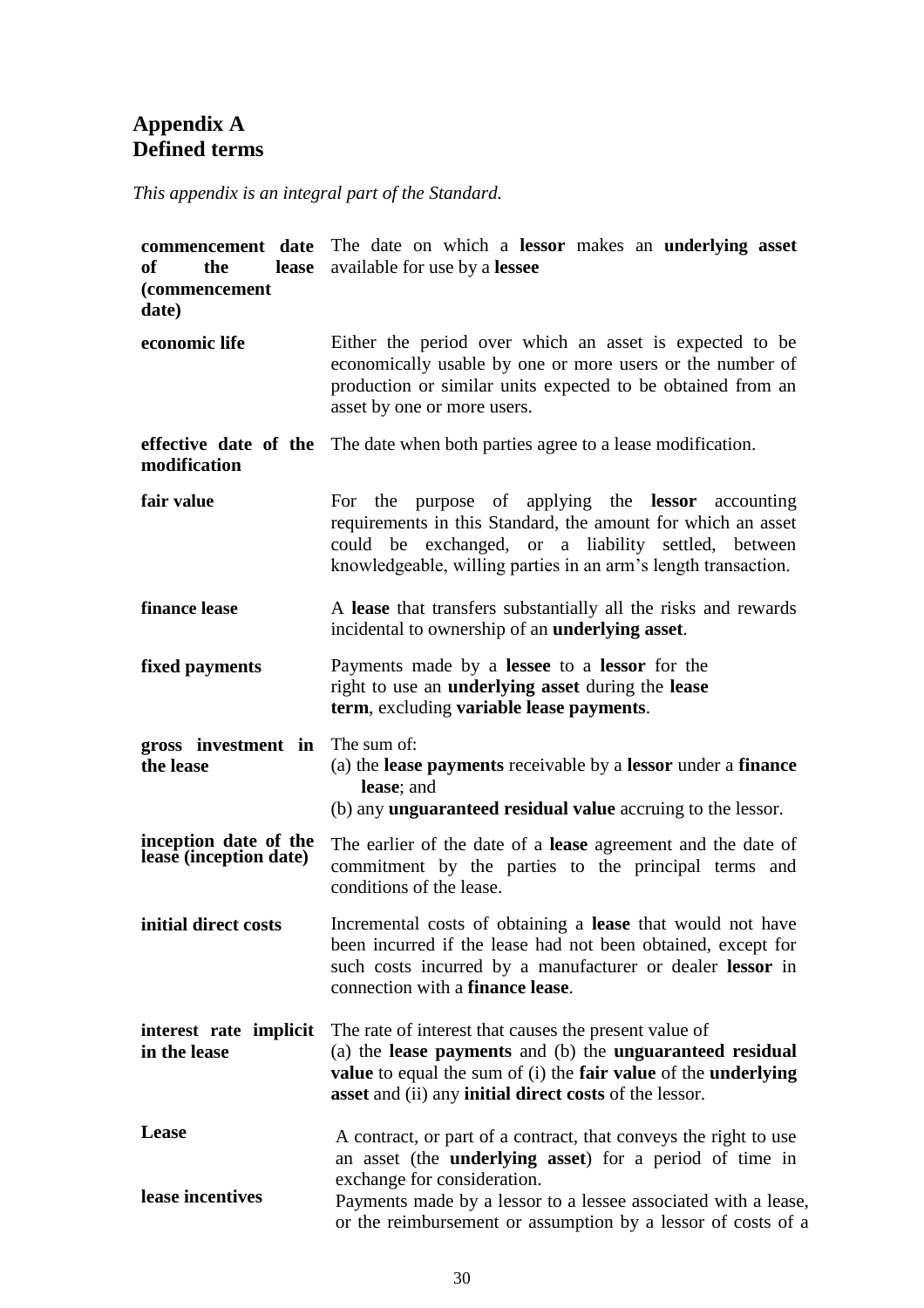lessee.

| <b>Lease Modification</b>              | A change in the scope of a lease, or the consideration for<br>a lease, that was not part of the original terms and conditions<br>of the lease (for example, adding or terminating the right to<br>use one or more underlying assets, or extending<br><b>or</b><br>shortening the contractual lease term).                                                                                                                                                                                                                                                                                                                                                                                                                                 |
|----------------------------------------|-------------------------------------------------------------------------------------------------------------------------------------------------------------------------------------------------------------------------------------------------------------------------------------------------------------------------------------------------------------------------------------------------------------------------------------------------------------------------------------------------------------------------------------------------------------------------------------------------------------------------------------------------------------------------------------------------------------------------------------------|
| lease payments                         | Payments made by a lessee to a lessor relating to the right to<br>use an underlying asset during the lease term, comprising the<br>following:<br>(a) fixed<br>payments<br>(including)<br>in-substance fixed<br>payments), less any lease incentives;<br>(b) variable lease payments that depend on an index or a<br>rate;<br>(c) the exercise price of a purchase option if the lessee is<br>reasonably certain to exercise that option; and<br>(d) payments of penalties for terminating the lease, if the<br>lease term reflects the lessee exercising an option to<br>terminate the lease.                                                                                                                                             |
|                                        | For the lessee, lease payments also include amounts expected<br>to be payable by the lessee under residual value guarantees.<br>Lease payments do not include payments allocated to non-<br>lease components of a contract, unless the lessee elects to<br>combine non-lease components with a lease component and to<br>account for them as a single lease component.<br>For the lessor, lease payments also include any residual<br>value guarantees provided to the lessor by the lessee, a party<br>related to the lessee or a third party unrelated to the lessor<br>that is financially capable of discharging the obligations<br>under the guarantee. Lease payments do not include<br>payments allocated to non-lease components. |
| lease term                             | The non-cancellable period for which a lessee has the right to<br>use an underlying asset, together with both:<br>periods covered by an option to extend the lease if the<br>(a)<br>lessee is reasonably certain to exercise that option; and<br>periods covered by an option to terminate the lease if the<br>(b)<br>lessee is reasonably certain not to exercise that option.                                                                                                                                                                                                                                                                                                                                                           |
| <b>Lessee</b>                          | An entity that obtains the right to use an <b>underlying asset</b> for<br>a period of time in exchange for consideration.                                                                                                                                                                                                                                                                                                                                                                                                                                                                                                                                                                                                                 |
| lessee's incremental<br>borrowing rate | The rate of interest that a lessee would have to pay to borrow<br>over a similar term, and with a similar security, the funds<br>necessary to obtain an asset of a similar value to the right-of-<br>use asset in a similar economic environment.                                                                                                                                                                                                                                                                                                                                                                                                                                                                                         |
| <b>Lessor</b>                          | An entity that provides the right to use an <b>underlying asset</b><br>for a period of time in exchange for consideration.                                                                                                                                                                                                                                                                                                                                                                                                                                                                                                                                                                                                                |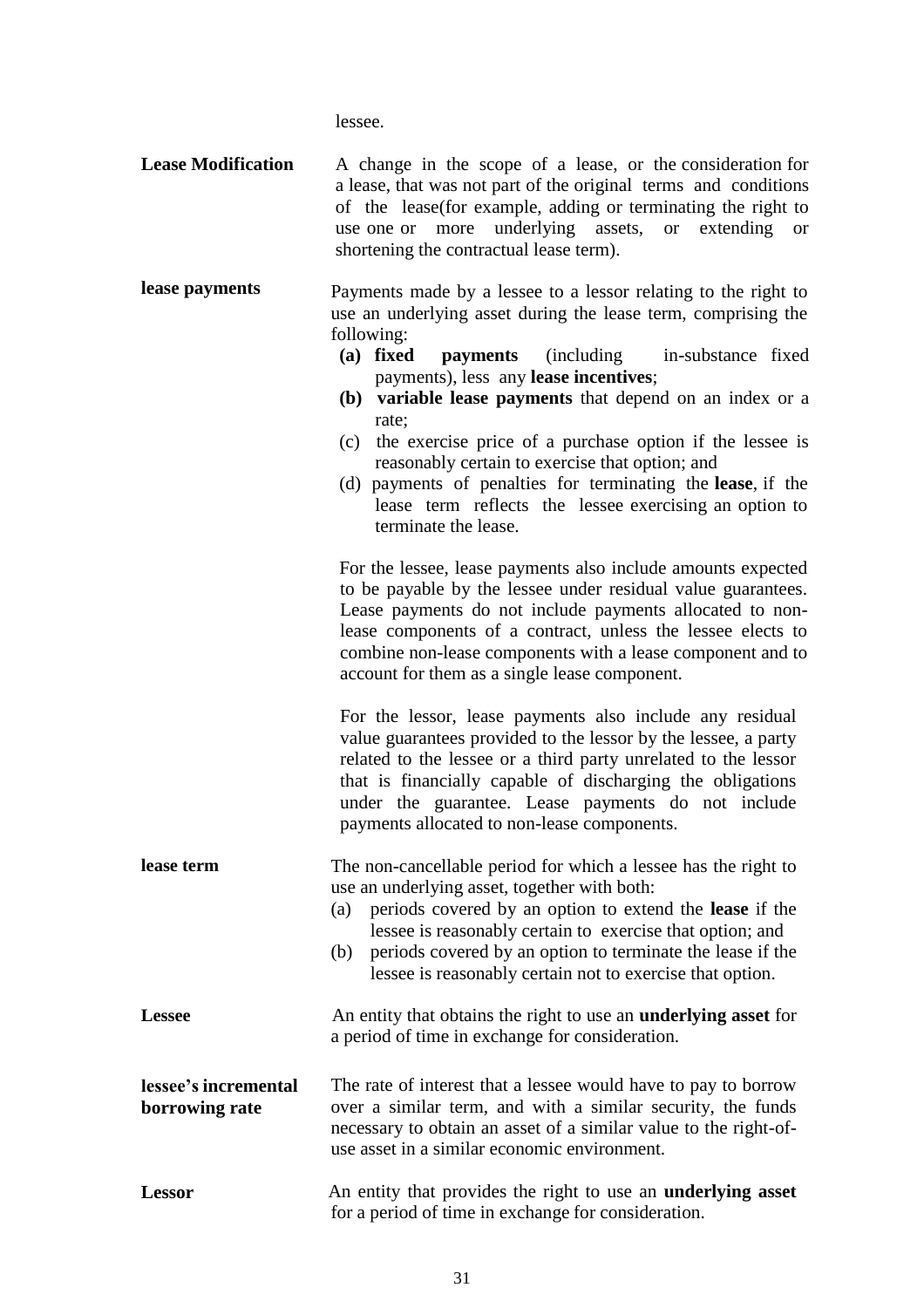| net investment in the<br>lease                         | The gross investment in the lease discounted at the interest<br>rate implicit in the lease.                                                                                                                                                                                                                                                           |
|--------------------------------------------------------|-------------------------------------------------------------------------------------------------------------------------------------------------------------------------------------------------------------------------------------------------------------------------------------------------------------------------------------------------------|
| operating lease                                        | A lease that does not transfer substantially all the risks and<br>rewards incidental to ownership of an <b>underlying asset</b> .                                                                                                                                                                                                                     |
| optional<br>lease<br><b>Payments</b>                   | Payments to be made by a lessee to a lessor for the right to<br>use an underlying asset during periods covered by an option<br>to extend or terminate a lease that are not included in the<br>lease term.                                                                                                                                             |
| period of use<br>residual<br>value<br><b>Guarantee</b> | The total period of time that an asset is used to fulfil a<br>contract with a customer (including any non-consecutive<br>periods of time).<br>A guarantee made to a <b>lessor</b> by a party unrelated to<br>the lessor that the value (or part of the value) of an<br>underlying asset at the end of a lease will be at least<br>a specified amount. |
| right-of-use asset                                     | An asset that represents a lessee's right to use an underlying<br>asset for the lease term.                                                                                                                                                                                                                                                           |
| short-term lease                                       | A lease that, at the <b>commencement date</b> , has a <b>lease term</b> of<br>12 months or less. A lease that contains a purchase option is<br>not a short-term lease.                                                                                                                                                                                |
| <b>Sublease</b>                                        | A transaction for which an <b>underlying asset</b> is re-leased by a<br>lessee ('intermediate lessor') to a third party, and the<br>lease ('head lease') between the head lessor and lessee remains<br>in effect.                                                                                                                                     |
| underlying asset                                       | An asset that is the subject of a <b>lease</b> , for which the right to<br>use that asset has been provided by a lessor to a lessee.                                                                                                                                                                                                                  |
| finance<br>unearned<br>income                          | The difference between:<br>(a) the gross investment in the lease; and<br>(b) the net investment in the lease.                                                                                                                                                                                                                                         |
| unguaranteed<br>residual value                         | That portion of the residual value of the <b>underlying asset</b> , the<br>realisation of which by a lessor is not assured or is guaranteed<br>solely by a party related to the lessor.                                                                                                                                                               |
| variable<br>lease<br>payments                          | The portion of payments made by a lessee to a lessor for the<br>right to use an <b>underlying asset</b> during the lease term that<br>varies because of changes in facts or circumstances occurring<br>after the commencement date, other than the passage of<br>time.                                                                                |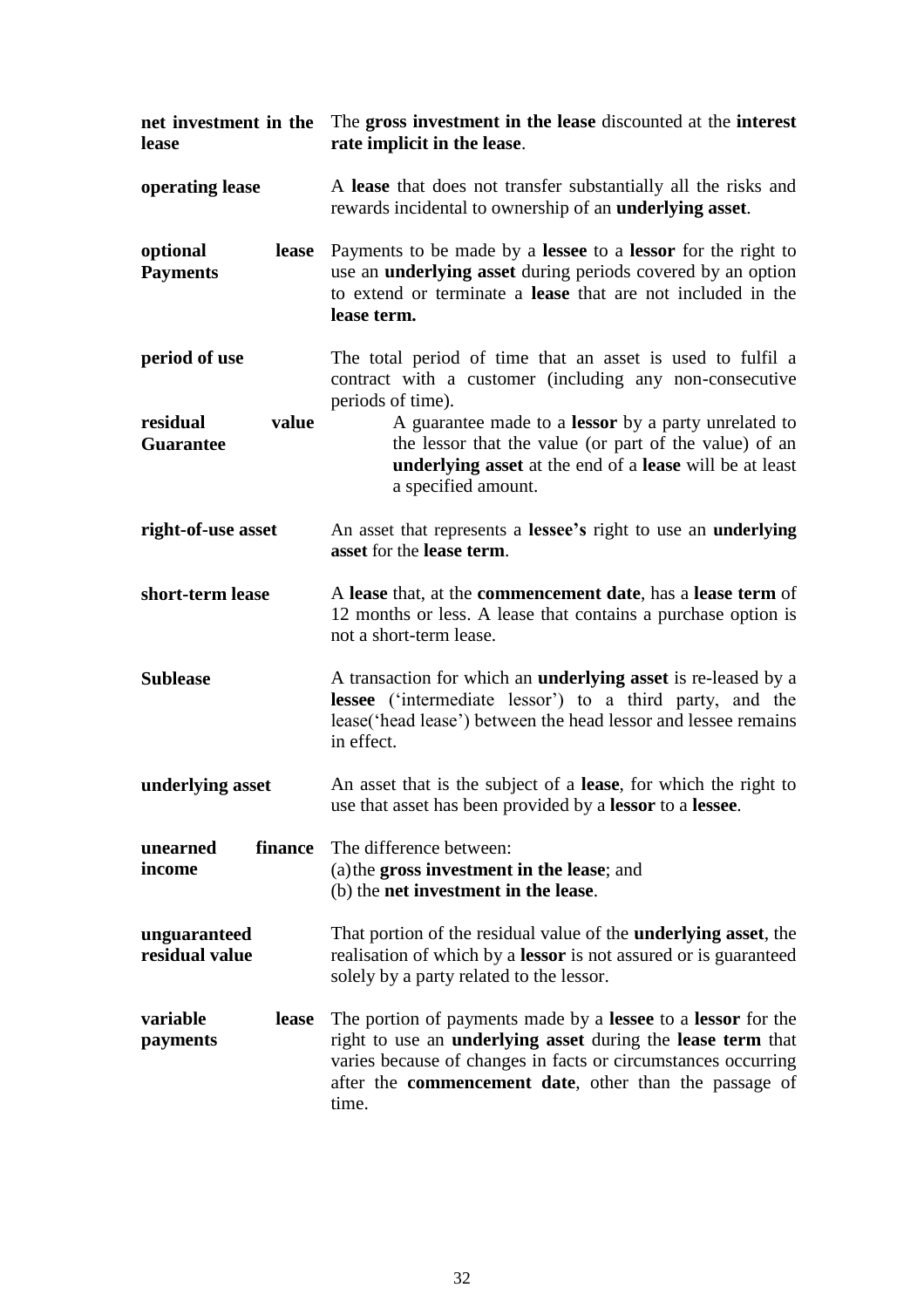## **Terms defined in other Standards and used in this Standard with the same meaning**

| <b>contract</b> | An agreement between two or more parties that creates<br>enforceable rights and obligations.                                                                                            |
|-----------------|-----------------------------------------------------------------------------------------------------------------------------------------------------------------------------------------|
| useful life     | The period over which an asset is expected to be available<br>for use by an entity; or the number of production or similar<br>units expected to be obtained from an asset by an entity. |

## **Appendix B**

## **Application guidance**

*This appendix is an integral part of the Standard. It describes the application of paragraphs 1–103 and has the same authority as the other parts of the Standard.*

## **Portfolio application**

B1 This Standard specifies the accounting for an individual lease. However, as a practical expedient, an entity may apply this Standard to a portfolio of leases with similar characteristics if the entity reasonably expects that the effects on the financial statements of applying this Standard to the portfolio would not differ materially from applying this Standard to the individual leases within that portfolio. If accounting for a portfolio, an entity shall use estimates and assumptions that reflect the size and composition of the portfolio.

# **Combination of contracts**

- B<sub>2</sub> In applying this Standard, an entity shall combine two or more contracts entered into at or near the same time with the same counterparty (or related parties of the counterparty), and account for the contracts as a single contract if one or more of the following criteria are met:
	- (a) the contracts are negotiated as a package with an overall commercial objective that cannot be understood without considering the contracts together;
	- (b) the amount of consideration to be paid in one contract depends on the price or performance of the other contract; or
	- (c) the rights to use underlying assets conveyed in the contracts (or some rights to use underlying assets conveyed in each of the contracts) form a single lease component as described in paragraph B32.

## **Recognition exemption: leases for which the underlying asset is of low value (paragraphs 5–8)**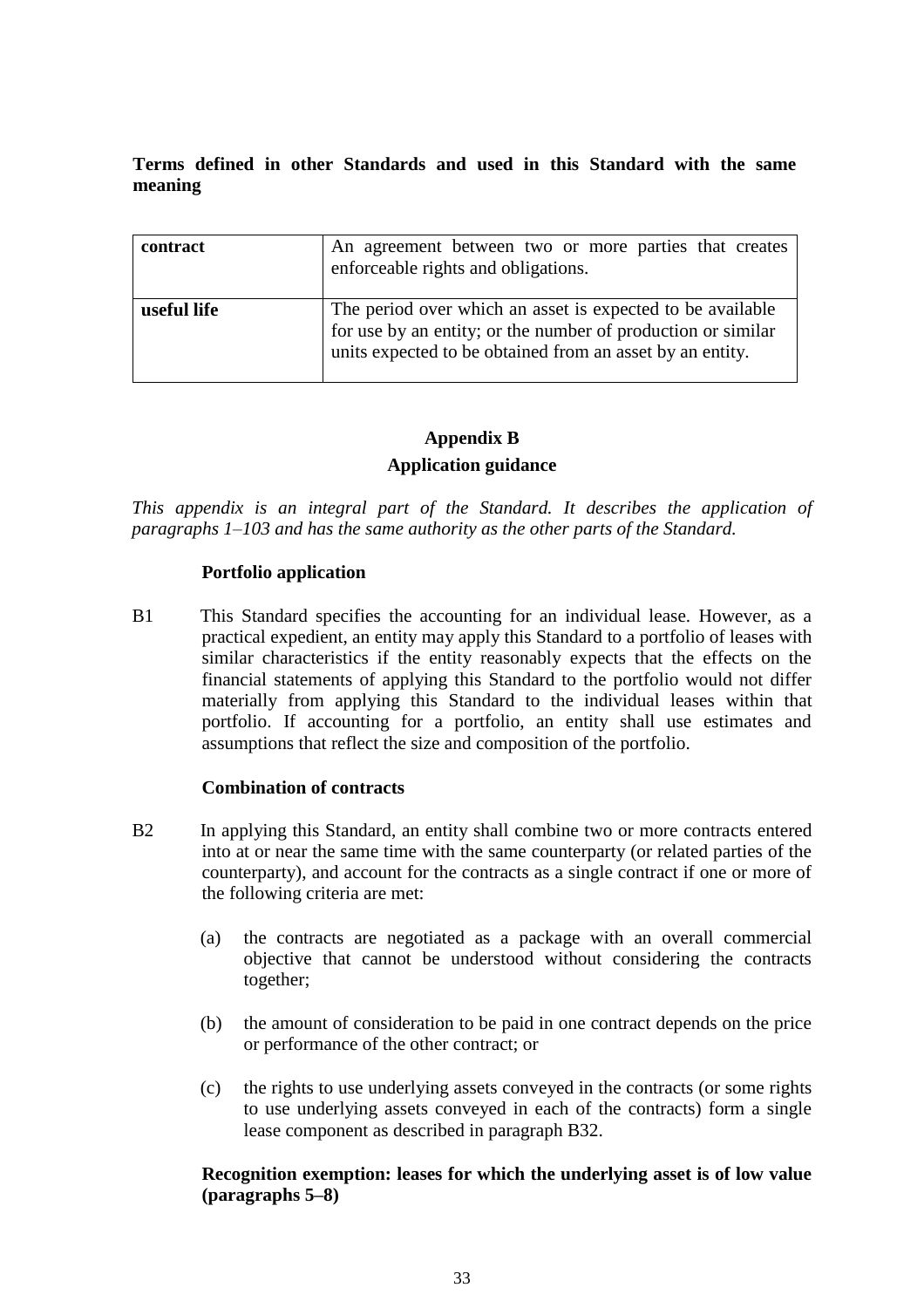- B3 Except as specified in paragraph B7, this Standard permits a lessee to apply paragraph 6 to account for leases for which the underlying asset is of low value. A lessee shall assess the value of an underlying asset based on the value of the asset when it is new, regardless of the age of the asset being leased.
- B4 The assessment of whether an underlying asset is of low value is performed on an absolute basis. Leases of low-value assets qualify for the accounting treatment in paragraph 6 regardless of whether those leases are material to the lessee. The assessment is not affected by the size, nature or circumstances of the lessee. Accordingly, different lessees are expected to reach the same conclusions about whether a particular underlying asset is of low value.
- B5 An underlying asset can be of low value only if:
	- (a) the lessee can benefit from use of the underlying asset on its own or together with other resources that are readily available to the lessee; and
	- (b) the underlying asset is not highly dependent on, or highly interrelated with, other assets.
- B6 A lease of an underlying asset does not qualify as a lease of a low-value asset if the nature of the asset is such that, when new, the asset is typically not of low value. For example, leases of cars would not qualify as leases of low-value assets because a new car would typically not be of low value.
- B7 If a lessee subleases an asset, or expects to sublease an asset, the head lease does not qualify as a lease of a low-value asset.
- B8 Examples of low-value underlying assets can include tablet and personal computers, small items of office furniture and telephones.

## **Identifying a lease (paragraphs 9–11)**

- B9 To assess whether a contract conveys the right to control the use of an identified asset (see paragraphs B13–B20) for a period of time, an entity shall assess whether, throughout the *period of use*, the customer has both of the following:
	- (a) the right to obtain substantially all of the economic benefits from use of the identified asset (as described in paragraphs B21–B23); and
	- (b) the right to direct the use of the identified asset (as described in paragraphs B24–B30).
- B10 If the customer has the right to control the use of an identified asset for only a portion of the term of the contract, the contract contains a lease for that portion of the term.
- B11 A contract to receive goods or services may be entered into by a joint arrangement, or on behalf of a joint arrangement, as defined in Ind AS 111, *Joint Arrangements*. In this case, the joint arrangement is considered to be the customer in the contract. Accordingly, in assessing whether such a contract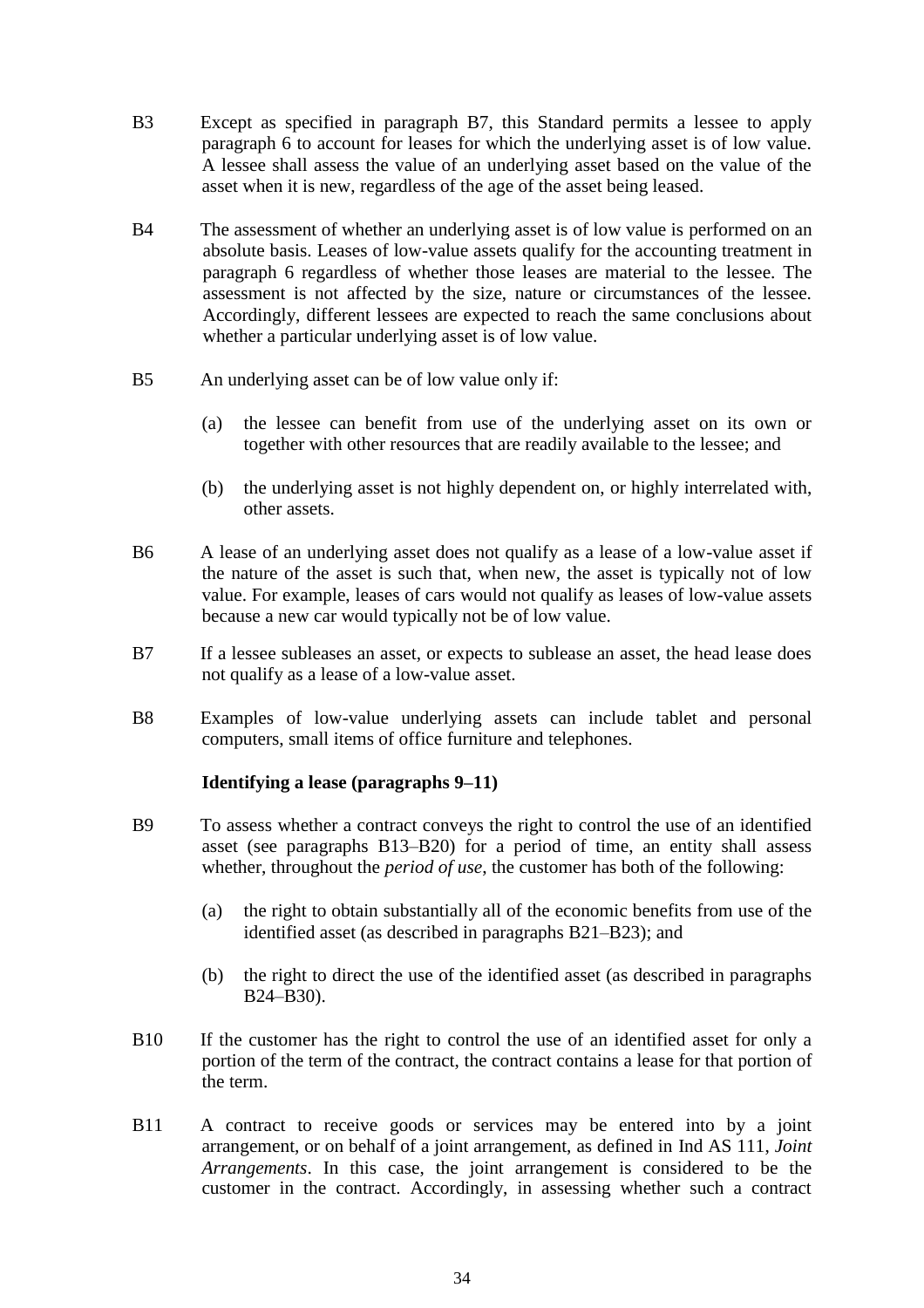contains a lease, an entity shall assess whether the joint arrangement has the right to control the use of an identified asset throughout the period of use.

B12 An entity shall assess whether a contract contains a lease for each potential separate lease component. Refer to paragraph B32 for guidance on separate lease components.

## **Identified asset**

B13 An asset is typically identified by being explicitly specified in a contract. However, an asset can also be identified by being implicitly specified at the time that the asset is made available for use by the customer.

## *Substantive substitution rights*

- B14 Even if an asset is specified, a customer does not have the right to use an identified asset if the supplier has the substantive right to substitute the asset throughout the period of use. A supplier's right to substitute an asset is substantive only if both of the following conditions exist:
	- (a) the supplier has the practical ability to substitute alternative assets throughout the period of use (for example, the customer cannot prevent the supplier from substituting the asset and alternative assets are readily available to the supplier or could be sourced by the supplier within a reasonable period of time); and
	- (b) the supplier would benefit economically from the exercise of its right to substitute the asset (ie the economic benefits associated with substituting the asset are expected to exceed the costs associated with substituting the asset).
- B15 If the supplier has a right or an obligation to substitute the asset only on or after either a particular date or the occurrence of a specified event, the supplier's substitution right is not substantive because the supplier does not have the practical ability to substitute alternative assets throughout the period of use.
- B16 An entity's evaluation of whether a supplier's substitution right is substantive is based on facts and circumstances at inception of the contract and shall exclude consideration of future events that, at inception of the contract, are not considered likely to occur. Examples of future events that, at inception of the contract, would not be considered likely to occur and, thus, should be excluded from the evaluation include:
	- (a) an agreement by a future customer to pay an above market rate for use of the asset;
	- (b) the introduction of new technology that is not substantially developed at inception of the contract;
	- (c) a substantial difference between the customer's use of the asset, or the performance of the asset, and the use or performance considered likely at inception of the contract; and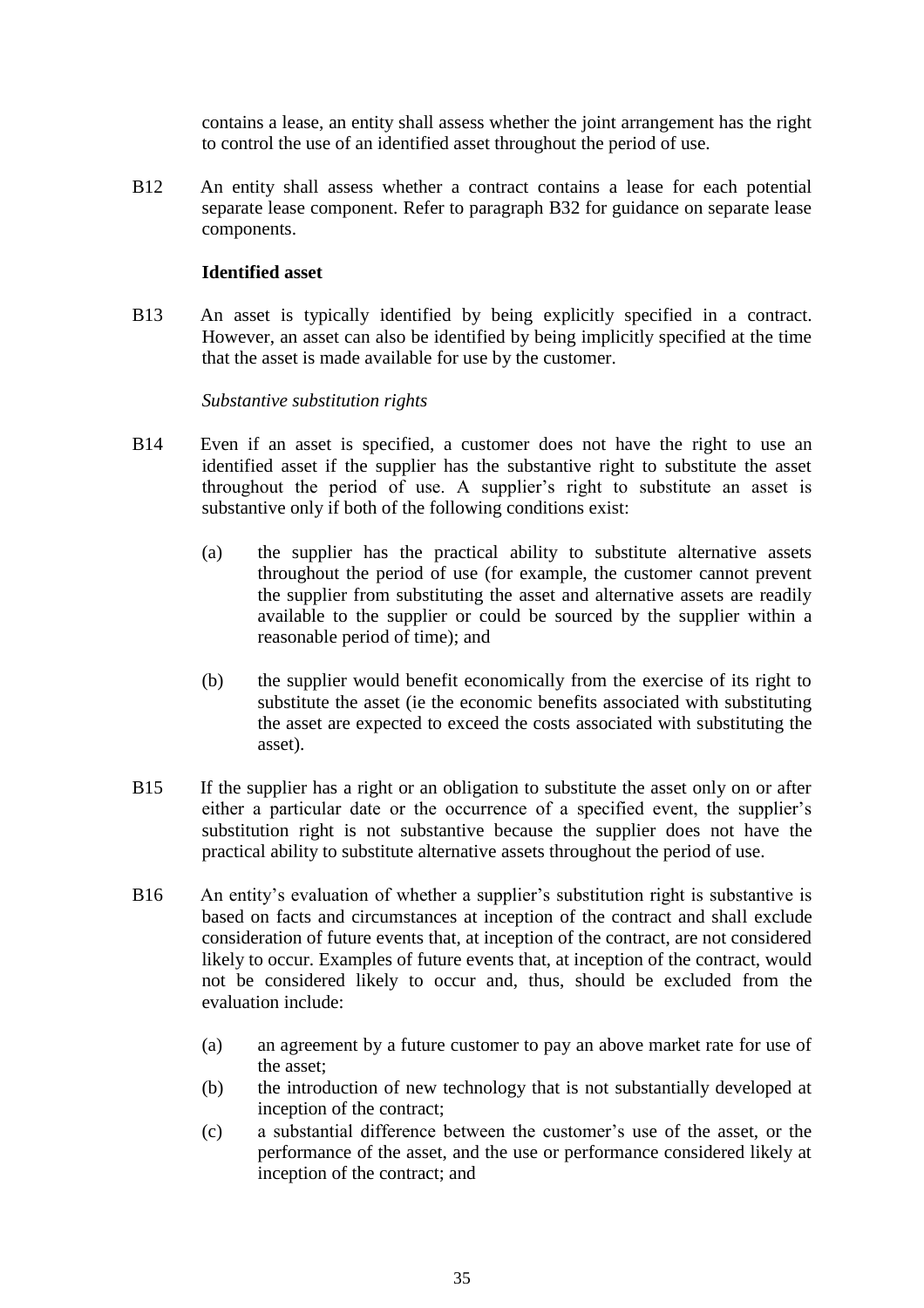- (d) a substantial difference between the market price of the asset during the period of use, and the market price considered likely at inception of the contract.
- B17 If the asset is located at the customer's premises or elsewhere, the costs associated with substitution are generally higher than when located at the supplier's premises and, therefore, are more likely to exceed the benefits associated with substituting the asset.
- B18 The supplier's right or obligation to substitute the asset for repairs and maintenance, if the asset is not operating properly or if a technical upgrade becomes available does not preclude the customer from having the right to use an identified asset.
- B19 If the customer cannot readily determine whether the supplier has a substantive substitution right, the customer shall presume that any substitution right is not substantive. *Portions of assets*
- B20 A capacity portion of an asset is an identified asset if it is physically distinct (for example, a floor of a building). A capacity or other portion of an asset that is not physically distinct (for example, a capacity portion of a fibre optic cable) is not an identified asset, unless it represents substantially all of the capacity of the asset and thereby provides the customer with the right to obtain substantially all of the economic benefits from use of the asset.

# **Right to obtain economic benefits from use**

- B21 To control the use of an identified asset, a customer is required to have the right to obtain substantially all of the economic benefits from use of the asset throughout the period of use (for example, by having exclusive use of the asset throughout that period). A customer can obtain economic benefits from use of an asset directly or indirectly in many ways, such as by using, holding or sub-leasing the asset. The economic benefits from use of an asset include its primary output and by-products (including potential cash flows derived from these items), and other economic benefits from using the asset that could be realised from a commercial transaction with a third party.
- B22 When assessing the right to obtain substantially all of the economic benefits from use of an asset, an entity shall consider the economic benefits that result from use of the asset within the defined scope of a customer's right to use the asset (see paragraph B30). For example:
	- (a) if a contract limits the use of a motor vehicle to only one particular territory during the period of use, an entity shall consider only the economic benefits from use of the motor vehicle within that territory, and not beyond.
	- (b) if a contract specifies that a customer can drive a motor vehicle only up to a particular number of miles during the period of use, an entity shall consider only the economic benefits from use of the motor vehicle for the permitted mileage, and not beyond.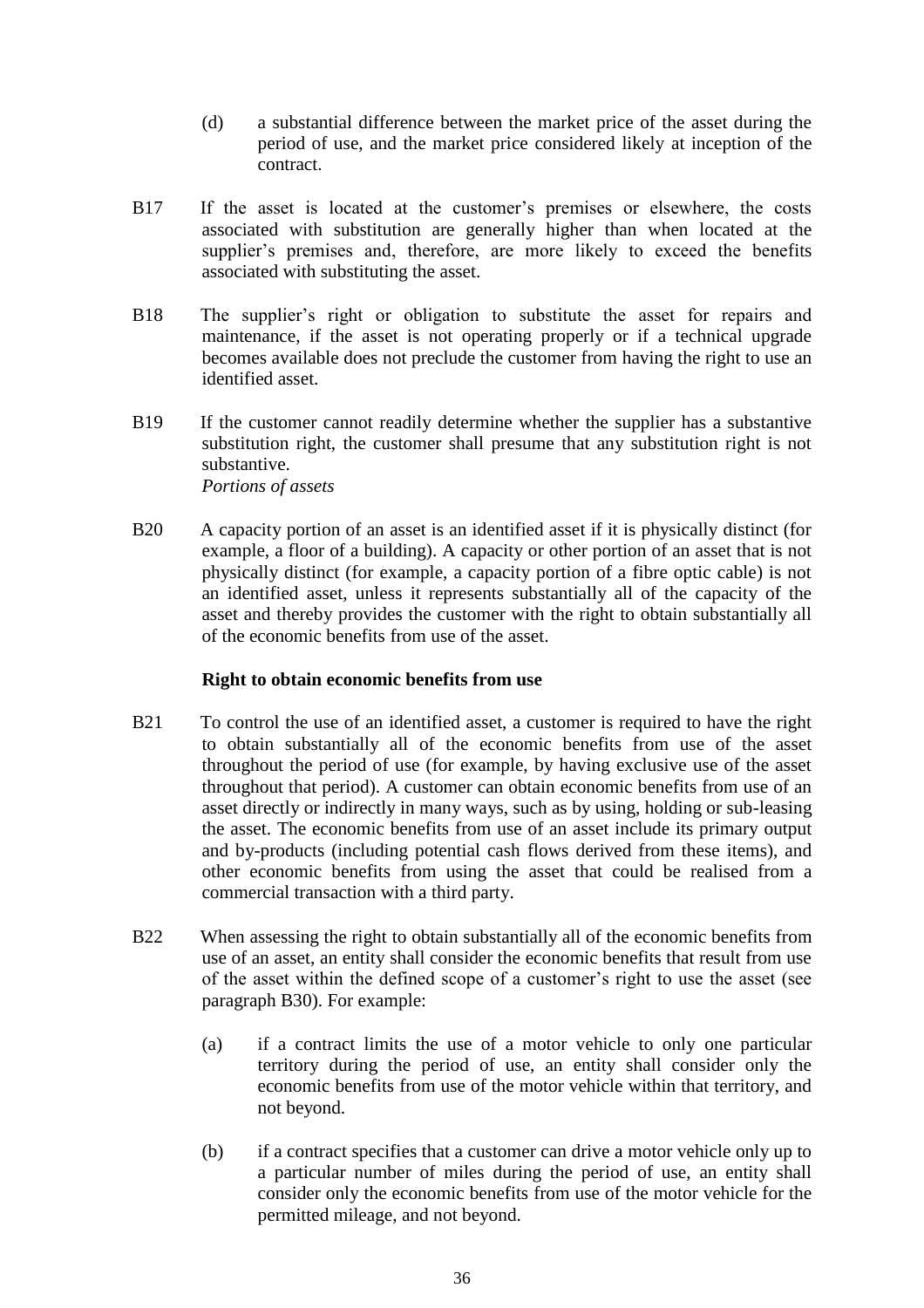B23 If a contract requires a customer to pay the supplier or another party a portion of the cash flows derived from use of an asset as consideration, those cash flows paid as consideration shall be considered to be part of the economic benefits that the customer obtains from use of the asset. For example, if the customer is required to pay the supplier a percentage of sales from use of retail space as consideration for that use, that requirement does not prevent the customer from having the right to obtain substantially all of the economic benefits from use of the retail space. This is because the cash flows arising from those sales are considered to be economic benefits that the customer obtains from use of the retail space, a portion of which it then pays to the supplier as consideration for the right to use that space.

## **Right to direct the use**

- B24 A customer has the right to direct the use of an identified asset throughout the period of use only if either:
	- (a) the customer has the right to direct how and for what purpose the asset is used throughout the period of use (as described in paragraphs B25–B30); or
	- (b) the relevant decisions about how and for what purpose the asset is used are predetermined and:
		- (i) the customer has the right to operate the asset (or to direct others to operate the asset in a manner that it determines) throughout the period of use, without the supplier having the right to change those operating instructions; or
		- (ii) the customer designed the asset (or specific aspects of the asset) in a way that predetermines how and for what purpose the asset will be used throughout the period of use.

### How *and for what purpose the asset is used*

- B25 A customer has the right to direct how and for what purpose the asset is used if, within the scope of its right of use defined in the contract, it can change how and for what purpose the asset is used throughout the period of use. In making this assessment, an entity considers the decision-making rights that are most relevant to changing how and for what purpose the asset is used throughout the period of use. Decision-making rights are relevant when they affect the economic benefits to be derived from use. The decision-making rights that are most relevant are likely to be different for different contracts, depending on the nature of the asset and the terms and conditions of the contract.
- B26 Examples of decision-making rights that, depending on the circumstances, grant the right to change how and for what purpose the asset is used, within the defined scope of the customer's right of use, include:
	- (a) rights to change the type of output that is produced by the asset (for example, to decide whether to use a shipping container to transport goods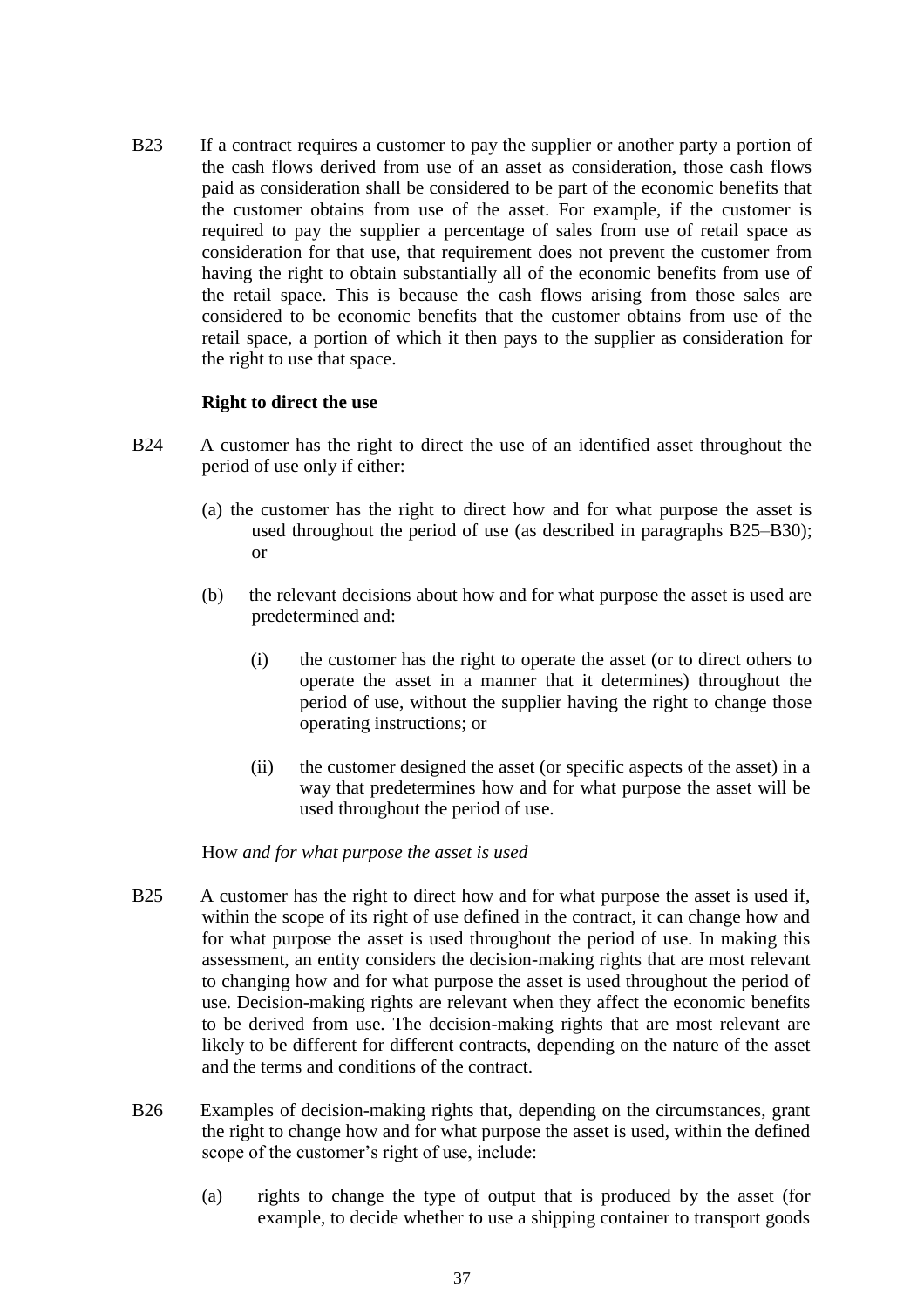or for storage, or to decide upon the mix of products sold from retail space);

- (b) rights to change when the output is produced (for example, to decide when an item of machinery or a power plant will be used);
- (c) rights to change where the output is produced (for example, to decide upon the destination of a truck or a ship, or to decide where an item of equipment is used); and
- (d) rights to change whether the output is produced, and the quantity of that output (for example, to decide whether to produce energy from a power plant and how much energy to produce from that power plant).
- B27 Examples of decision-making rights that do not grant the right to change how and for what purpose the asset is used include rights that are limited to operating or maintaining the asset. Such rights can be held by the customer or the supplier. Although rights such as those to operate or maintain an asset are often essential to the efficient use of an asset, they are not rights to direct how and for what purpose the asset is used and are often dependent on the decisions about how and for what purpose the asset is used. However, rights to operate an asset may grant the customer the right to direct the use of the asset if the relevant decisions about how and for what purpose the asset is used are predetermined (see paragraph  $B24(b)(i)$ ).

## **Decisions determined during and before the period of use**

- B28 The relevant decisions about how and for what purpose the asset is used can be predetermined in a number of ways. For example, the relevant decisions can be predetermined by the design of the asset or by contractual restrictions on the use of the asset.
- B29 In assessing whether a customer has the right to direct the use of an asset, an entity shall consider only rights to make decisions about the use of the asset during the period of use, unless the customer designed the asset (or specific aspects of the asset) as described in paragraph B24(b)(ii). Consequently, unless the conditions in paragraph B24(b)(ii) exist, an entity shall not consider decisions that are predetermined before the period of use. For example, if a customer is able only to specify the output of an asset before the period of use, the customer does not have the right to direct the use of that asset. The ability to specify the output in a contract before the period of use, without any other decision-making rights relating to the use of the asset, gives a customer the same rights as any customer that purchases goods or services.

### **Protective rights**

B30 A contract may include terms and conditions designed to protect the supplier's interest in the asset or other assets, to protect its personnel, or to ensure the supplier's compliance with laws or regulations. These are examples of protective rights. For example, a contract may (i) specify the maximum amount of use of an asset or limit where or when the customer can use the asset, (ii) require a customer to follow particular operating practices, or (iii) require a customer to inform the supplier of changes in how an asset will be used. Protective rights typically define the scope of the customer's right of use but do not, in isolation, prevent the customer from having the right to direct the use of an asset.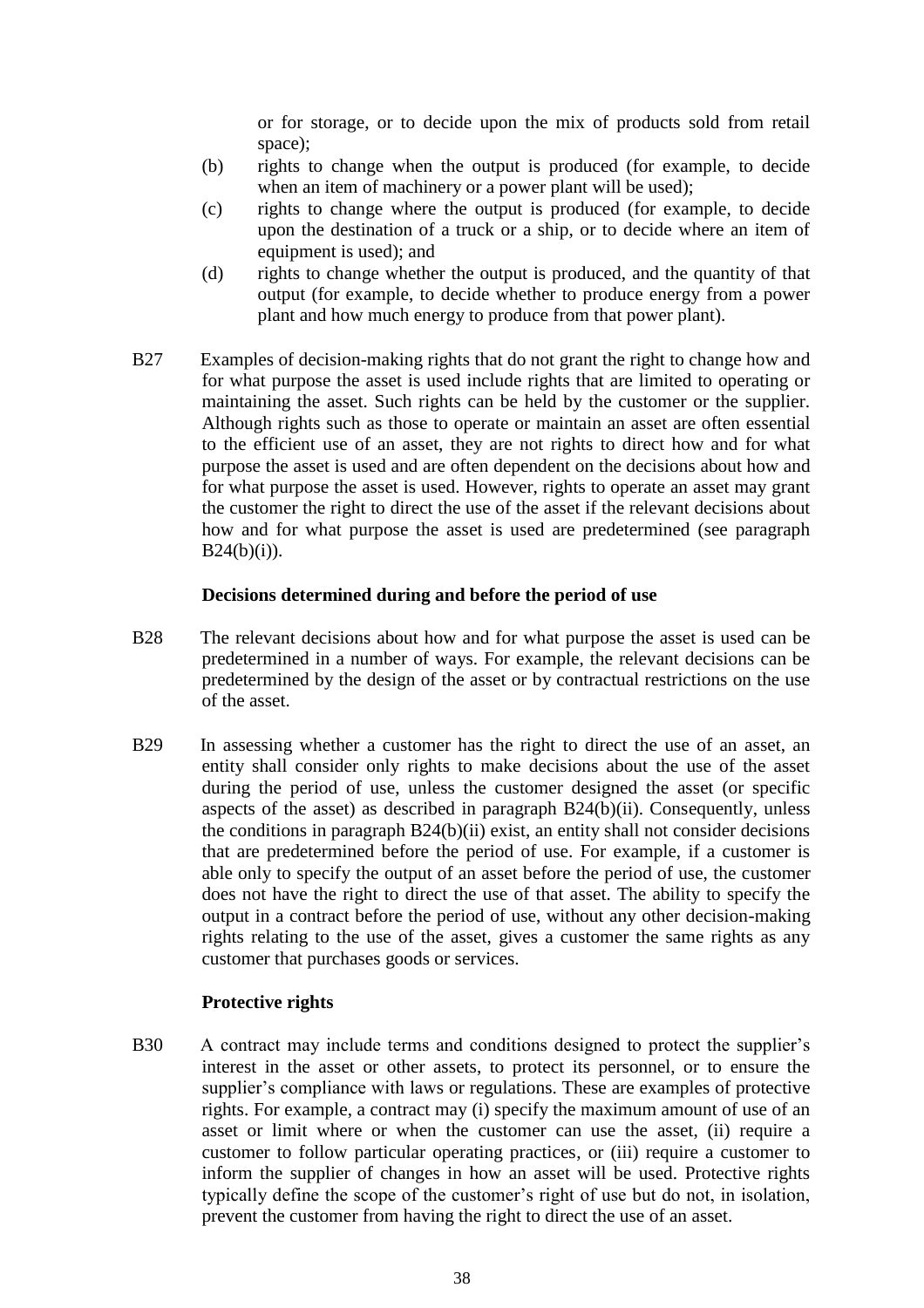B31 The following flowchart may assist entities in making the assessment of whether a contract is, or contains, a lease.

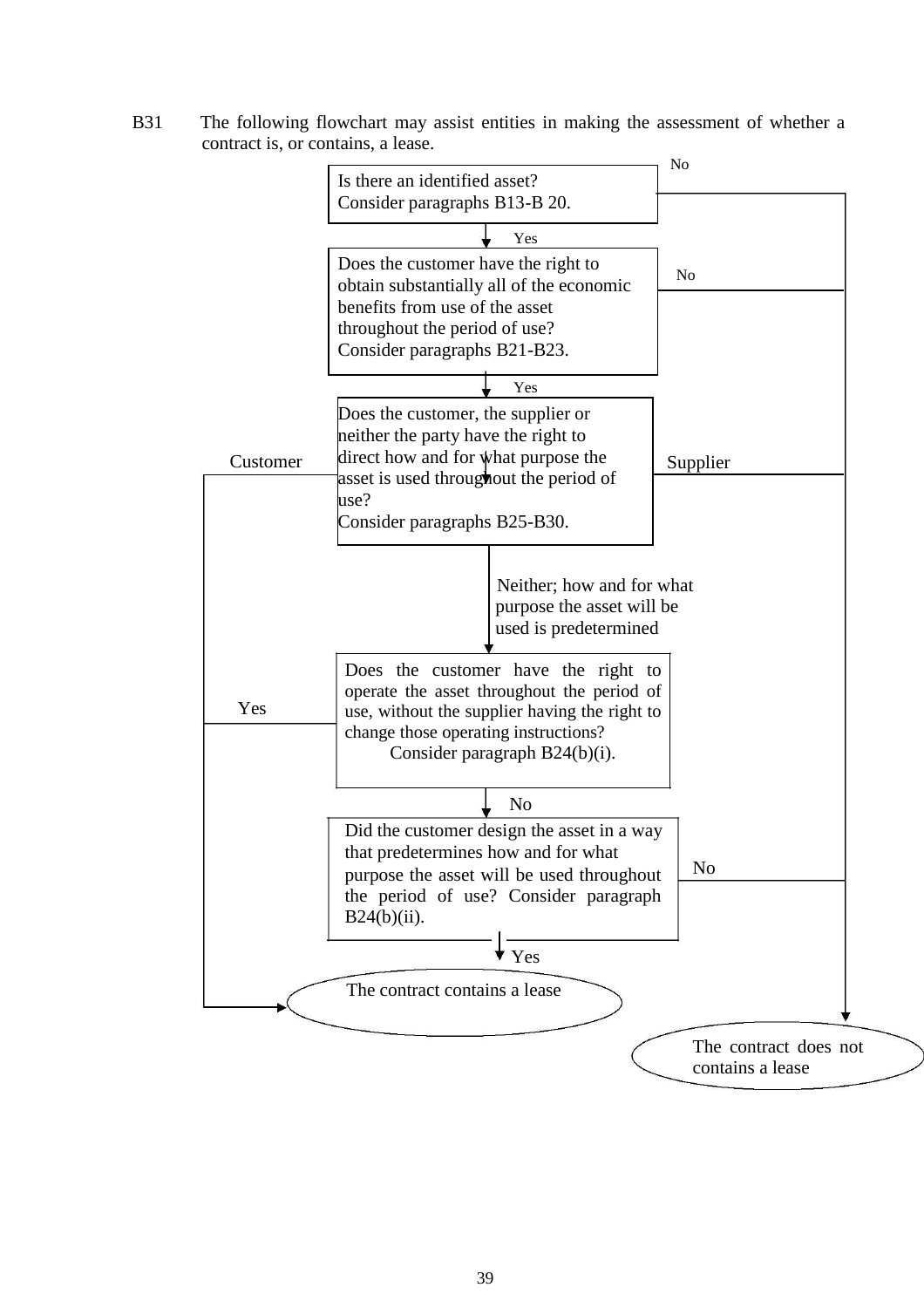## **Separating components of a contract (paragraphs 12–17)**

- B32 The right to use an underlying asset is a separate lease component if both:
	- (a) the lessee can benefit from use of the underlying asset either on its own or together with other resources that are readily available to the lessee. Readily available resources are goods or services that are sold or leased separately (by the lessor or other suppliers) or resources that the lessee has already obtained (from the lessor or from other transactions or events); and
	- (b) the underlying asset is neither highly dependent on, nor highly interrelated with, the other underlying assets in the contract. For example, the fact that a lessee could decide not to lease the underlying asset without significantly affecting its rights to use other underlying assets in the contract might indicate that the underlying asset is not highly dependent on, or highly interrelated with, those other underlying assets.
- B33 A contract may include an amount payable by the lessee for activities and costs that do not transfer a good or service to the lessee. For example, a lessor may include in the total amount payable a charge for administrative tasks, or other costs it incurs associated with the lease, that do not transfer a good or service to the lessee. Such amounts payable do not give rise to a separate component of the contract, but are considered to be part of the total consideration that is allocated to the separately identified components of the contract.

## **Lease term (paragraphs 18–21)**

- B34 In determining the lease term and assessing the length of the non-cancellable period of a lease, an entity shall apply the definition of a contract and determine the period for which the contract is enforceable. A lease is no longer enforceable when the lessee and the lessor each has the right to terminate the lease without permission from the other party with no more than an insignificant penalty.
- B35 If only a lessee has the right to terminate a lease, that right is considered to be an option to terminate the lease available to the lessee that an entity considers when determining the lease term. If only a lessor has the right to terminate a lease, the non-cancellable period of the lease includes the period covered by the option to terminate the lease.
- B36 The lease term begins at the commencement date and includes any rent-free periods provided to the lessee by the lessor.
- B37 At the commencement date, an entity assesses whether the lessee is reasonably certain to exercise an option to extend the lease or to purchase the underlying asset, or not to exercise an option to terminate the lease. The entity considers all relevant facts and circumstances that create an economic incentive for the lessee to exercise, or not to exercise, the option, including any expected changes in facts and circumstances from the commencement date until the exercise date of the option. Examples of factors to consider include, but are not limited to: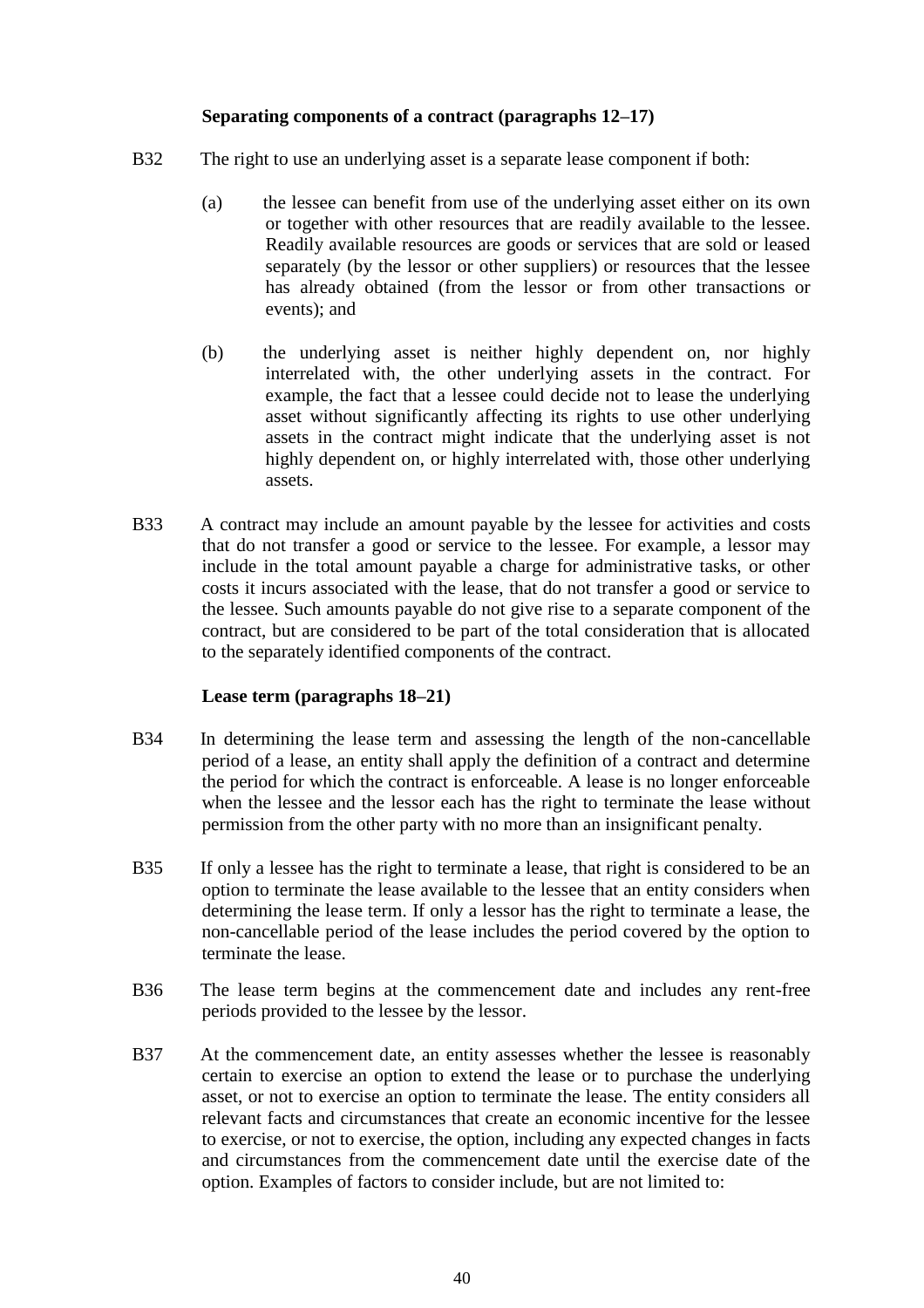- (a) contractual terms and conditions for the optional periods compared with market rates, such as:
	- (i) the amount of payments for the lease in any optional period;
	- (ii) the amount of any variable payments for the lease or other contingent payments, such as payments resulting from termination penalties and residual value guarantees; and
	- (iii) the terms and conditions of any options that are exercisable after initial optional periods (for example, a purchase option that is exercisable at the end of an extension period at a rate that is currently below market rates).
- (b) significant leasehold improvements undertaken (or expected to be undertaken) over the term of the contract that are expected to have significant economic benefit for the lessee when the option to extend or terminate the lease, or to purchase the underlying asset, becomes exercisable;
- (c) costs relating to the termination of the lease, such as negotiation costs, relocation costs, costs of identifying another underlying asset suitable for the lessee's needs, costs of integrating a new asset into the lessee's operations, or termination penalties and similar costs, including costs associated with returning the underlying asset in a contractually specified condition or to a contractually specified location;
- (d) the importance of that underlying asset to the lessee's operations, considering, for example, whether the underlying asset is a specialised asset, the location of the underlying asset and the availability of suitable alternatives; and
- (e) conditionality associated with exercising the option (ie when the option can be exercised only if one or more conditions are met), and the likelihood that those conditions will exist.
- B38 An option to extend or terminate a lease may be combined with one or more other contractual features (for example, a residual value guarantee) such that the lessee guarantees the lessor a minimum or fixed cash return that is substantially the same regardless of whether the option is exercised. In such cases, and notwithstanding the guidance on in-substance fixed payments in paragraph B42, an entity shall assume that the lessee is reasonably certain to exercise the option to extend the lease, or not to exercise the option to terminate the lease.
- B39 The shorter the non-cancellable period of a lease, the more likely a lessee is to exercise an option to extend the lease or not to exercise an option to terminate the lease. This is because the costs associated with obtaining a replacement asset are likely to be proportionately higher the shorter the non-cancellable period.
- B40 A lessee's past practice regarding the period over which it has typically used particular types of assets (whether leased or owned), and its economic reasons for doing so, may provide information that is helpful in assessing whether the lessee is reasonably certain to exercise, or not to exercise, an option. For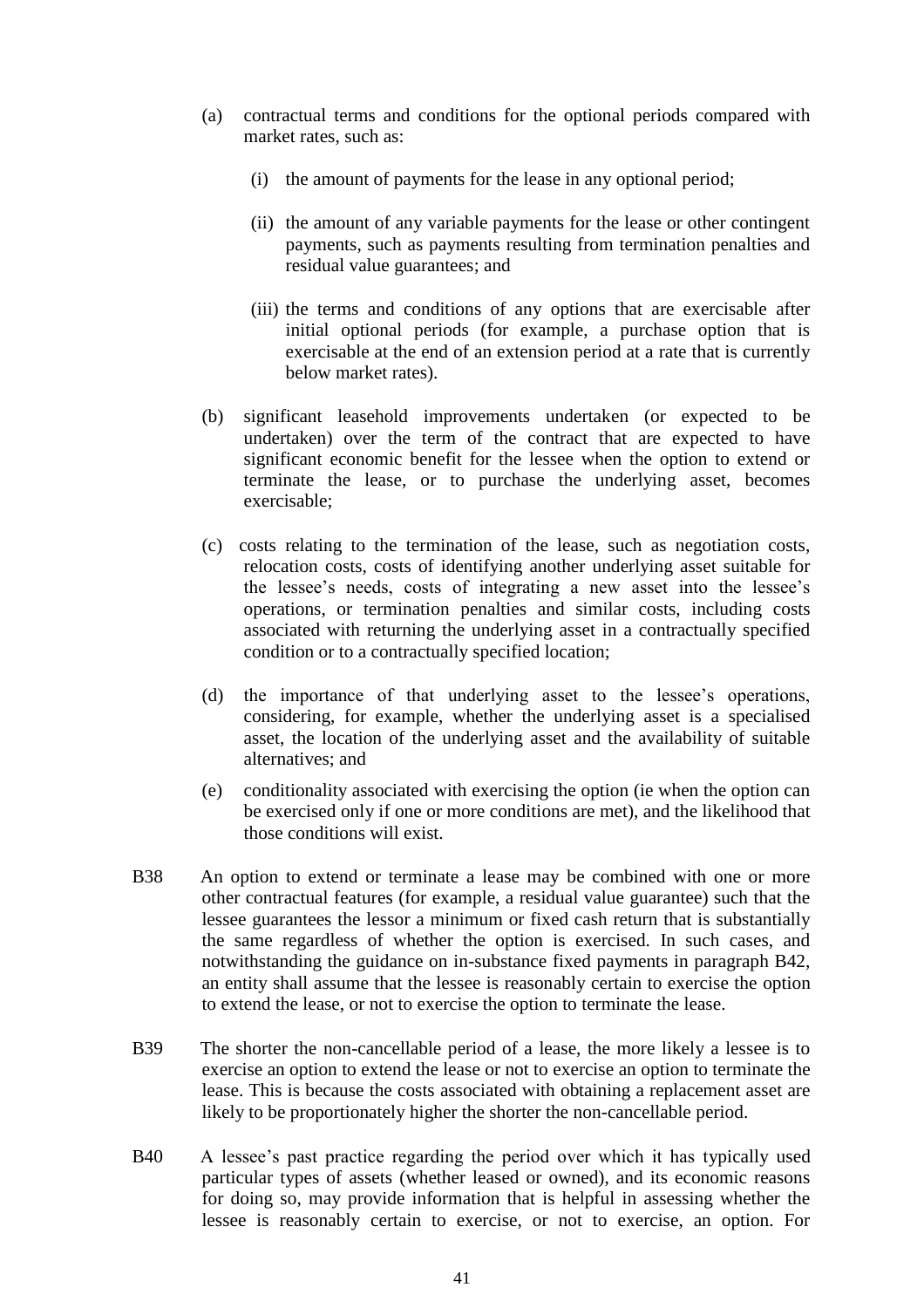example, if a lessee has typically used particular types of assets for a particular period of time or if the lessee has a practice of frequently exercising options on leases of particular types of underlying assets, the lessee shall consider the economic reasons for that past practice in assessing whether it is reasonably certain to exercise an option on leases of those assets.

- B41 Paragraph 20 specifies that, after the commencement date, a lessee reassesses the lease term upon the occurrence of a significant event or a significant change in circumstances that is within the control of the lessee and affects whether the lessee is reasonably certain to exercise an option not previously included in its determination of the lease term, or not to exercise an option previously included in its determination of the lease term. Examples of significant events or changes in circumstances include:
	- (a) significant leasehold improvements not anticipated at the commencement date that are expected to have significant economic benefit for the lessee when the option to extend or terminate the lease, or to purchase the underlying asset, becomes exercisable;
	- (b) a significant modification to, or customisation of, the underlying asset that was not anticipated at the commencement date;
	- (c) the inception of a sublease of the underlying asset for a period beyond the end of the previously determined lease term; and
	- (d) a business decision of the lessee that is directly relevant to exercising, or not exercising, an option (for example, a decision to extend the lease of a complementary asset, to dispose of an alternative asset or to dispose of a business unit within which the right-of-use asset is employed).

## **In-substance fixed lease payments (paragraphs 27(a), 36(c) and 70(a))**

- B42 Lease payments include any in-substance fixed lease payments. In-substance fixed lease payments are payments that may, in form, contain variability but that, in substance, are unavoidable. In-substance fixed lease payments exist, for example, if:
	- (a) payments are structured as variable lease payments, but there is no genuine variability in those payments. Those payments contain variable clauses that do not have real economic substance. Examples of those types of payments include:
		- (i) payments that must be made only if an asset is proven to be capable of operating during the lease, or only if an event occurs that has no genuine possibility of not occurring; or
		- (ii) payments that are initially structured as variable lease for which the variability will be resolved at some point after the commencement date so that the payments become fixed for the remainder of the lease term. Those payments become in-substance fixed payments when the variability is resolved.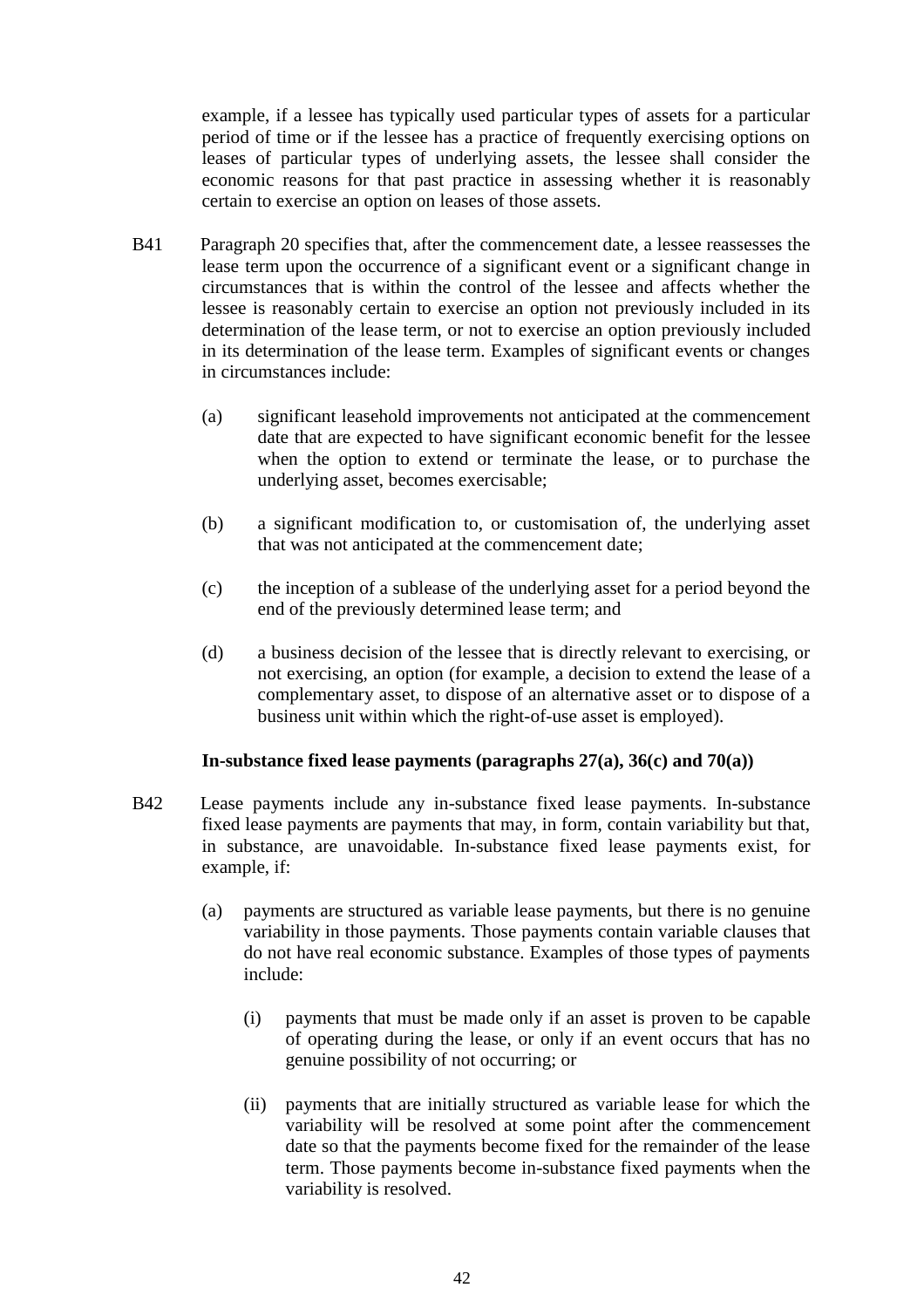- (b) there is more than one set of payments that a lessee could make, but only one of those sets of payments is realistic. In this case, an entity shall consider the realistic set of payments to be lease payments.
- (c) there is more than one realistic set of payments that a lessee could make, but it must make at least one of those sets of payments. In this case, an entity shall consider the set of payments that aggregates to the lowest amount (on a discounted basis) to be lease payments.

## **Lessee involvement with the underlying asset before the commencement date**

## **Costs of the lessee relating to the construction or design of the underlying asset**

- B43 An entity may negotiate a lease before the underlying asset is available for use by the lessee. For some leases, the underlying asset may need to be constructed or redesigned for use by the lessee. Depending on the terms and conditions of the contract, a lessee may be required to make payments relating to the construction or design of the asset.
- B44 If a lessee incurs costs relating to the construction or design of an underlying asset, the lessee shall account for those costs applying other applicable Standards, such as Ind AS 16. Costs relating to the construction or design of an underlying asset do not include payments made by the lessee for the right to use the underlying asset. Payments for the right to use an underlying asset are payments for a lease, regardless of the timing of those payments.

## **Legal title to the underlying asset**

- B45 A lessee may obtain legal title to an underlying asset before that legal title is transferred to the lessor and the asset is leased to the lessee. Obtaining legal title does not in itself determine how to account for the transaction.
- B46 If the lessee controls (or obtains control of) the underlying asset before that asset is transferred to the lessor, the transaction is a sale and leaseback transaction that is accounted for applying paragraphs 98–103.
- B47 However, if the lessee does not obtain control of the underlying asset before the asset is transferred to the lessor, the transaction is not a sale and leaseback transaction. For example, this may be the case if a manufacturer, a lessor and a lessee negotiate a transaction for the purchase of an asset from the manufacturer by the lessor, which is in turn leased to the lessee. The lessee may obtain legal title to the underlying asset before legal title transfers to the lessor. In this case, if the lessee obtains legal title to the underlying asset but does not obtain control of the asset before it is transferred to the lessor, the transaction is not accounted for as a sale and leaseback transaction, but as a lease.

## **Lessee disclosures (paragraph 59)**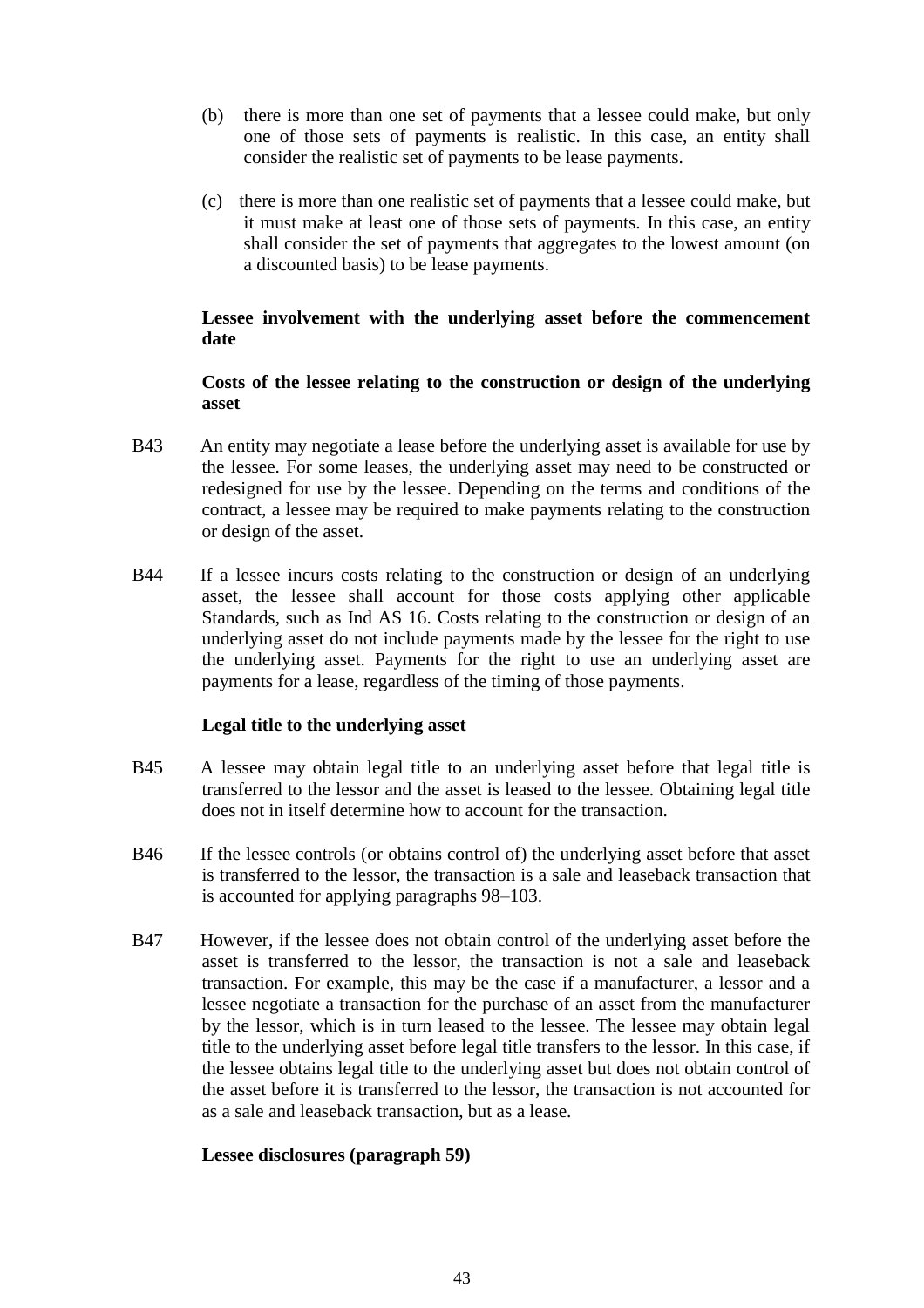- B48 In determining whether additional information about leasing activities is necessary to meet the disclosure objective in paragraph 51, a lessee shall consider:
	- (a) whether that information is relevant to users of financial statements. A lessee shall provide additional information specified in paragraph 59 only if that information is expected to be relevant to users of financial statements. In this context, this is likely to be the case if it helps those users to understand:
		- (i) the flexibility provided by leases. Leases may provide flexibility if, for example, a lessee can reduce its exposure by exercising termination options or renewing leases with favourable terms and conditions.
		- (ii) restrictions imposed by leases. Leases may impose restrictions, for example, by requiring the lessee to maintain particular financial ratios.
		- (iii) sensitivity of reported information to key variables. Reported information may be sensitive to, for example, future variable lease payments.
		- (iv) exposure to other risks arising from leases.
		- (v) deviations from industry practice. Such deviations may include, for example, unusual or unique lease terms and conditions that affect a lessee's lease portfolio.
	- (b) whether that information is apparent from information either presented in the primary financial statements or disclosed in the notes. A lessee need not duplicate information that is already presented elsewhere in the financial statements.
- B49 Additional information relating to variable lease payments that, depending on the circumstances, may be needed to satisfy the disclosure objective in paragraph 51 could include information that helps users of financial statements to assess, for example:
	- (a) the lessee's reasons for using variable lease payments and the prevalence of those payments;
	- (b) the relative magnitude of variable lease payments to fixed payments;
	- (c) key variables upon which variable lease payments depend and how payments are expected to vary in response to changes in those key variables; and
	- (d) other operational and financial effects of variable lease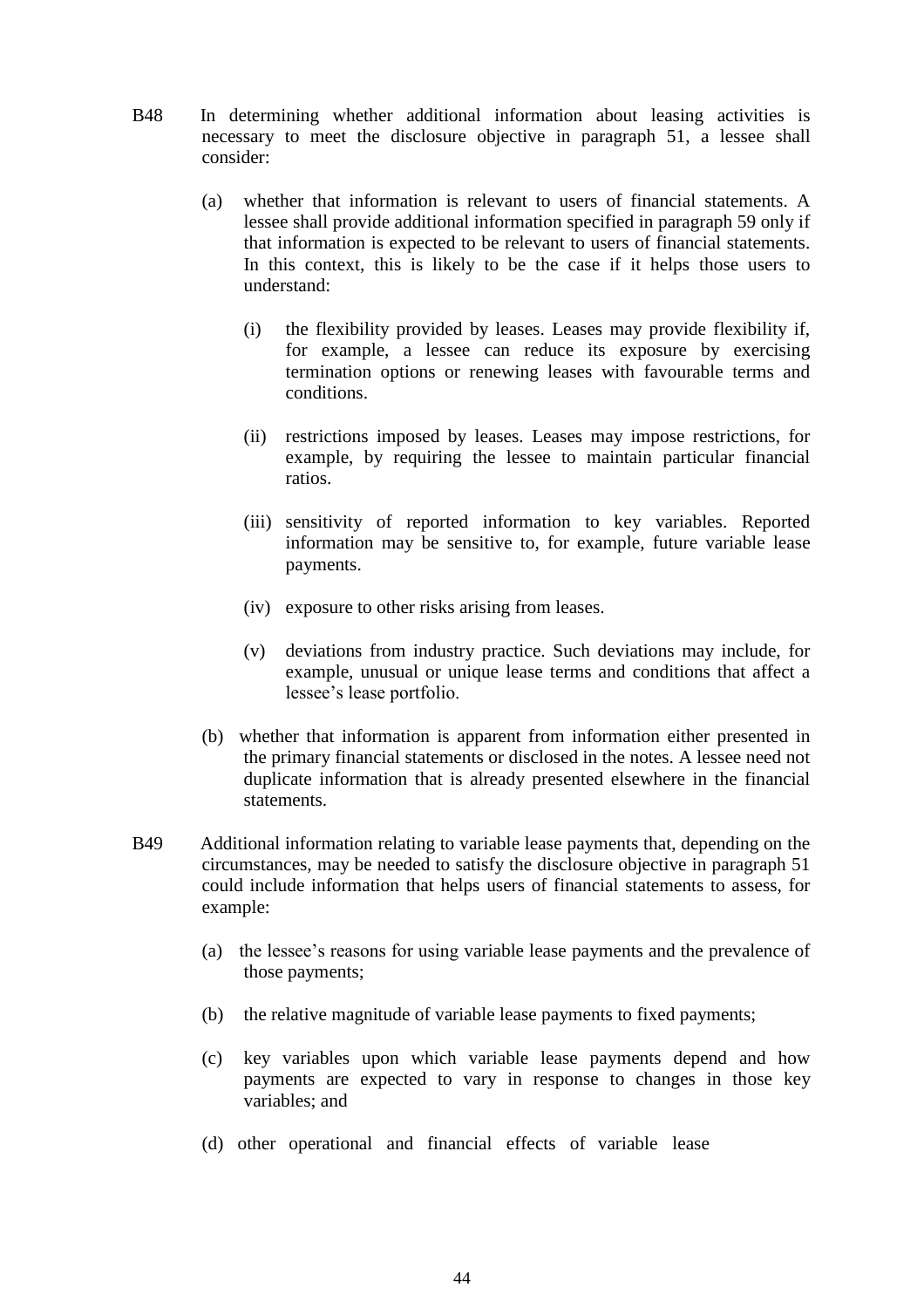payments.

- B50 Additional information relating to extension options or termination options that, depending on the circumstances, may be needed to satisfy the disclosure objective in paragraph 51 could include information that helps users of financial statements to assess, for example:
	- (a) the lessee's reasons for using extension options or termination options and the prevalence of those options;
	- (b) the relative magnitude of *optional lease payments* to lease payments;
	- (c) the prevalence of the exercise of options that were not included in the measurement of lease liabilities; and
	- (d) other operational and financial effects of those options.
- B51 Additional information relating to residual value guarantees that, depending on the circumstances, may be needed to satisfy the disclosure objective in paragraph 51 could include information that helps users of financial statements to assess, for example:
	- (a) the lessee's reasons for providing residual value guarantees and the prevalence of those guarantees;
	- (b) the magnitude of a lessee's exposure to residual value risk;
	- (c) the nature of underlying assets for which those guarantees are provided; and
	- (d) other operational and financial effects of those guarantees.
- B52 Additional information relating to sale and leaseback transactions that, depending on the circumstances, may be needed to satisfy the disclosure objective in paragraph 51 could include information that helps users of financial statements to assess, for example:
	- (a) the lessee's reasons for sale and leaseback transactions and the prevalence of those transactions;
	- (b) key terms and conditions of individual sale and leaseback transactions;
	- (c) payments not included in the measurement of lease liabilities; and
	- (d) the cash flow effect of sale and leaseback transactions in the reporting period.

### **Lessor lease classification (paragraphs 61–66)**

B53 The classification of leases for lessors in this Standard is based on the extent to which the lease transfers the risks and rewards incidental to ownership of an underlying asset. Risks include the possibilities of losses from idle capacity or technological obsolescence and of variations in return because of changing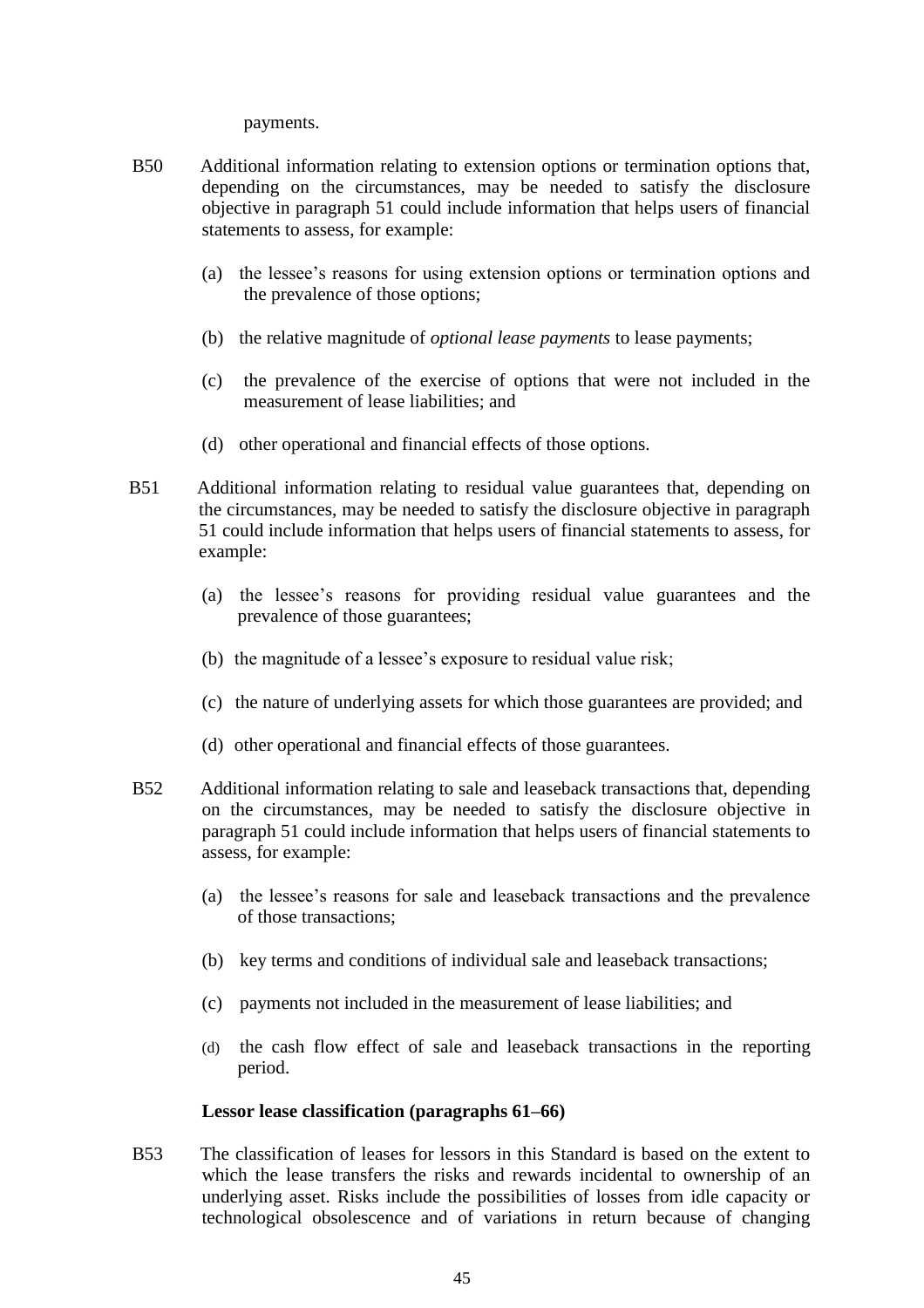economic conditions. Rewards may be represented by the expectation of profitable operation over the underlying asset's economic life and of gain from appreciation in value or realisation of a residual value.

- B54 A lease contract may include terms and conditions to adjust the lease payments for particular changes that occur between the inception date and the commencement date (such as a change in the lessor's cost of the underlying asset or a change in the lessor's cost of financing the lease). In that case, for the purposes of classifying the lease, the effect of any such changes shall be deemed to have taken place at the inception date.
- B55 When a lease includes both land and buildings elements, a lessor shall assess the classification of each element as a finance lease or an operating lease separately applying paragraphs 62–66 and B53– B54. In determining whether the land element is an operating lease or a finance lease, an important consideration is that land normally has an indefinite economic life.
- B56 Whenever necessary in order to classify and account for a lease of land and buildings, a lessor shall allocate lease payments (including any lump-sum upfront payments) between the land and the buildings elements in proportion to the relative fair values of the leasehold interests in the land element and buildings element of the lease at the inception date. If the lease payments cannot be allocated reliably between these two elements, the entire lease is classified as a finance lease, unless it is clear that both elements are operating leases, in which case the entire lease is classified as an operating lease.
- B57 For a lease of land and buildings in which the amount for the land element is immaterial to the lease, a lessor may treat the land and buildings as a single unit for the purpose of lease classification and classify it as a finance lease or an operating lease applying paragraphs 62–66 and B53–B54. In such a case, a lessor shall regard the economic life of the buildings as the economic life of the entire underlying asset.

### **Sublease classification**

- B58 In classifying a sublease, an intermediate lessor shall classify the sublease as a finance lease or an operating lease as follows:
	- (a) if the head lease is a short-term lease that the entity, as a lessee, has accounted for applying paragraph 6, the sublease shall be classified as an operating lease.
	- (b) otherwise, the sublease shall be classified by reference to the right-of-use asset arising from the head lease, rather than by reference to the underlying asset (for example, the item of property, plant or equipment that is the subject of the lease).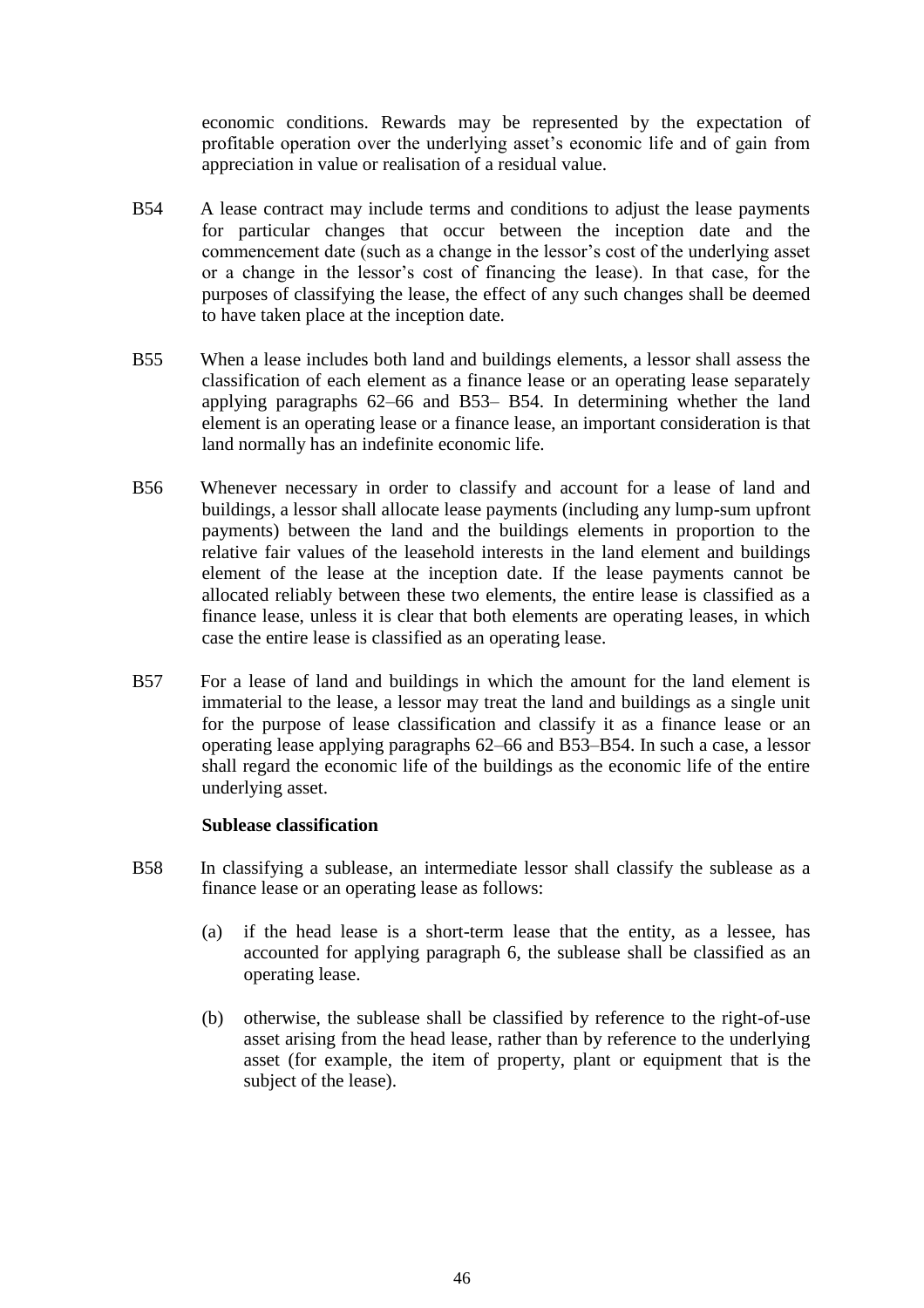# **Appendix C Effective date and transition**

*This appendix is an integral part of the Standard and has the same authority as the other parts of the Standard.*

## **Effective date**

C1 An entity shall apply this Standard for annual reporting periods beginning on or after 1<sup>st</sup> April, 2019.

## **Transition**

C2 For the purposes of the requirements in paragraphs C1–C19, the date of initial application is the beginning of the annual reporting period in which an entity first applies this Standard.

## **Definition of a lease**

- C3 As a practical expedient, an entity is not required to reassess whether a contract is, or contains, a lease at the date of initial application. Instead, the entity is permitted:
	- (a) to apply this Standard to contracts that were previously identified as leases applying Ind AS 17, *Leases*. The entity shall apply the transition requirements in paragraphs C5–C18 to those leases.
	- (b) not to apply this Standard to contracts that were not previously identified as containing a lease applying Ind AS 17.
- C4 If an entity chooses the practical expedient in paragraph C3, it shall disclose that fact and apply the practical expedient to all of its contracts. As a result, the entity shall apply the requirements in paragraphs 9–11 only to contracts entered into (or changed) on or after the date of initial application.

## **Lessees**

- C5 A lessee shall apply this Standard to its leases either:
	- (a) retrospectively to each prior reporting period presented applying Ind AS 8, *Accounting Policies, Changes in Accounting Estimates and Errors*; or
	- (b) retrospectively with the cumulative effect of initially applying the Standard recognised at the date of initial application in accordance with paragraphs C7– C13.
- C6 A lessee shall apply the election described in paragraph C5 consistently to all of its leases in which it is a lessee.
- C7 If a lessee elects to apply this Standard in accordance with paragraph C5(b), the lessee shall not restate comparative information. Instead, the lessee shall recognise the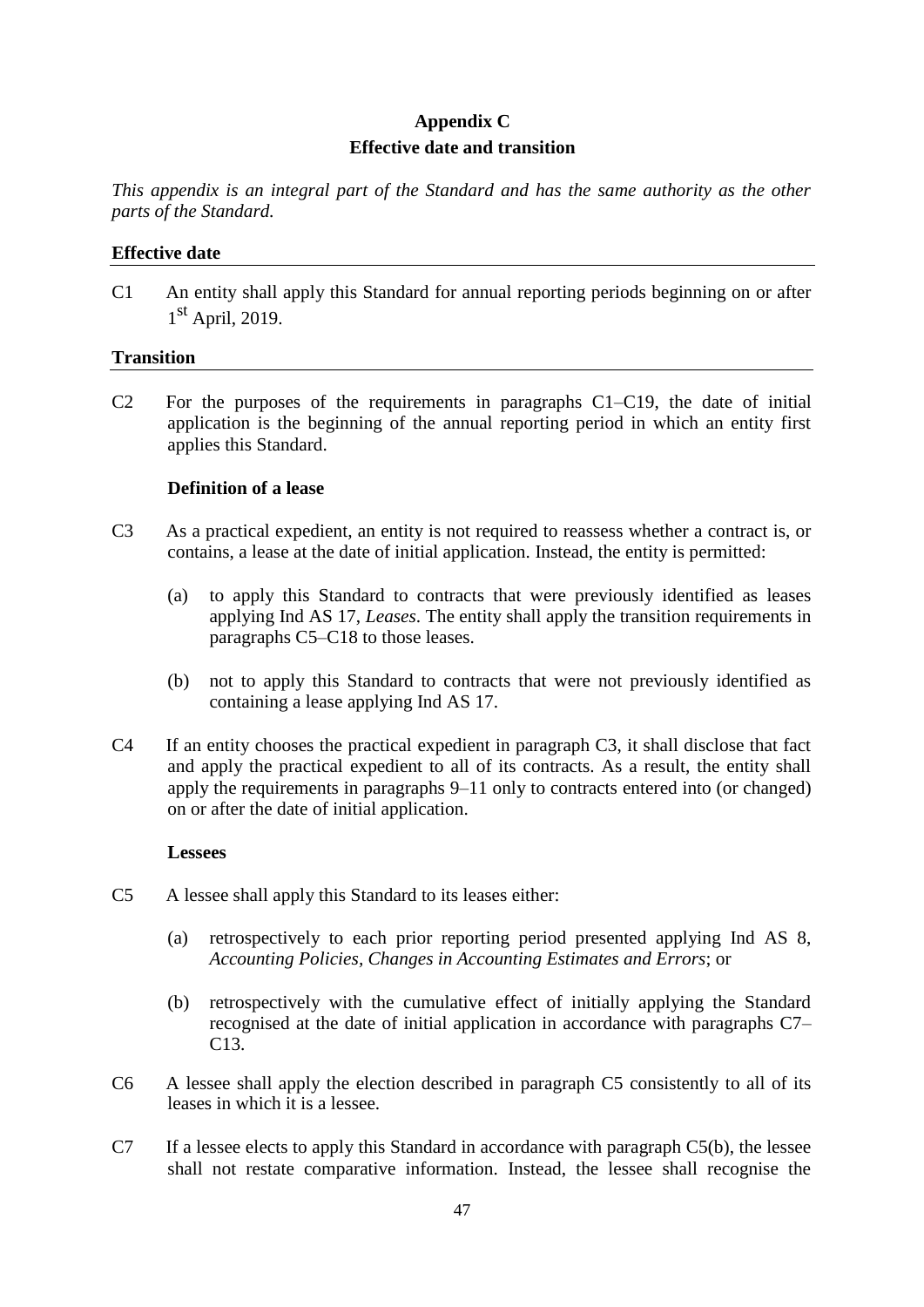cumulative effect of initially applying this Standard as an adjustment to the opening balance of retained earnings (or other component of equity, as appropriate) at the date of initial application.

## **Leases previously classified as operating leases**

- C8 If a lessee elects to apply this Standard in accordance with paragraph C5(b), the lessee shall:
	- (b) recognise a lease liability at the date of initial application for leases previously classified as an operating lease applying Ind AS 17. The lessee shall measure that lease liability at the present value of the remaining lease payments, discounted using the lessee's incremental borrowing rate at the date of initial application.
	- (c) recognise a right-of-use asset at the date of initial application for leases previously classified as an operating lease applying Ind AS 17. The lessee shall choose, on a lease-by-lease basis, to measure that right-of-use asset at either:
		- (i) its carrying amount as if the Standard had been applied since the commencement date, but discounted using the lessee's incremental borrowing rate at the date of initial application; or
		- (ii) an amount equal to the lease liability, adjusted by the amount of any prepaid or accrued lease payments relating to that lease recognised in the balance sheet immediately before the date of initial application.
	- (d) apply Ind AS 36, *Impairment of Assets*, to right-of-use assets at the date of initial application, unless the lessee applies the practical expedient in paragraph C10(b).
- C9 Notwithstanding the requirements in paragraph C8, for leases previously classified as operating leases applying Ind AS 17, a lessee:
	- (a) is not required to make any adjustments on transition for leases for which the underlying asset is of low value (as described in paragraphs B3–B8) that will be accounted for applying paragraph 6. The lessee shall account for those leases applying this Standard from the date of initial application.
	- (b) [Refer Appendix 1].
	- (c) [Refer Appendix 1].
- C10 A lessee may use one or more of the following practical expedients when applying this Standard retrospectively in accordance with paragraph C5(b) to leases previously classified as operating leases applying Ind AS 17. A lessee is permitted to apply these practical expedients on a lease-by-lease basis:
	- (a) a lessee may apply a single discount rate to a portfolio of leases with reasonably similar characteristics (such as leases with a similar remaining lease term for a similar class of underlying asset in a similar economic environment).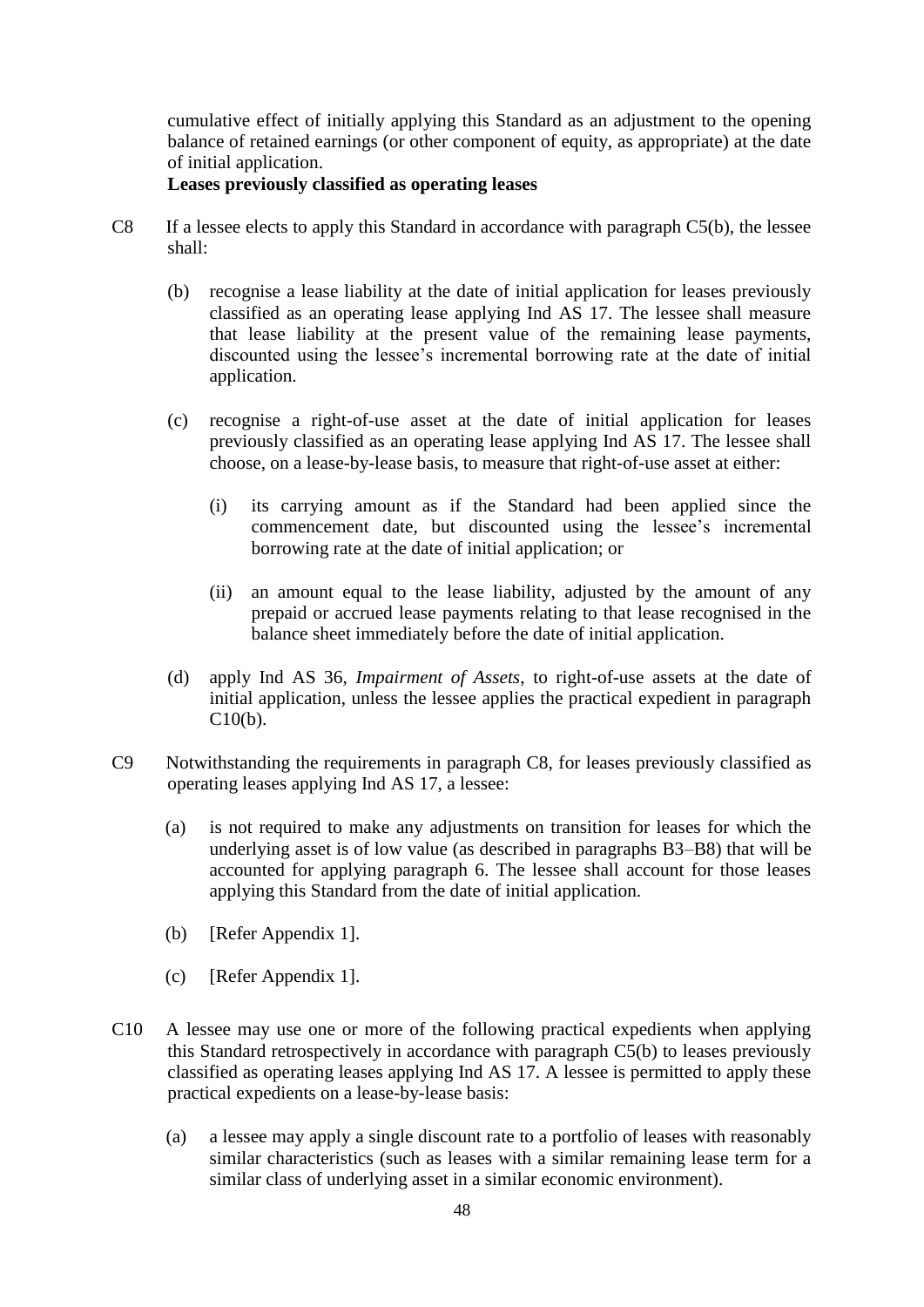- (b) a lessee may rely on its assessment of whether leases are onerous applying Ind AS 37, *Provisions, Contingent Liabilities and Contingent Assets,* immediately before the date of initial application as an alternative to performing an impairment review. If a lessee chooses this practical expedient, the lessee shall adjust the right-of-use asset at the date of initial application by the amount of any provision for onerous leases recognised in the balance sheet immediately before the date of initial application.
- (c) a lessee may elect not to apply the requirements in paragraph C8 to leases for which the lease term ends within 12 months of the date of initial application. In this case, a lessee shall:
	- (i) account for those leases in the same way as short-term leases as described in paragraph 6; and
	- (ii) include the cost associated with those leases within the disclosure of shortterm lease expense in the annual reporting period that includes the date of initial application.
- (d) a lessee may exclude initial direct costs from the measurement of the right-ofuse asset at the date of initial application.
- (e) a lessee may use hindsight, such as in determining the lease term if the contract contains options to extend or terminate the lease.

### **Leases previously classified as finance leases**

C11 If a lessee elects to apply this Standard in accordance with paragraph C5(b), for leases that were classified as finance leases applying Ind AS 17, the carrying amount of the right-of-use asset and the lease liability at the date of initial application shall be the carrying amount of the lease asset and lease liability immediately before that date measured applying Ind AS 17. For those leases, a lessee shall account for the right-ofuse asset and the lease liability applying this Standard from the date of initial application.

### **Disclosure**

- $C12$  If a lessee elects to apply this Standard in accordance with paragraph C5(b), the lessee shall disclose information about initial application required by paragraph 28 of Ind AS 8, except for the information specified in paragraph 28(f) of Ind AS 8. Instead of the information specified in paragraph 28(f) of Ind AS 8, the lessee shall disclose:
	- (a) the weighted average lessee's incremental borrowing rate applied to lease liabilities recognised in the balance sheet at the date of initial application; and
	- (b) an explanation of any difference between:
		- (i) operating lease commitments disclosed applying Ind AS 17 at the end of the annual reporting period immediately preceding the date of initial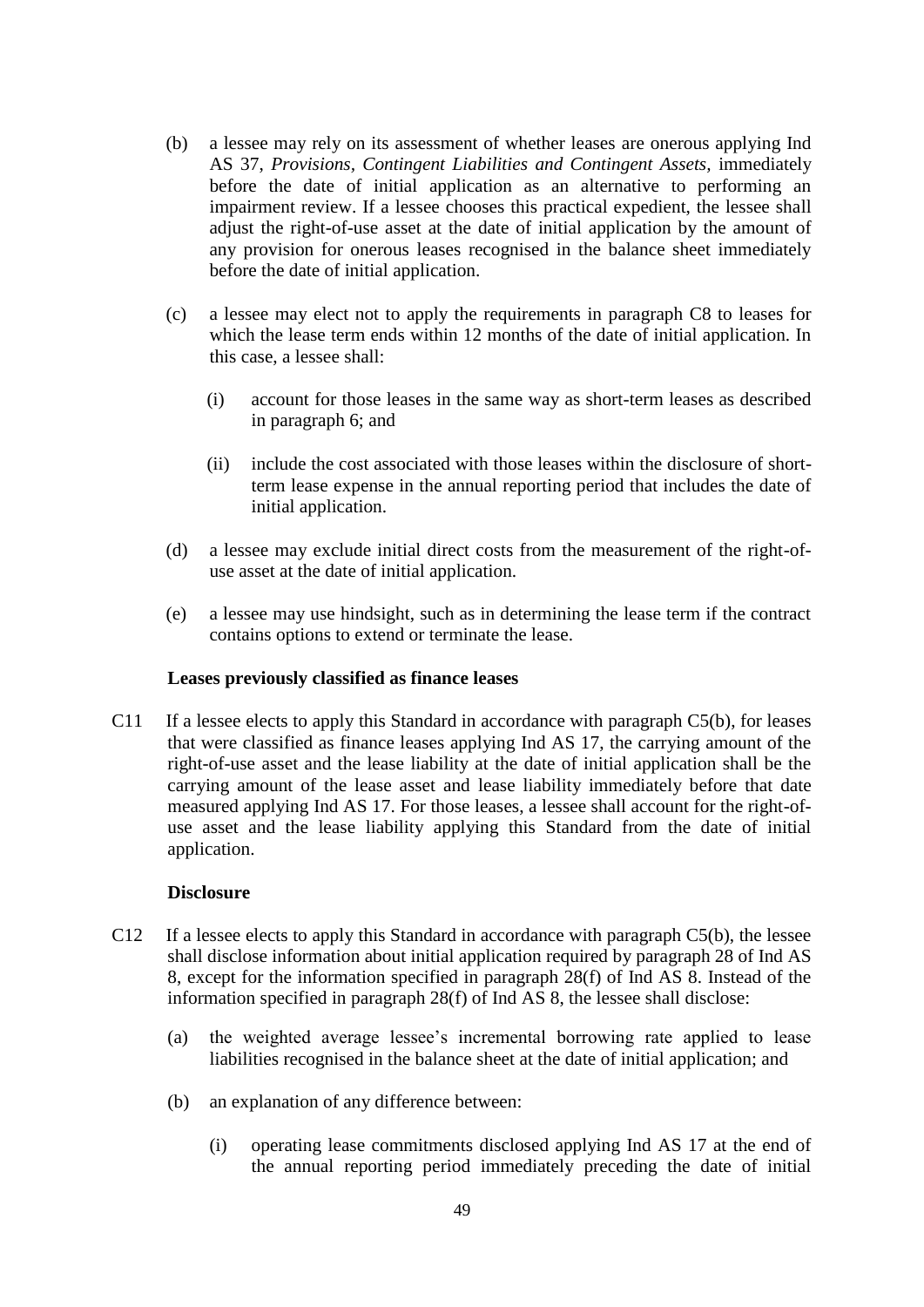application, discounted using the incremental borrowing rate at the date of initial application as described in paragraph C8(a); and

- (ii) lease liabilities recognised in the balance sheet at the date of initial application.
- C13 If a lessee uses one or more of the specified practical expedients in paragraph C10, it shall disclose that fact.

### **Lessors**

- C14 Except as described in paragraph C15, a lessor is not required to make any adjustments on transition for leases in which it is a lessor and shall account for those leases applying this Standard from the date of initial application.
- C15 An intermediate lessor shall:
	- (a) reassess subleases that were classified as operating leases applying Ind AS 17 and are ongoing at the date of initial application, to determine whether each sublease should be classified as an operating lease or a finance lease applying this Standard. The intermediate lessor shall perform this assessment at the date of initial application on the basis of the remaining contractual terms and conditions of the head lease and sublease at that date.
	- (b) for subleases that were classified as operating leases applying Ind AS 17 but finance leases applying this Standard, account for the sublease as a new finance lease entered into at the date of initial application.

### **Sale and leaseback transactions before the date of initial application**

- C16 An entity shall not reassess sale and leaseback transactions entered into before the date of initial application to determine whether the transfer of the underlying asset satisfies the requirements in Ind AS 115 to be accounted for as a sale.
- C17 If a sale and leaseback transaction was accounted for as a sale and a finance lease applying Ind AS 17, the seller-lessee shall:
	- (a) account for the leaseback in the same way as it accounts for any other finance lease that exists at the date of initial application; and
	- (b) continue to amortise any gain on sale over the lease term.
- C18 If a sale and leaseback transaction was accounted for as a sale and operating lease applying Ind AS 17, the seller-lessee shall:
	- (a) account for the leaseback in the same way as it accounts for any other operating lease that exists at the date of initial application; and
	- (b) adjust the leaseback right-of-use asset for any deferred gains or losses that relate to off-market terms recognised in the balance sheet immediately before the date of initial application.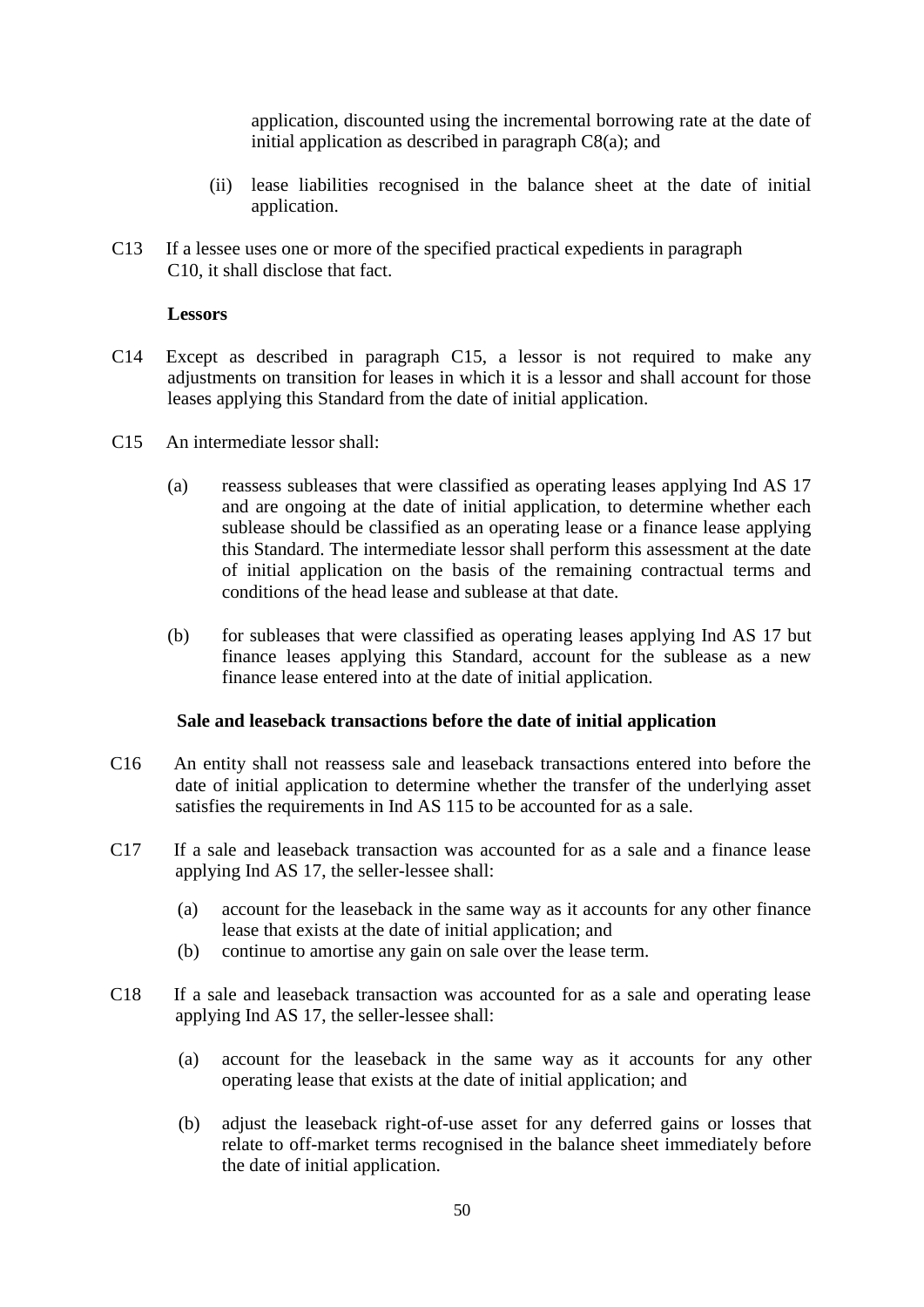### **Amounts previously recognised in respect of business combinations**

- C19 If a lessee previously recognised an asset or a liability applying Ind AS 103, *Business Combinations,* relating to favourable or unfavourable terms of an operating lease acquired as part of a business combination, the lessee shall derecognise that asset or liability and adjust the carrying amount of the right-of-use asset by a corresponding amount at the date of initial application.
- C<sub>20</sub> [Refer Appendix 1]

## **Withdrawal of other Standards**

C21 This Standard supersedes Ind AS 17, *Leases.*

# **Appendix 1**

*Note: This Appendix is not a part of the Indian Accounting Standard. The purpose of this Appendix is only to bring out the major differences, if any, between Indian Accounting Standard (Ind AS) 116 and the corresponding International Financial Reporting Standard (IFRS) 16, Leases, issued by the International Accounting Standards Board.*

# **Comparison with IFRS 16,** *Leases*

- 1. With regard to subsequent measurement, paragraph 34 of IFRS 16 provides that if lessee applies fair value model in IAS 40 to its investment property, it shall apply that fair value model to the right-of-use assets that meet the definition of investment property. Since Ind AS 40, *Investment Property*, does not allow the use of fair value model, paragraph 34 has been deleted in Ind AS 116. Accordingly, reference to paragraph 34 has been deleted in paragraph 29. Paragraph C9(b) and paragraph C9(c) of Appendix C, *Effective Date and Transition*, given in context of fair value model of investment property have been deleted. However, paragraph numbers have been retained in Ind AS 116 to maintain consistency with paragraph numbers of IFRS 16.
- 2. Paragraph 50(b) of IFRS 16 requires to classify cash payments for interest portion of lease liability applying requirements of IAS 7, *Statement of Cash Flows*. IAS 7 provides option of treating interest paid as operating or financing activity. However, Ind AS 7 requires interest paid to be treated as financing activity only. Accordingly, paragraph 50(b) has been modified in Ind AS 116 to specify that cash payments for interest portion of lease liability will be classified as financing activities applying Ind AS 7.
- 3. Different terminology is used in this standard, eg, the term 'balance sheet' is used instead of 'Statement of financial position' and 'Statement of profit and loss' is used instead of 'Statement of comprehensive income'.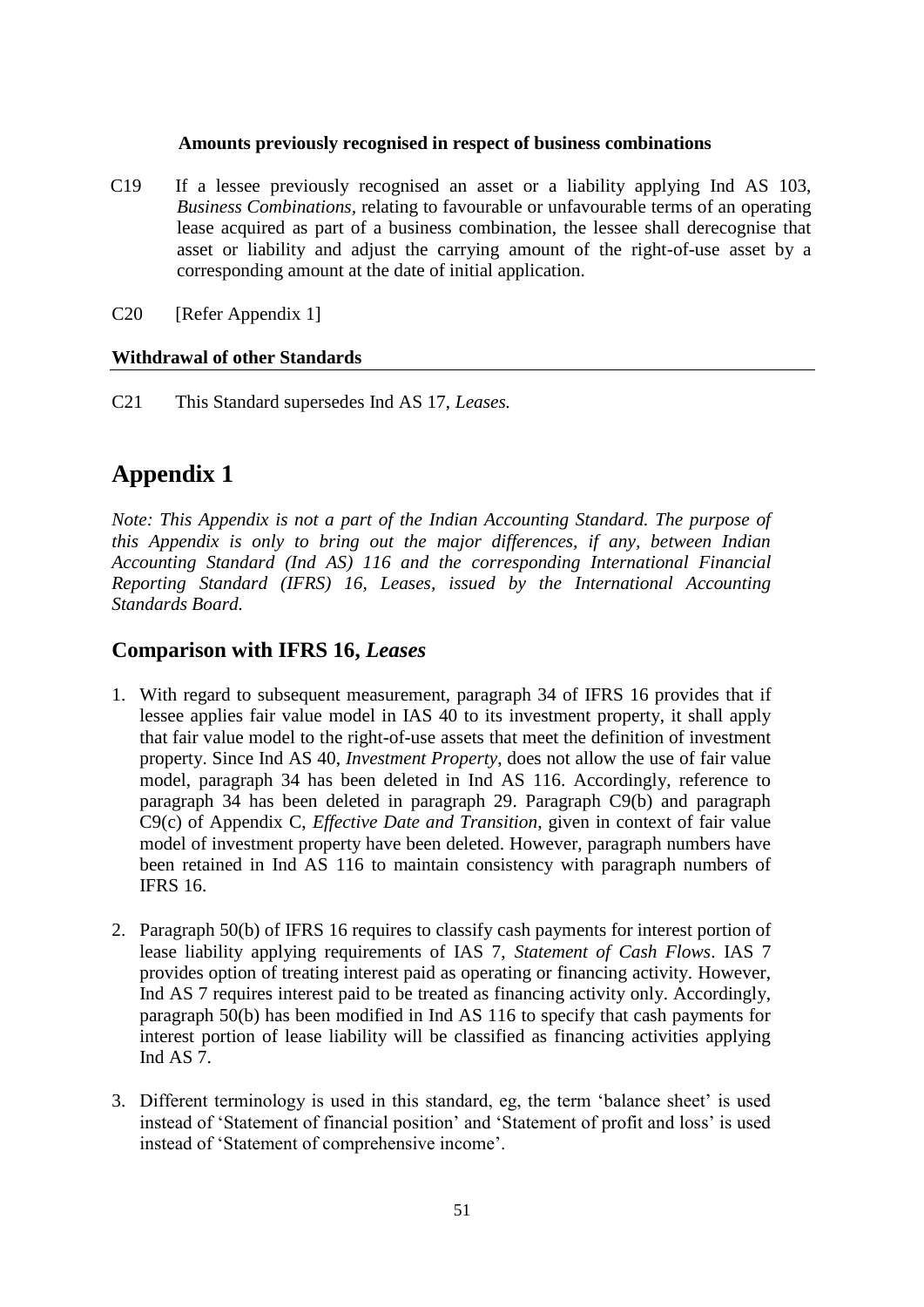- 4. Paragraph C20 of Appendix C, *Effective Date and Transition*, dealing with interchange of reference of IFRS 9 to IAS 39 if entity does not apply IFRS 9 has been deleted since India has early adopted Ind AS 109, corresponding to IFRS 9.
- IX. in "Indian Accounting Standard (Ind AS) 1", (i) in paragraph 123, for item (b), the following item shall be substituted, namely:-
	- "(b) when substantially all the significant risks and rewards of ownership of financial assets and, for lessor, assets subject to leases, are transferred to other entities; ";
	- (ii) after paragraph 139N, the following paragraphs shall be inserted, namely:-
		- "139 O-139P Omitted \*
		- 139Q Ind AS 116, *Leases*, amended paragraph 123. An entity shall apply that amendment when it applies Ind AS 116.";
	- (iii) in Appendix 1, for paragraph 10, the following paragraph shall be substituted, namely:-
		- "10. Paragraphs 139 to 139M and 139O-139P related to Transition and Effective Date have not been included in Ind AS 1 as these are not relevant in Indian context. However, in order to maintain consistency with paragraph numbers of IAS 1, these paragraph numbers are retained in Ind AS 1.".
- X. in "Indian Accounting Standard (Ind AS) 2", (i) for paragraph 12, the following paragraph shall be substituted, namely:-
	- "12 The costs of conversion of inventories include costs directly related to the units of production, such as direct labour. They also include a systematic allocation of fixed and variable production overheads that are incurred in converting materials into finished goods. Fixed production overheads are those indirect costs of production that remain relatively constant regardless of the volume of production, such as depreciation and maintenance of factory buildings, equipment and right-of-use assets used in the production process, and the cost of factory management and administration. Variable production overheads are those indirect costs of production that vary directly, or nearly directly, with the volume of production, such as indirect materials and indirect labour.";

(ii)after paragraph 40E, the following paragraphs shall be inserted, namely:-

- "40F Omitted \*
- 40G Ind AS 116 amended paragraph 12. An entity shall apply that amendment when it applies Ind AS 116.";

<sup>\*</sup> Refer Appendix 1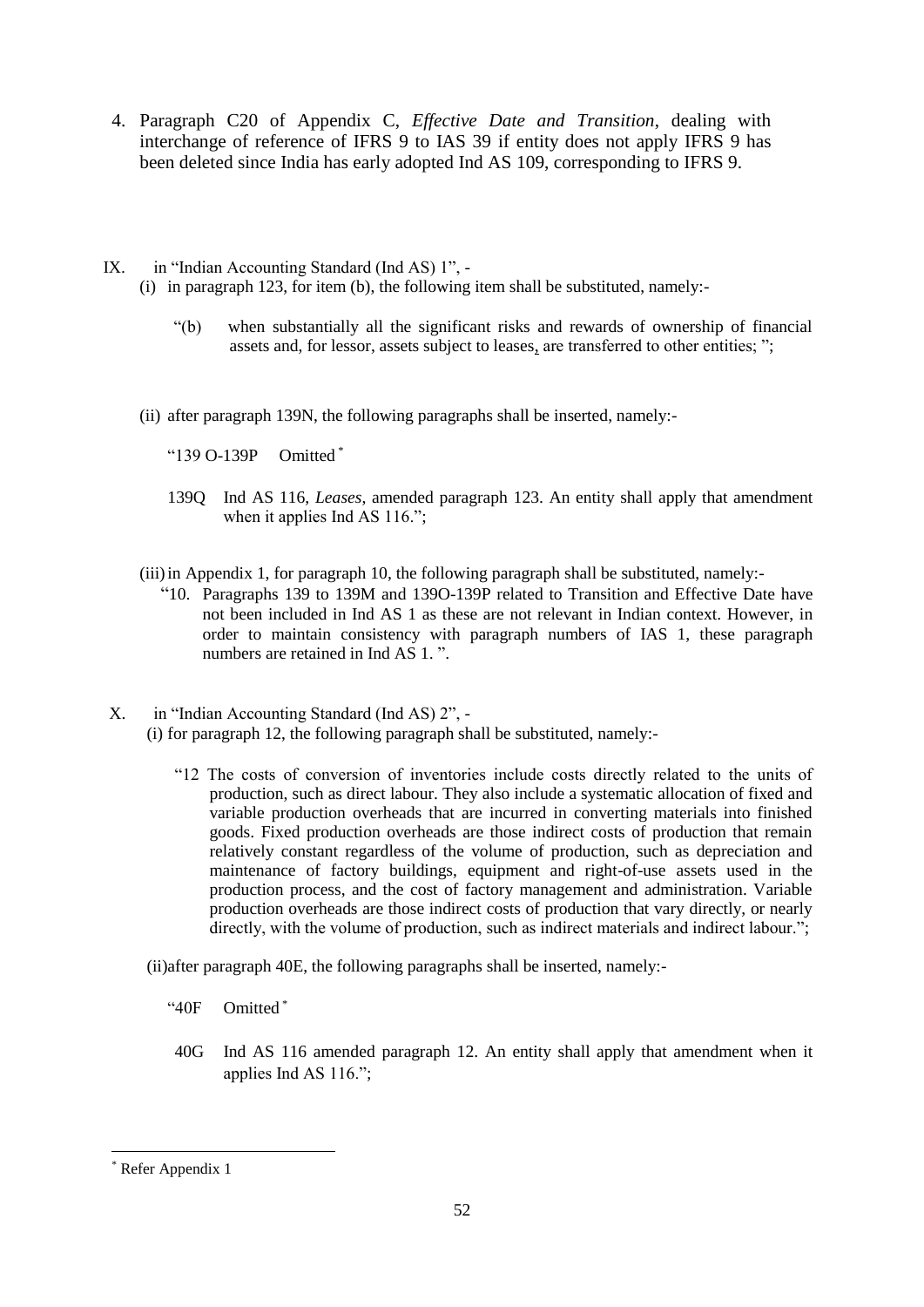- (iii)in Appendix 1, for paragraph 3, the following shall be substituted, namely:-
	- "3 Paragraphs 40-40D and 40F related to effective date have not been included in Ind AS 2 as these are not relevant in Indian context. However, in order to maintain consistency with paragraph numbers of IAS 2, these paragraph numbers are retained in Ind AS 2.".
- XI. in "Indian Accounting Standard (Ind AS) 7",
	- (i) in paragraph 17, for item (c), the following item shall be substituted, namely:-
		- "(c) cash payments by a lessee for the reduction of the outstanding liability relating to a lease.";
	- (ii) in paragraph 44, for item (a), the following item shall be substituted, namely:-
		- "(a) the acquisition of assets either by assuming directly related liabilities or by means of a lease: $\overline{r}$ :
	- (iii) for paragraphs "53-59", the paragraphs "53-58" shall be substituted;
	- (iv) after paragraph 58, the following paragraph shall be inserted, namely:-
		- "59. Ind 116, *Leases*, amended paragraphs 17 and 44. An entity shall apply those amendments when it applies Ind AS 116.";
	- (v) in Appendix 1, for paragraph 6, the following paragraph shall be substituted, namely:-
		- "6. Paragraphs 53-58 of IAS 7 have not been included in Ind AS 7 as these paragraphs relate to Effective Date. However, in order to maintain consistency with paragraph numbers of IAS 7, these paragraph numbers are retained in Ind AS 7. ".

### XII. in "Indian Accounting Standard (Ind AS) 12", - (i) in paragraph 20, the following paragraph shall be substituted, namely:-

"20. Ind ASs permit or require certain assets to be carried at fair value or to be revalued (see, for example, Ind AS 16, *Property, Plant and Equipment*, Ind AS 38, *Intangible Assets,* Ind AS 109, *Financial Instruments* and Ind AS 116, *Leases*). In some jurisdictions, the revaluation or other restatement of an asset to fair value affects taxable profit (tax loss) for the current period. As a result, the tax base of the asset is adjusted and no temporary difference arises. In other jurisdictions, the revaluation or restatement of an asset does not affect taxable profit in the period of the revaluation or restatement and, consequently, the tax base of the asset is not adjusted. Nevertheless, the future recovery of the carrying amount will result in a taxable flow of economic benefits to the entity and the amount that will be deductible for tax purposes will differ from the amount of those economic benefits. The difference between the carrying amount of a revalued asset and its tax base is a temporary difference and gives rise to a deferred tax liability or asset. This is true even if:

(a) the entity does not intend to dispose of the asset. In such cases, the revalued carrying amount of the asset will be recovered through use and this will generate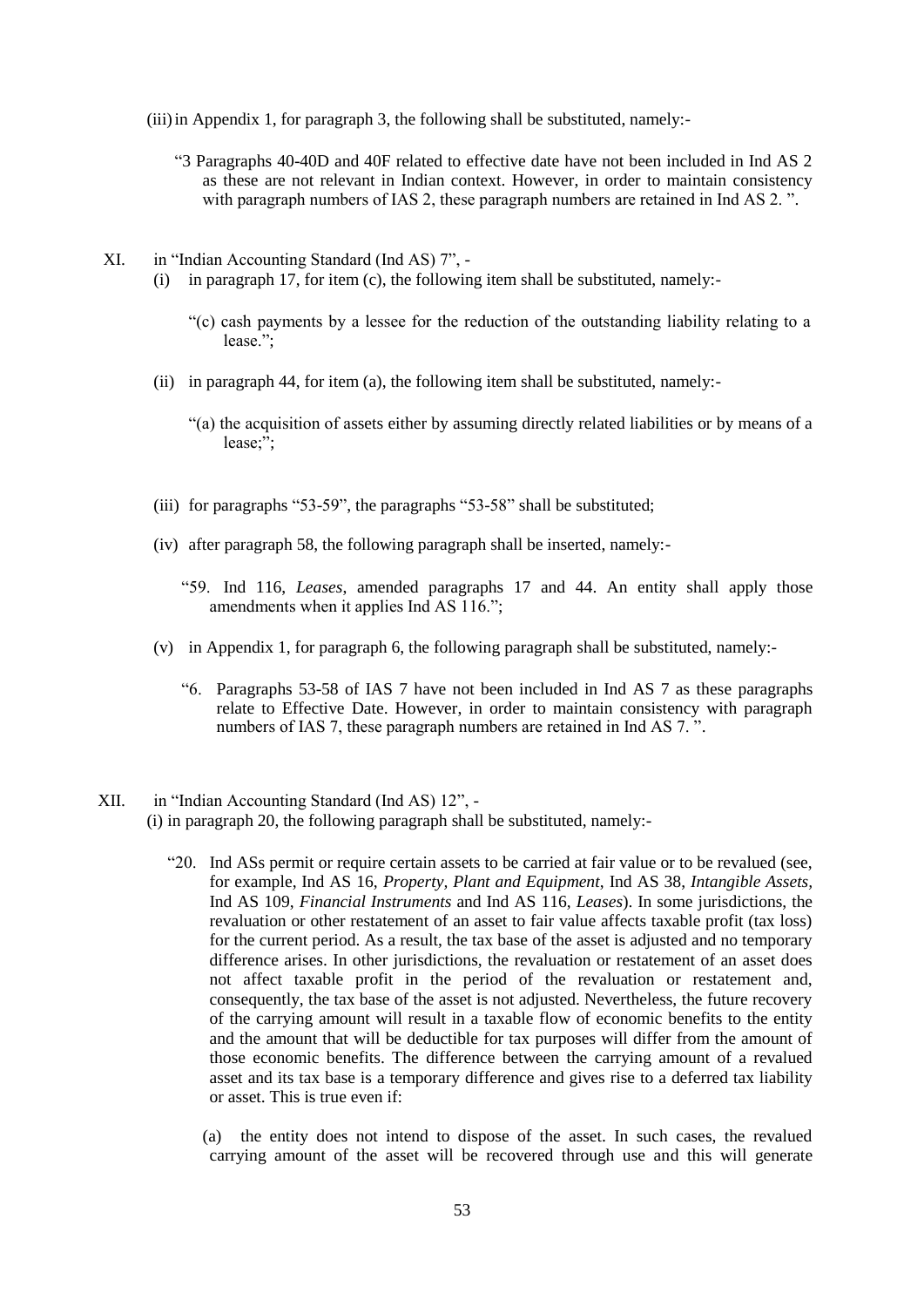taxable income which exceeds the depreciation that will be allowable for tax purposes in future periods; or

(b) tax on capital gains is deferred if the proceeds of the disposal of the asset are invested in similar assets. In such cases, the tax will ultimately become payable on sale or use of the similar assets.";

- (ii) for paragraph 98G, the following paragraph shall be substituted, namely:-
	- "98G Ind AS 116 amended paragraph 20. An entity shall apply that amendment when it applies Ind AS 116.
	- 98H Recognition of Deferred Tax Assets for Unrealised Losses (Amendments to Ind AS 12) amended paragraph 29 and added paragraphs 27A, 29A and 89-98F and the example following paragraph 26. An entity shall apply those amendments for annual periods beginning on or after April 01, 2018. An entity shall apply those amendments retrospectively in accordance with Ind AS 8, Accounting Policies, Changes in Accounting Estimates and Errors. However, on initial application of the amendment, the change in the opening equity of the earliest comparative period may be recognised in opening retained earnings (or in another component of equity, as appropriate), without allocating the change between opening retained earnings and other components of equity. If an entity applies this relief, it shall disclose that fact.''.
- XIII. in "Indian Accounting Standard (Ind AS) 16", (i) paragraph 4 shall be omitted;

(ii)for paragraph 5, the following paragraph shall be substituted, namely:-

- "5. An entity accounting for investment property in accordance with Ind AS 40, *Investment Property*, shall use the cost model in this Standard for owned investment property.";
- (iii) for paragraph 10, the following paragraph shall be substituted, namely:-
	- "10. An entity evaluates under this recognition principle all its property, plant and equipment costs at the time they are incurred. These costs include costs incurred initially to acquire or construct an item of property, plant and equipment and costs incurred subsequently to add to, replace part of, or service it. The cost of an item of property, plant and equipment may include costs incurred relating to leases of assets that are used to construct, add to, replace part of or service an item of property, plant and equipment, such as depreciation of right-of-use assets." ;
- (iv) paragraphs 27 shall be omitted;

(v)for paragraph 44, the following paragraph shall be substituted, namely:-

"44. An entity allocates the amount initially recognised in respect of an item of property, plant and equipment to its significant parts and depreciates separately each such part. For example, it may be appropriate to depreciate separately the airframe and engines of an aircraft. Similarly, if an entity acquires property, plant and equipment subject to an operating lease in which it is the lessor, it may be appropriate to depreciate separately amounts reflected in the cost of that item that are attributable to favourable or unfavourable lease terms relative to market terms. ";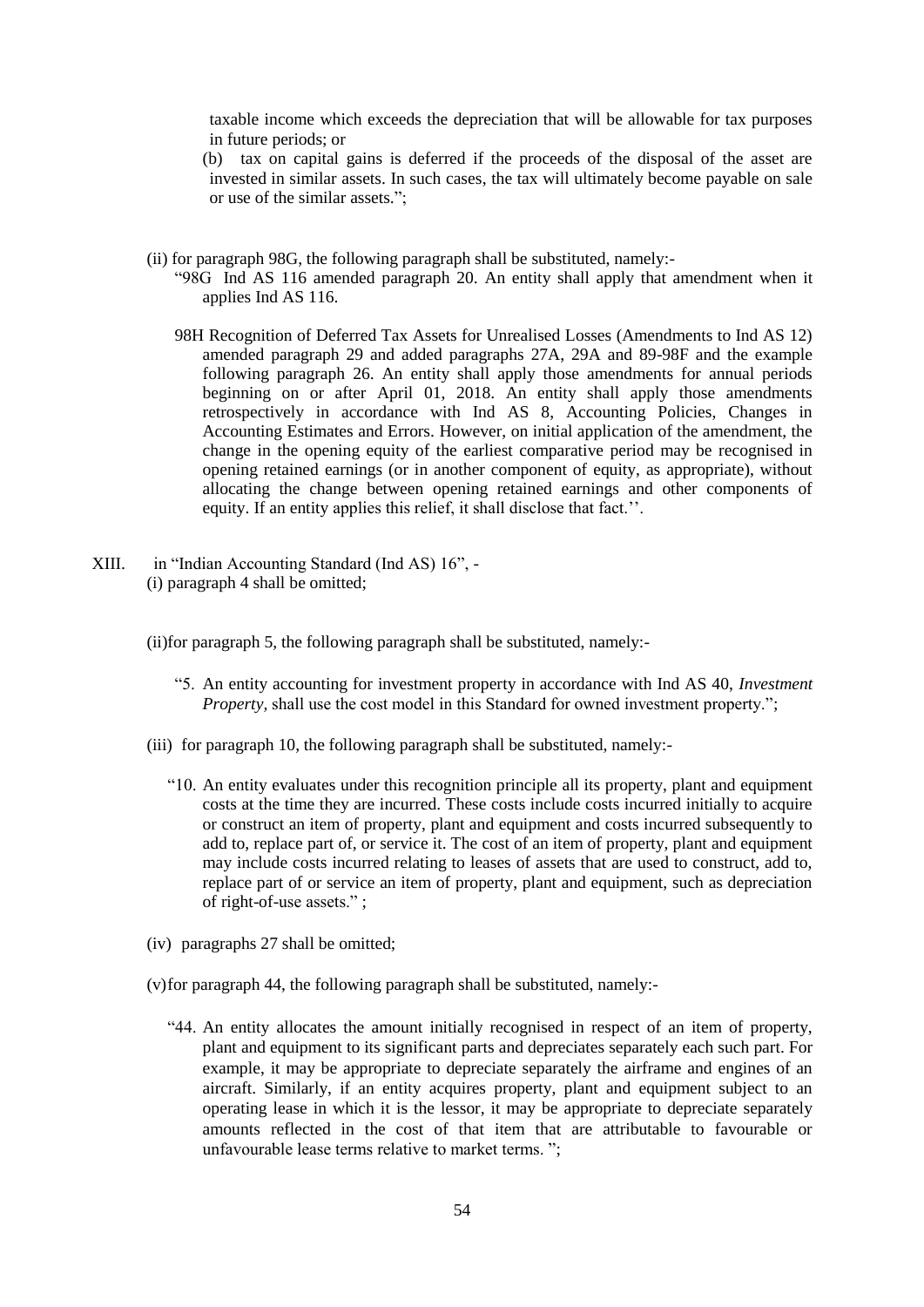- (vi) for paragraphs 68 and 69, the following paragraphs shall be substituted, namely:-
	- "68 The gain or loss arising from the derecognition of an item of property, plant and equipment shall be included in profit or loss when the item is derecognised (unless Ind AS 116, *Leases,* requires otherwise on a sale and leaseback). Gains shall not be classified as revenue.
	- 69. The disposal of an item of property, plant and equipment may occur in a variety of ways (eg by sale, by entering into a finance lease or by donation). The date of disposal of an item of property, plant and equipment is the date the recipient obtains control of that item in accordance with the requirements for determining when a performance obligation is satisfied in Ind AS 115. Ind AS 116 applies to disposal by a sale and leaseback. ";
- (vii) after paragraph 81J, the following paragraph shall be inserted, namely:-
	- "81K Omitted\*
	- 81L Ind AS 116 deleted paragraphs 4 and 27 and paragraph 3 of Appendix C and amended paragraphs 5, 10, 44, 68-69 and paragraph 2 of Appendix A. An entity shall apply those amendments when it applies Ind AS 116.";
- (viii)in Appendix A, in paragraph 2, for item (a), the following item shall be substituted, namely:-
	- "(a) recognised as part of the cost of an item of property, plant and equipment in accordance with Ind AS 16 or as part of the cost of a right-of-use asset in accordance with Ind AS 116; and":
- (ix) in Appendix C, paragraph 3 shall be omitted;
- (x)in Appendix 1,
	- (a) for paragraph 4, the following paragraph shall be substituted, namely:-
		- "4. The following paragraph numbers appear as 'Deleted' in IAS 16. In order to maintain consistency with paragraph numbers of IAS 16, the paragraph numbers are retained in Ind AS 16:
			- (i) paragraph 4
			- (ii) paragraph 27
			- (iii) paragraphs 32-33
			- (iv) paragraph 64
			- (v) paragraph  $77(c)-(d)$ ";
	- (b) for paragraph 7, the following paragraph shall be substituted, namely:-
		- "7. Paragraphs 80 to 80C of IAS 16 which deals with the transitional provisions have not been included in Ind AS 16 as all transitional provisions related to Ind ASs, wherever considered appropriate have been included in Ind AS 101, *First-time Adoption of Indian Accounting Standards*. Paragraphs 81 to 81I and 81K related to effective date have not been included in Ind AS 16 as these are not relevant in

<sup>\*</sup> Refer Appendix 1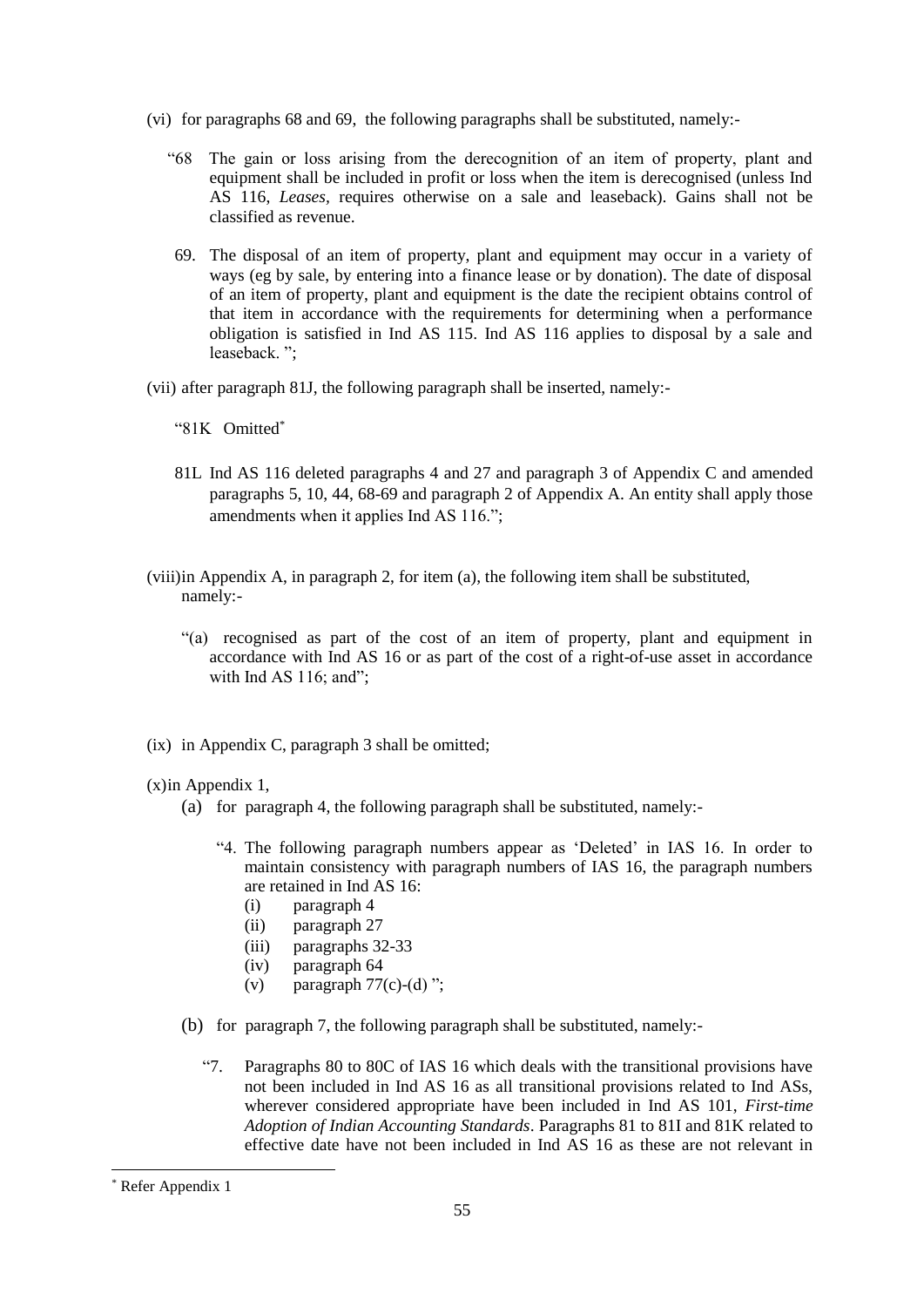Indian context. However, in order to maintain consistency with paragraph numbers of IAS 16, these paragraph numbers are retained in Ind AS 16. ".

- XIV. Indian Accounting Standard (Ind AS) 17 shall be omitted.
- XV. in "Indian Accounting Standard (Ind AS) 21",
	- (i) for paragraph 16, the following paragraph shall be substituted, namely:-
		- "16 The essential feature of a monetary item is a right to receive (or an obligation to deliver) a fixed or determinable number of units of currency. Examples include: pensions and other employee benefits to be paid in cash; provisions that are to be settled in cash; lease liabilities; and cash dividends that are recognised as a liability. Similarly, a contract to receive (or deliver) a variable number of the entity's own equity instruments or a variable amount of assets in which the fair value to be received (or delivered) equals a fixed or determinable number of units of currency is a monetary item. Conversely, the essential feature of a non-monetary item is the absence of a right to receive (or an obligation to deliver) a fixed or determinable number of units of currency. Examples include: amounts prepaid for goods and services: goodwill; intangible assets; inventories; property, plant and equipment; right-of-use assets and provisions that are to be settled by the delivery of a nonmonetary asset.":
	- (ii) after paragraph 57, the following paragraphs shall be inserted, namely:-

### **"Effective date and transition**

58-60J Omitted\*

- 60K Ind AS 116 amended paragraph 16. An entity shall apply that amendment when it applies Ind AS 116.";
- (iii)in Appendix 1, after paragraph 4, the following paragraph shall be inserted, namely:-
	- "5. Paragraphs 58-60J of IAS 21 have not been included in Ind AS 21 as these paragraphs relate to Effective date and transition. However, in order to maintain consistency with paragraph numbers of IAS 21, these paragraph numbers are retained in Ind AS 21.".
- XVI. in "Indian Accounting Standard (Ind AS) 23",
	- (i) in paragraph 6, for item (d), the following item shall be substituted, namely:-
		- " (d) interest in respect of lease liabilities recognised in accordance with Ind AS 116, *Leases*; and";
	- (ii) after paragraph 26, the following paragraphs shall be inserted, namely:-

### **"Transitional provisions**

27-28 Omitted\*

<sup>\*</sup> Refer Appendix 1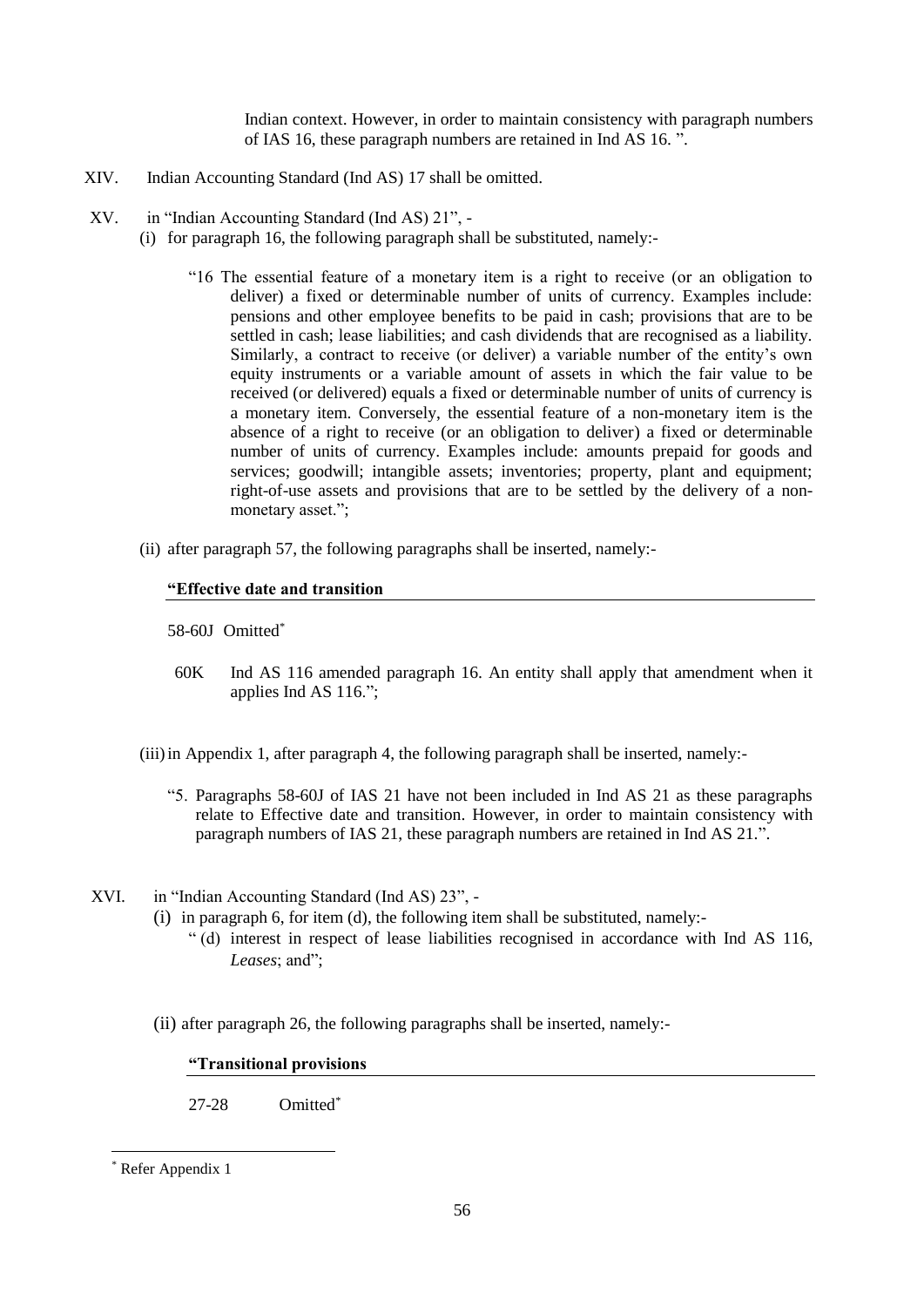#### **Effective date**

- 29-29B Omitted\*
- 29C Ind AS 116 amended paragraph 6. An entity shall apply that amendment when it applies Ind AS 116.";

(iii)in Appendix 1, for paragraph 3, the following paragraph shall be substituted, namely:-

- "3. Paragraphs 27-28 related to transitional provisions given in IAS 23 have not been given in Ind AS 23, since all transitional provisions related to Ind ASs, wherever considered appropriate have been included in Ind AS 101, *First-time Adoption of Indian Accounting Standards*, corresponding to IFRS 1, *First-time Adoption of International Financial Reporting Standards*. Paragraphs 29-29B of IAS 23 have not been included in Ind AS 23 as these paragraphs relate to effective date which are not relevant in Indian context. However, in order to maintain consistency with paragraph numbers of IAS 23, these paragraph numbers are retained in Ind AS 23. ".
- XVII. in "Indian Accounting Standard (Ind AS) 32",
	- (i) after paragraph 97Q, the following paragraphs shall be inserted, namely:-
		- "97R Omitted\*

97S Ind AS 116 amended paragraphs AG9 and AG10. An entity shall apply those amendments when it applies Ind AS 116.";

- (ii) in Appendix A, for paragraph AG9 and AG10, the following paragraphs shall be substituted, namely:-
	- "AG9 A lease typically creates an entitlement of the lessor to receive, and an obligation of the lessee to pay, a stream of payments that are substantially the same as blended payments of principal and interest under a loan agreement. The lessor accounts for its investment in the amount receivable under a finance lease rather than the underlying asset itself that is subject to the finance lease. Accordingly, a lessor regards a finance lease as a financial instrument. Under Ind AS 116, a lessor does not recognise its entitlement to receive lease payments under an operating lease. The lessor continues to account for the underlying asset itself rather than any amount receivable in the future under the contract. Accordingly, a lessor does not regard an operating lease as a financial instrument, except as regards individual payments currently due and payable by lessee.
	- AG10 Physical assets (such as inventories, property, plant and equipment), right-ofuse assets and intangible assets (such as patents and trademarks) are not financial assets. Control of such physical assets, right-of-use assets and

<sup>\*</sup> Refer Appendix 1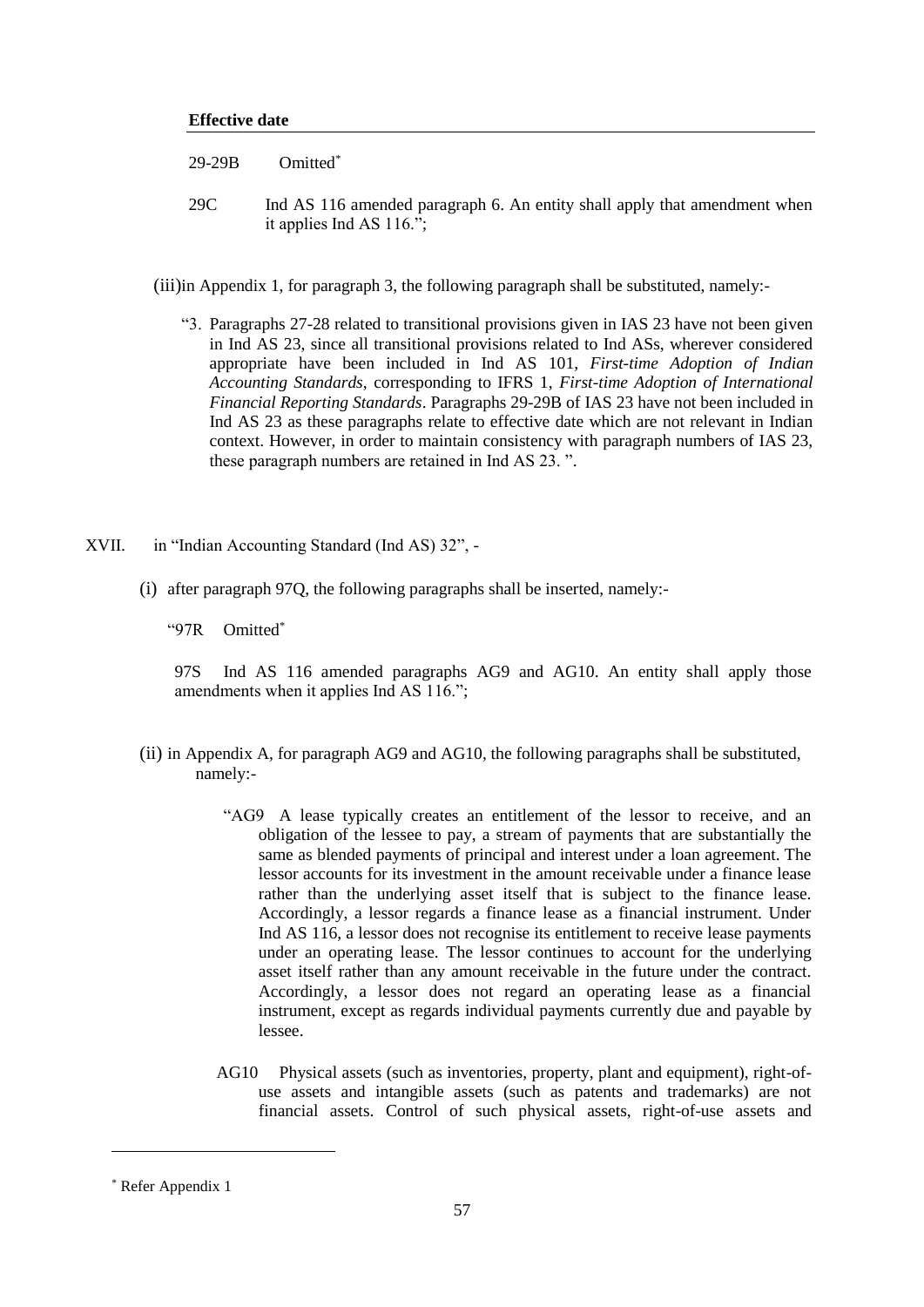intangible assets creates an opportunity to generate an inflow of cash or another financial asset, but it does not give rise to a present right to receive cash or another financial asset. ";

(iii)in Appendix 1, for paragraph 2, the following paragraph shall be substituted, namely:-

- "2. Paragraphs 96-97P and 97R related to Transitional Provisions and Effective date given in IAS 32 have not been given in Ind AS 32, since all transitional provisions related to Ind ASs, wherever considered appropriate have been included in Ind AS 101, *First-time Adoption of Indian Accounting Standards*  corresponding to IFRS 1, *First-time Adoption of International Financial Reporting Standards* and paragraphs related to Effective date are not relevant in Indian context. However, in order to maintain consistency with paragraph numbers of IAS 32, these paragraph numbers are retained in Ind AS 32.".
- XVIII. in "Indian Accounting Standard (Ind AS) 37",
	- (i) in paragraph 5, for item (c), the following item shall be substituted, namely:-
		- "(c) leases (see Ind AS 116, *Leases*). However, this Standard applies to any lease that becomes onerous before the commencement date of the lease as defined in Ind AS 116. This Standard also applies to short-term leases and leases for which the underlying asset is of low value accounted for in accordance with paragraph 6 of Ind AS 116 and that have become onerous: ":
	- (ii) After paragraph 100, the following paragraphs shall be inserted, namely:-
		- "101 Omitted\*
		- 102 Ind AS 116, amended paragraph 5. An entity shall apply that amendment when it applies Ind AS 116.";
	- (iii)in Appendix D, the words, figures and letters "Appendix B, *Evaluating the substance of Transactions involving the Legal Form of a Lease* contained in Ind AS 17, *Leases* " shall be omitted;
	- (iv)in Appendix 1, for paragraph 4, the following paragraph shall be substituted, namely:-
		- "4 Paragraphs 93-99 and 101 related to Transitional Provisions and Effective date given in IAS 37 have not been given in Ind AS 37, since all transitional provisions related to Ind ASs, wherever considered appropriate have been included in Ind AS 101, *First-time Adoption of Indian Accounting Standards* corresponding to IFRS 1, *First-time Adoption of International Financial Reporting Standards* and paragraph related to Effective date are not relevant in Indian context. However, in order to maintain consistency with paragraph numbers of IAS 37, these paragraph numbers are retained in Ind AS 37. ".

<sup>\*</sup> Refer Appendix 1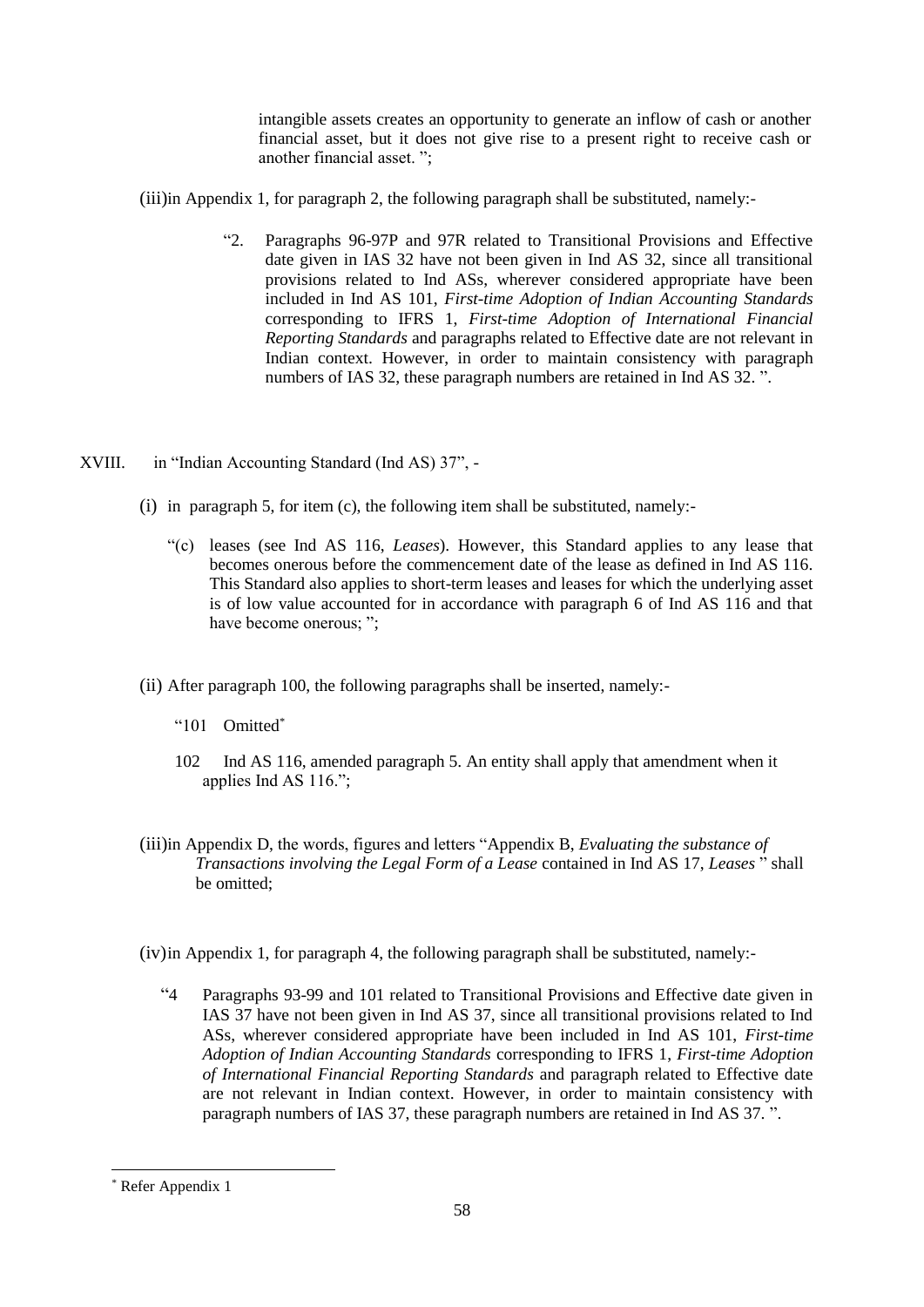- XIX. in "Indian Accounting Standard (Ind AS) 38",
	- (i) in paragraph 3, for item (c), the following item shall be substituted, namely:-
		- "(c) leases of intangible assets accounted for in accordance with Ind AS 116, *Leases*.";
	- (ii) for paragraph 6, the following paragraph shall be substituted, namely:-
		- "6. Rights held by a lease under licensing agreements for items such as motion picture films, video recordings, plays, manuscripts, patents and copyrights are within the scope of this Standard and are excluded from the scope of Ind AS 116.";

(iii)for paragraphs 113 and 114, the following paragraphs shall be substituted, namely:-

- **"113 The gain or loss arising from the derecognition of an intangible asset shall be determined as the difference between the net disposal proceeds, if any, and the carrying amount of the asset. It shall be recognised in profit or loss when the asset is derecognised (unless Ind AS 116 requires otherwise on a sale and leaseback). Gains shall not be classified as revenue.**
- 114 The disposal of an intangible asset may occur in a variety of ways (e.g. by sale, by entering into a finance lease, or by donation). The date of disposal of an intangible asset is the date that the recipient obtains control of that asset in accordance with the requirements for determining when a performance obligation is satisfied in Ind AS 115, *Revenue from Contracts with Customers*. Ind AS 116 applies to disposal by a sale and leaseback.";
- (iv)after paragraph 130K, the following paragraph shall be inserted, namely:-
	- "130L Ind AS 116 amended paragraphs 3, 6, 113 and 114. An entity shall apply those amendments when it applies Ind AS 116.";
- (v) in Appendix A, for paragraph 6, the following paragraph shall be substituted, namely:-
	- "6. Ind AS 38 does not apply to intangible assets held by an entity for sale in the ordinary course of business (see Ind AS 2 and Ind AS 115) or leases of intangible assets accounted for in accordance with Ind AS 116. Accordingly, this Appendix does not apply to expenditure on the development or operation of a web site (or web site software) for sale to another entity or that is accounted for in accordance with Ind AS 116.";

(vi)in Appendix B, paragraph 3 shall be omitted.

- XX. in "Indian Accounting Standard (Ind AS) 40",
	- (i) paragraph 3 shall be omitted;
	- (ii) in paragraph 5, for the portion beginning with the words, *"Investment property"* and ending with the words, "administrative purposes." , the following shall be substituted, namely:-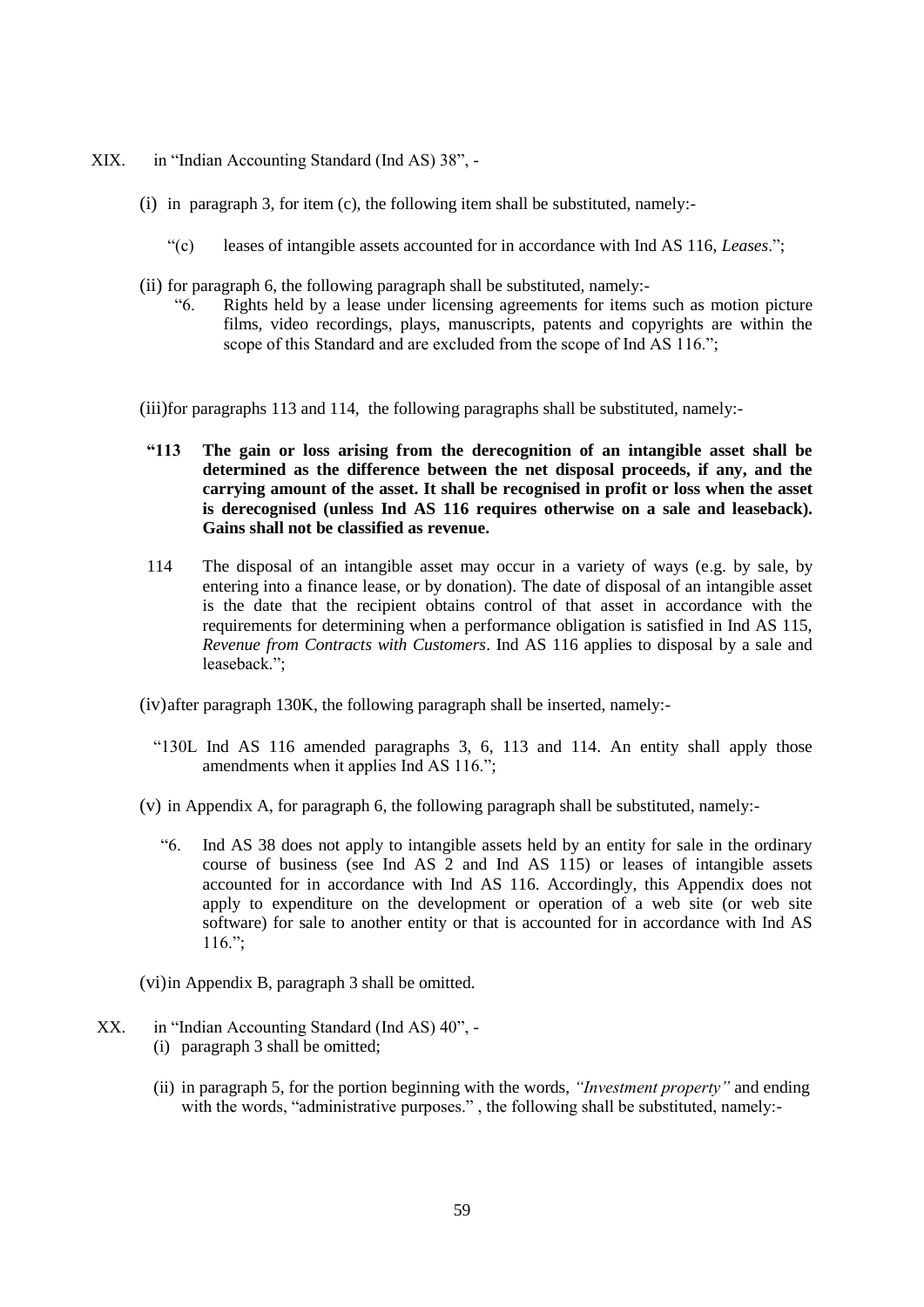*"Investment property* **is property (land or a building—or part of a building—or both) held (by the owner or by the lessee as a right-of-use asset) to earn rentals or for capital appreciation or both, rather than for:**

- **(a) use in the production or supply of goods or services or for administrative purposes; or**
- **(b) sale in the ordinary course of business.**

*Owner-occupied property* **is property held (by the owner or by the lessee as a right-of-use asset) for use in the production or supply of goods or services or for administrative purposes.";**

- (iii) for paragraph 7, the following paragraph shall be substituted, namely:-
	- "7 Investment property is held to earn rentals or for capital appreciation or both. Therefore, an investment property generates cash flows largely independently of the other assets held by an entity. This distinguishes investment property from owneroccupied property. The production or supply of goods or services (or the use of property for administrative purposes) generates cash flows that are attributable not only to property, but also to other assets used in the production or supply process. Ind AS 16 applies to owned owner-occupied property and Ind AS 116 applies to owneroccupied property held by a lessee as a right-of-use asset.";
- (iv) in paragraph 8, for item (c), the following item shall be substituted, namely:-
	- "(c) a building owned by the entity (or a right-of-use asset relating to a building held by the entity) and leased out under one or more operating leases.";
- (v) in paragraph 9, for item (c), the following item shall be substituted, namely:-
	- "(c) owner-occupied property (see Ind AS 16 and Ind AS 116), including (among other things) property held for future use as owner-occupied property, property held for future development and subsequent use as owner-occupied property, property occupied by employees (whether or not the employees pay rent at market rates) and owner-occupied property awaiting disposal. ";
- (vi) for paragraph 16, the following paragraph shall be substituted, namely:-
	- "**16 An owned investment property shall be recognised as an asset when, and only when:**

**(a) it is probable that the future economic benefits that are associated with the investment property will flow to the entity; and**

- **(b) the cost of the investment property can be measured reliably.";**
- (vii) after paragraph 19, the following paragraph shall be inserted, namely:-
	- "19A An investment property held by a lessee as a right-of-use asset shall be recognised in accordance with Ind AS 116.";
- (viii) for paragraph 20, the following paragraph shall be substituted, namely:-
	- "**20 An owned investment property shall be measured initially at its cost. Transaction costs shall be included in the initial measurement. ";**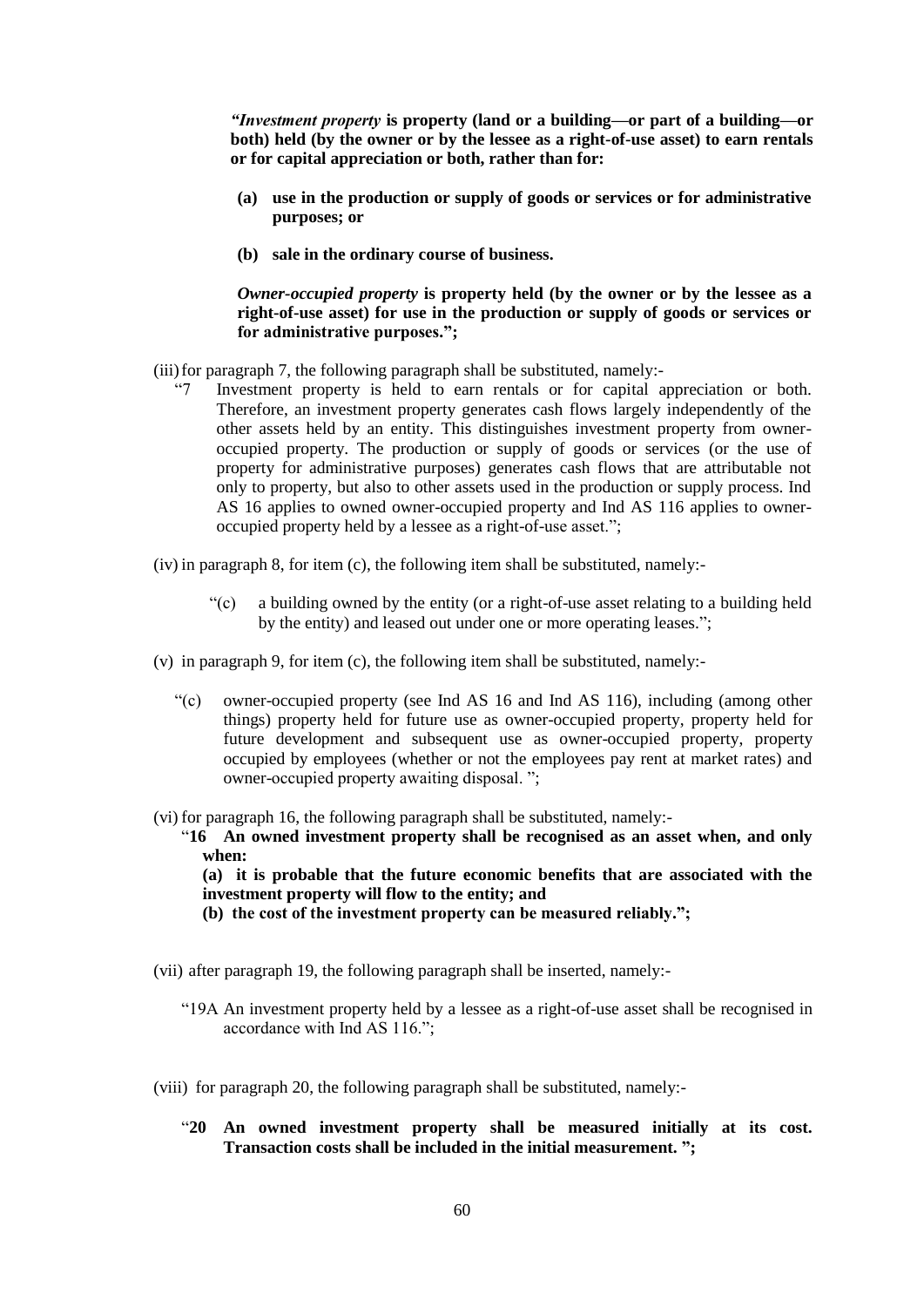- (ix) paragraph 25 and 26 shall be omitted.
- (x) after paragraph 29, the following paragraph shall be inserted, namely:-
	- "29A An investment property held by a lessee as a right-of-use asset shall be measured initially at its cost in accordance with Ind AS 116.";
- (xi) after paragraph 40, the following paragraph shall be inserted, namely:-
	- "40A When a lessee measures fair value of an investment property that is held as a right-ofuse asset, it shall measure the right-of-asset, and not the underlying property at fair value.":
- (xii) for paragraph 56, following paragraph shall be substituted, namely:-
	- "**56 After initial recognition, an entity shall measure investment property:**
		- **(a) in accordance with Ind AS 105,** *Non-current Assets Held for Sale and Discontinued Operations,* **if it meets the criteria to be classified as held for sale (or is included in a disposal group that is classified as held for sale);**
		- **(b) in accordance with Ind AS 116 if it is held by a lessee as a right-of-use asset and is not held for sale in accordance with Ind AS 105; and**
		- **(c) in accordance with the requirements in Ind AS 16 for cost model in all other cases.";**

(xiii)for paragraph 67, the following paragraph shall be substituted, namely:-

- "67 The disposal of an investment property may be achieved by sale or by entering into a finance lease. The date of disposal for investment property that is sold is the date the recipient obtains control of the investment property in accordance with the requirements for determining when a performance obligation is satisfied in Ind AS 115. Ind AS 116 applies to a disposal effected by entering into a finance lease and to a sale and leaseback. ";
- (xiv)for paragraph 69, the following paragraph shall be substituted, namely:-
	- **"69 Gains or losses arising from the retirement or disposal of investment property shall be determined as the difference between the net disposal proceeds and the carrying amount of the asset and shall be recognised in profit or loss (unless Ind AS 116 requires otherwise on a sale and leaseback) in the period of the retirement or disposal.";**
- (xv) for paragraph 74, the following paragraph shall be substituted, namely:-
	- "74 The disclosures below apply in addition to those in Ind AS 116. In accordance with Ind AS 116, the owner of an investment property provides lessors' disclosures about leases into which it has entered. A lessee that holds an investment property as a righof-use asset provides lessees' disclosures as required by Ind AS 116 and lessors' disclosures as required by Ind AS 116 for any operating leases into which it has entered. ";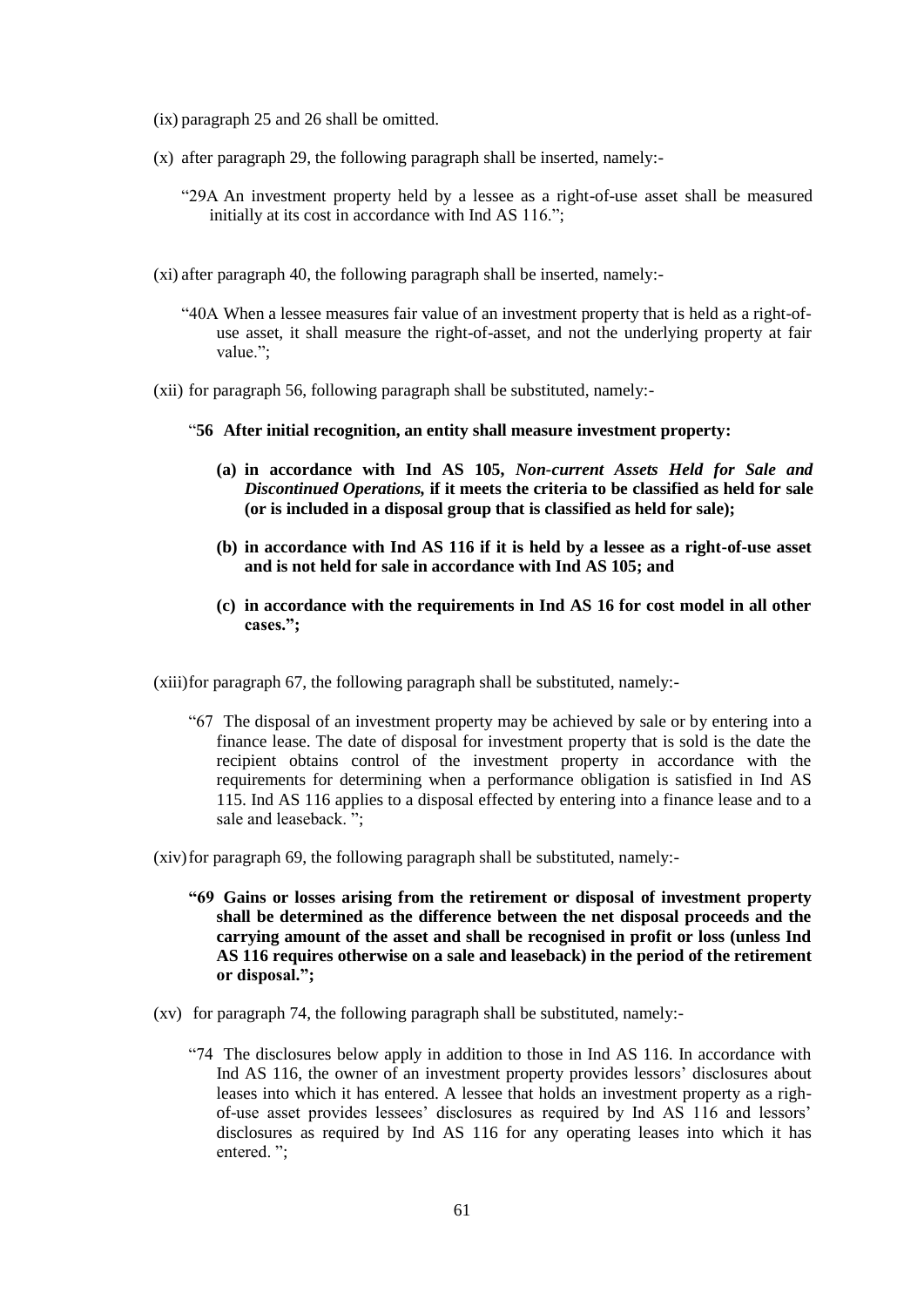(xvi) for paragraph 84B, the following paragraph shall be substituted, namely:-

### **"Ind AS 116**

84B An entity applying Ind AS 116, and its related amendments to this Standard, for the first time shall apply the transition requirements in Appendix C of Ind AS 116 to its investment property held as right-of-use asset. ";

- (xvii) for paragraph 85F, the following paragraph shall be substituted, namely:-
	- "85F Ind AS 116, amended the scope of Ind AS 40 by defining investment property to include both owned investment property and property held by a lessee as a rightof-use asset. Ind AS 116 amended paragraphs 5, 7, 8, 9, 16, 20, 56, 67, 69 and 74, added paragraphs 19A, 29A, 40A and 84B and its related heading and deleted paragraphs 3, 25 and 26. An entity shall apply those amendments when it applies Ind AS 116.";

### (xviii) in Appendix 1,

(a)for paragraph 1, the following paragraph shall be substituted, namely:-

- "1 IAS 40 permits both cost model and fair value model (except in some situations) for measurement of investment properties after initial recognition. Ind AS 40 permits only the cost model. The following paragraphs of IAS 40 which deal with fair value model have been deleted in Ind AS 40. In order to maintain consistency with paragraph numbers of IAS 40, the paragraph numbers are retained in Ind AS 40:
	- (i) Paragraph 31
	- (ii) Paragraphs 32A-32C
	- (iii) Paragraphs 33 and 35
	- (iv) Paragraph 41
	- (v) Paragraph 50
	- (vi) Paragraph 52
	- (vii) Paragraphs 60-65
	- (viii) Paragraph 75(f)(iv)
	- (ix) Paragraphs 76-78
	- $(x)$  Paragraphs 84E(i) (ii)";
- (b) paragraphs 4 and 9 shall be omitted;
- (c) for paragraph 5, the following paragraph shall be substituted, namely:-
	- "5. As a result of prohibition of use of fair value model in Ind AS 40, there are some modifications in the wording of paragraphs 30 and 32 (Accounting policy), heading above paragraph 33 ('Fair value measurement' instead of 'Fair value model'), paragraph 40A, paragraph 56, paragraph 59 (deletion of portion relating to fair value model), paragraph 68 (deletion of a portion dealing with fair value model), heading above paragraph 74 (deletion of the heading 'Fair value model and cost model'), paragraph 75(a) (disclosure of accounting policy), heading above paragraph 76 (deletion of the heading 'Fair value model'), heading above paragraph 79 (deletion of the heading 'Cost model')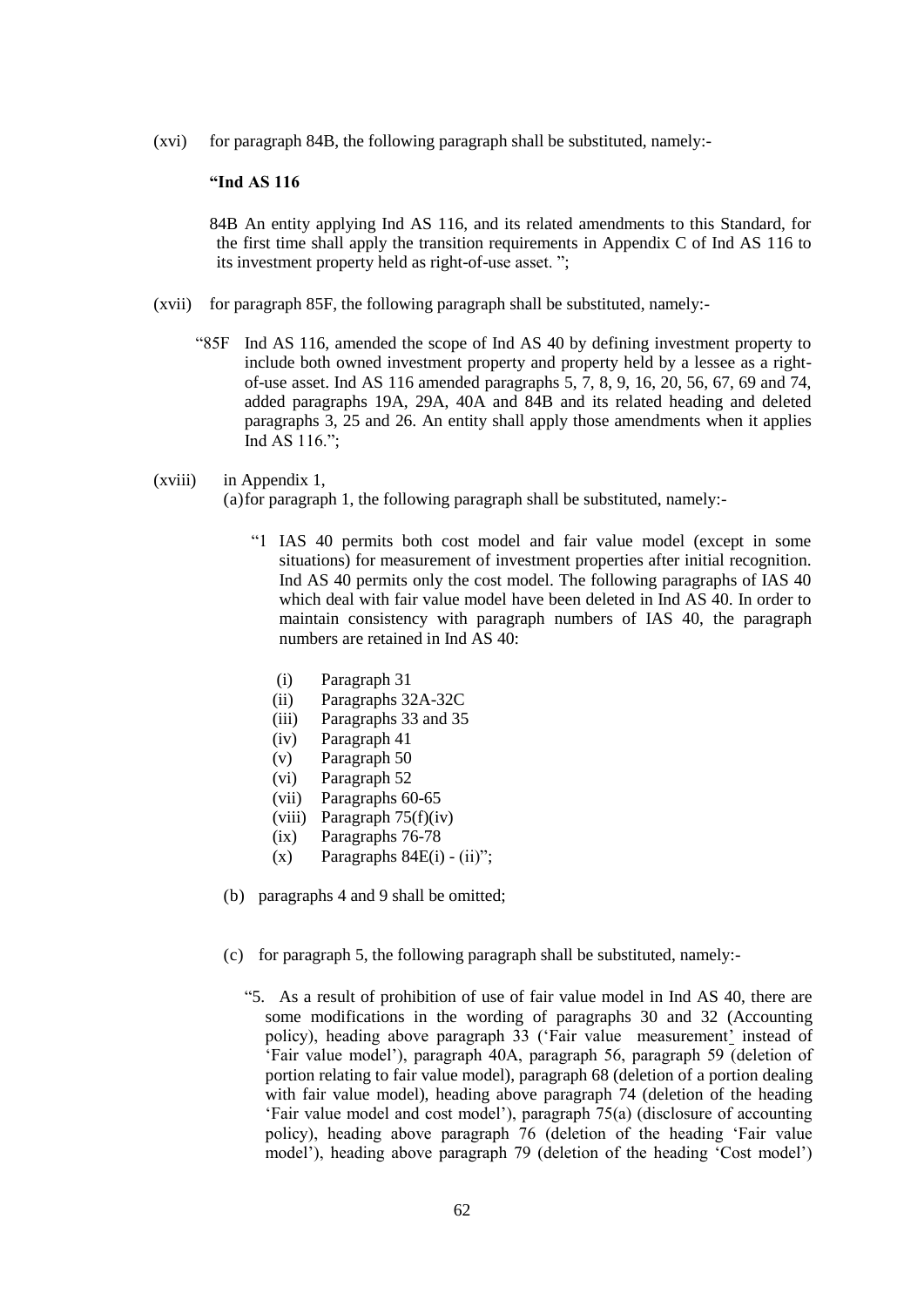and paragraph 79 (deletion of the words ' that applies the cost model in paragraph 56') as compared to the wording used in IAS 40.";

- (d) for paragraph 7, the following paragraph shall be substituted, namely:-
	- "7. The following paragraphs appear as 'Deleted' in IAS 40. In order to maintain consistency with paragraph numbers of IAS 40, the paragraph numbers are retained in Ind AS 40:
		- (i) Paragraph 3
		- (ii) Paragraph 6
		- (iii) Paragraph 9(b)
		- (iv) Paragraph 9(d)
		- (v) Paragraph 22
		- (vi) Paragraph 34
		- (vii) Paragraphs 36-39
		- (viii)Paragraphs 42-47
		- (ix) Paragraph 49
		- (x) Paragraph 51
		- (xi) Paragraph 57(e)
		- (xii) Paragraph 75(b) and (d)".
- XXI. in "Indian Accounting Standard (Ind AS) 41",
	- (i) in paragraph 2, after item (d), following item shall be inserted, namely:-
		- "(e) right-of-use assets arising from a lease of land related to agricultural activity (see Ind AS 116, *Leases*).";
	- (ii) after paragraph 57, following paragraphs shall be inserted, namely:-

#### **"Effective date and transition**

- 58-63 Omitted\*
- 64 Ind AS 116 amended paragraph 2. An entity shall apply that amendment when it applies Ind AS 116.";

(iii)in Appendix 1, after paragraph 2, following paragraph shall be inserted, namely:-

 $663$ Paragraphs 58-63 of IAS 41 have not been included in Ind AS 41 as these paragraphs relate to effective date and transition which is not relevant in Indian context. However, in order to maintain consistency with paragraph numbers of IAS 41, these paragraph numbers are retained in Ind AS 41.".

[F. No. 01/01/2009-CL-V (Part VII)]

 $\frac{36}{36}$ Joint Secretary

<sup>\*</sup> Refer Appendix 1